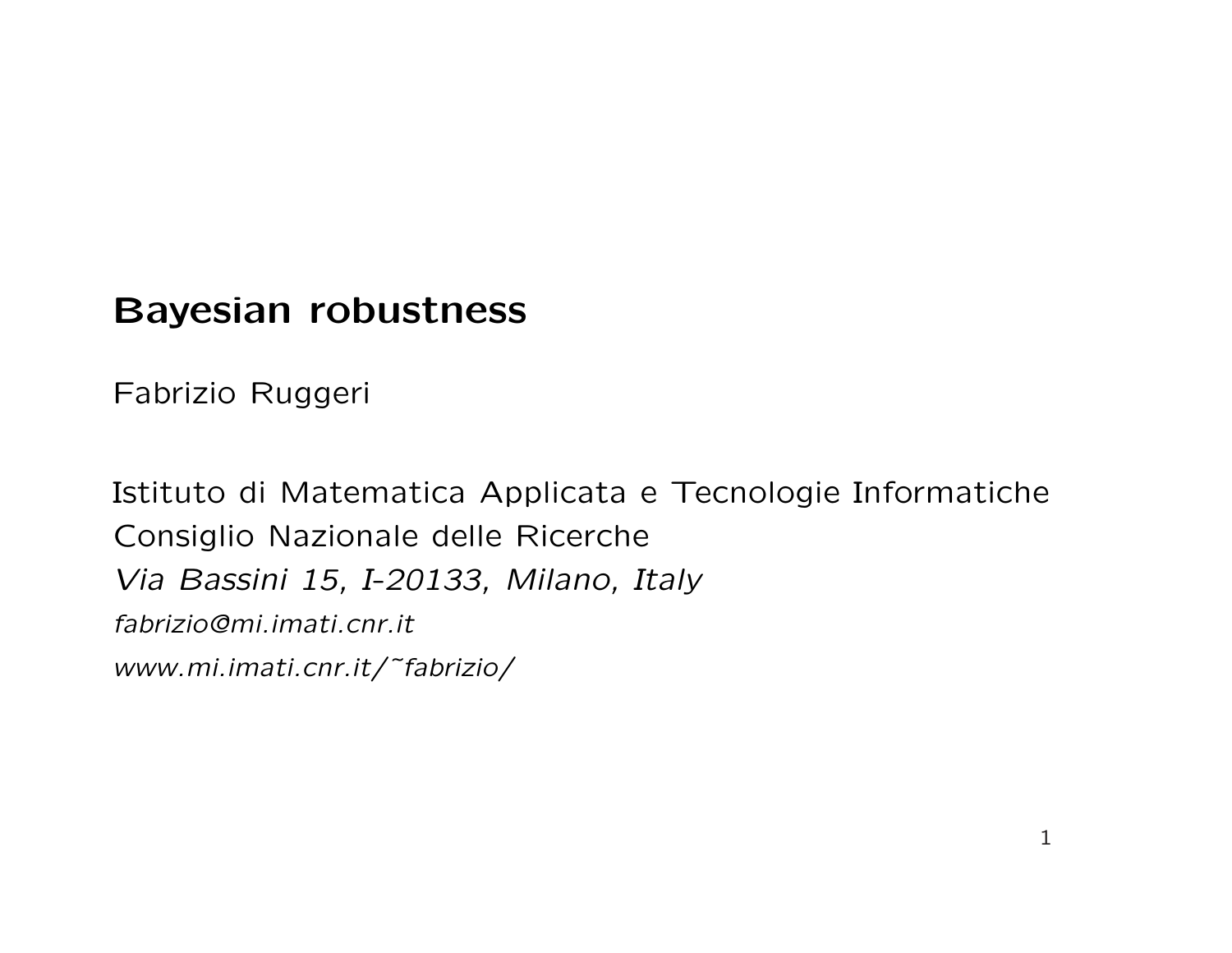## BASICS ON BAYESIAN STATISTICS

- X r.v. with density  $f(x|\theta)$
- Prior  $\pi(\theta)$
- Sample  $\underline{X} = (X_1, \ldots, X_n)$
- Bayes theorem  $\Rightarrow$  posterior  $\pi(\theta|\underline{X})$
- Loss function  $L(\theta, a)$ , e.g.  $(\theta a)^2$
- Minimize  $\mathcal{E}^{\pi(\theta|\underline{X})}L(\theta,a) \Rightarrow$  Bayes estimator, e.g. posterior mean for  $(\theta{-}a)^2$

#### Is life so easy?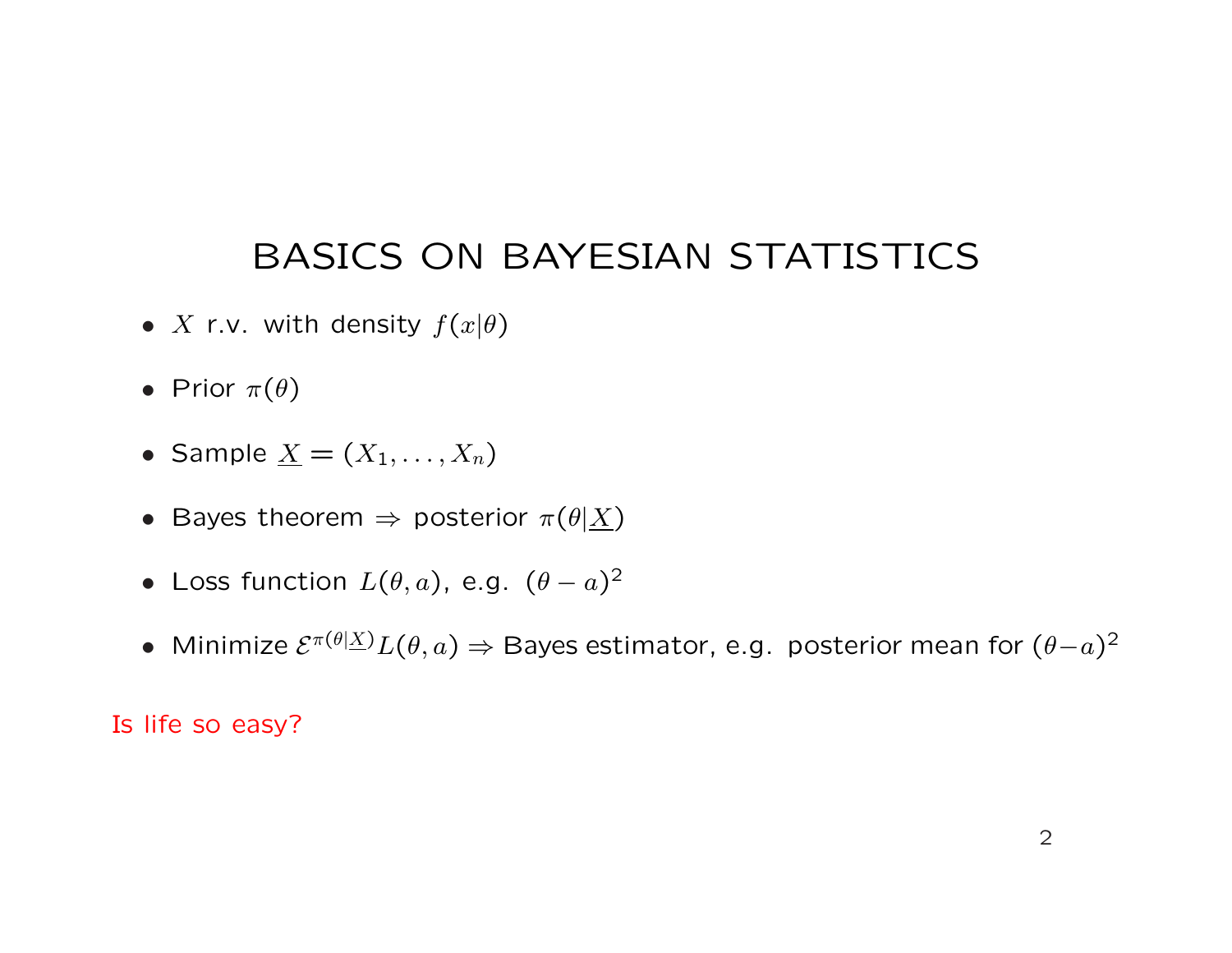## EXERCISE 1

- Car tyres failures
- $X_1, \ldots, X_n$  lifetimes
- How to perform a Bayesian analysis?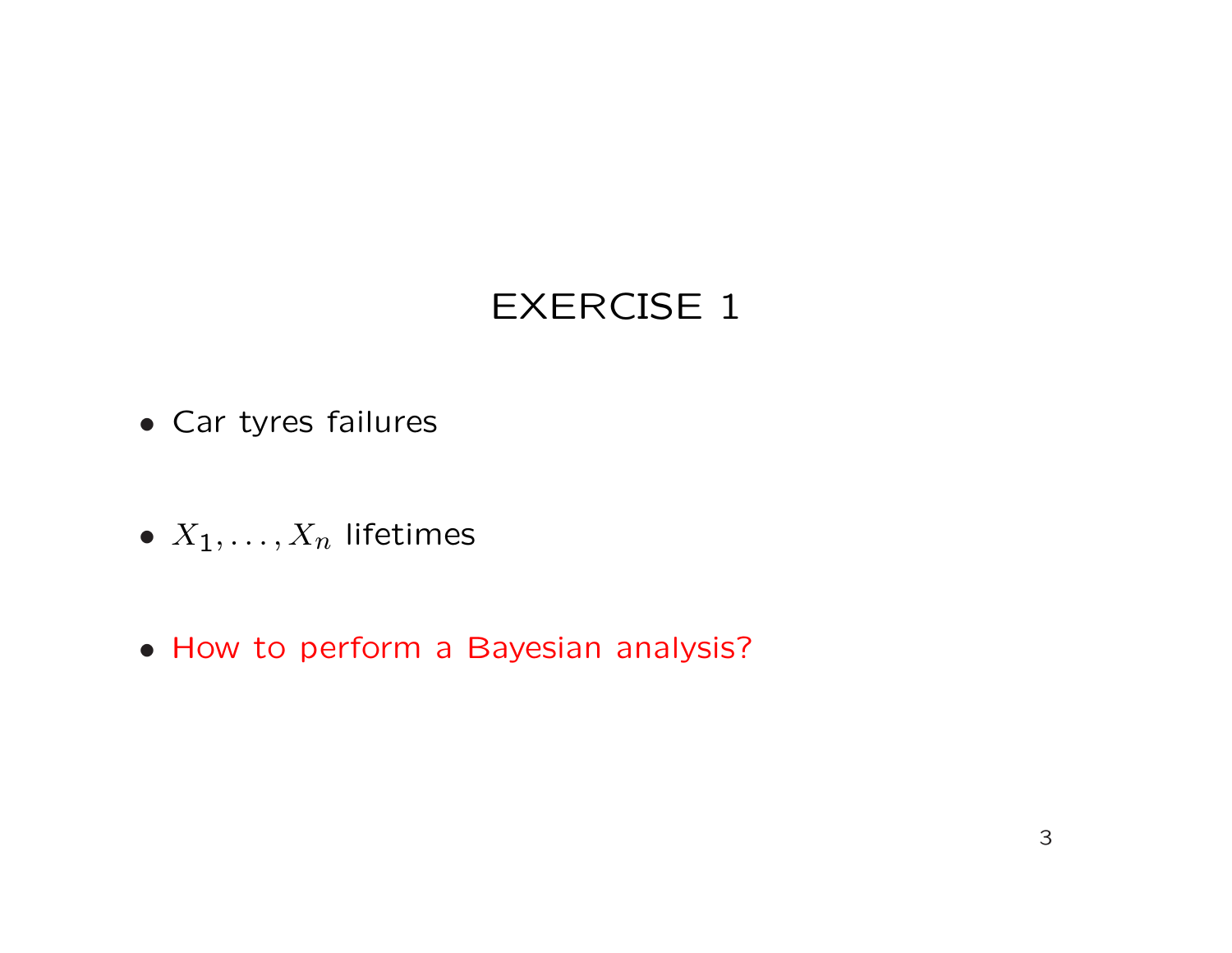## EXERCISE 1

Bayesian analysis - what to choose?

- Model  $f(x|\theta)$
- Prior  $\pi(\theta)$
- Estimator  $\widehat{\theta}$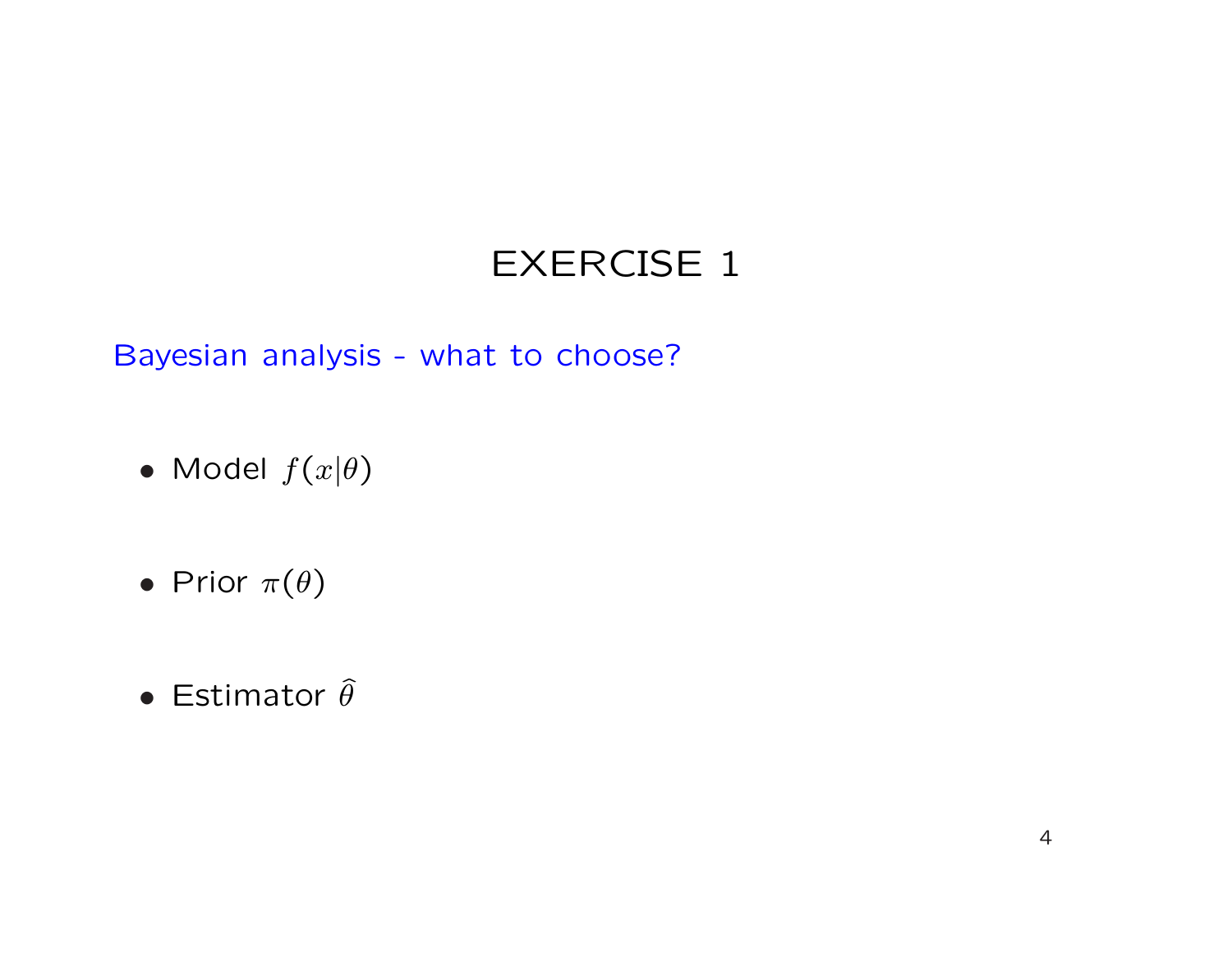Before the analysis - Model chosen according to

- physical laws
- mathematical convenience
- exploratory data analysis

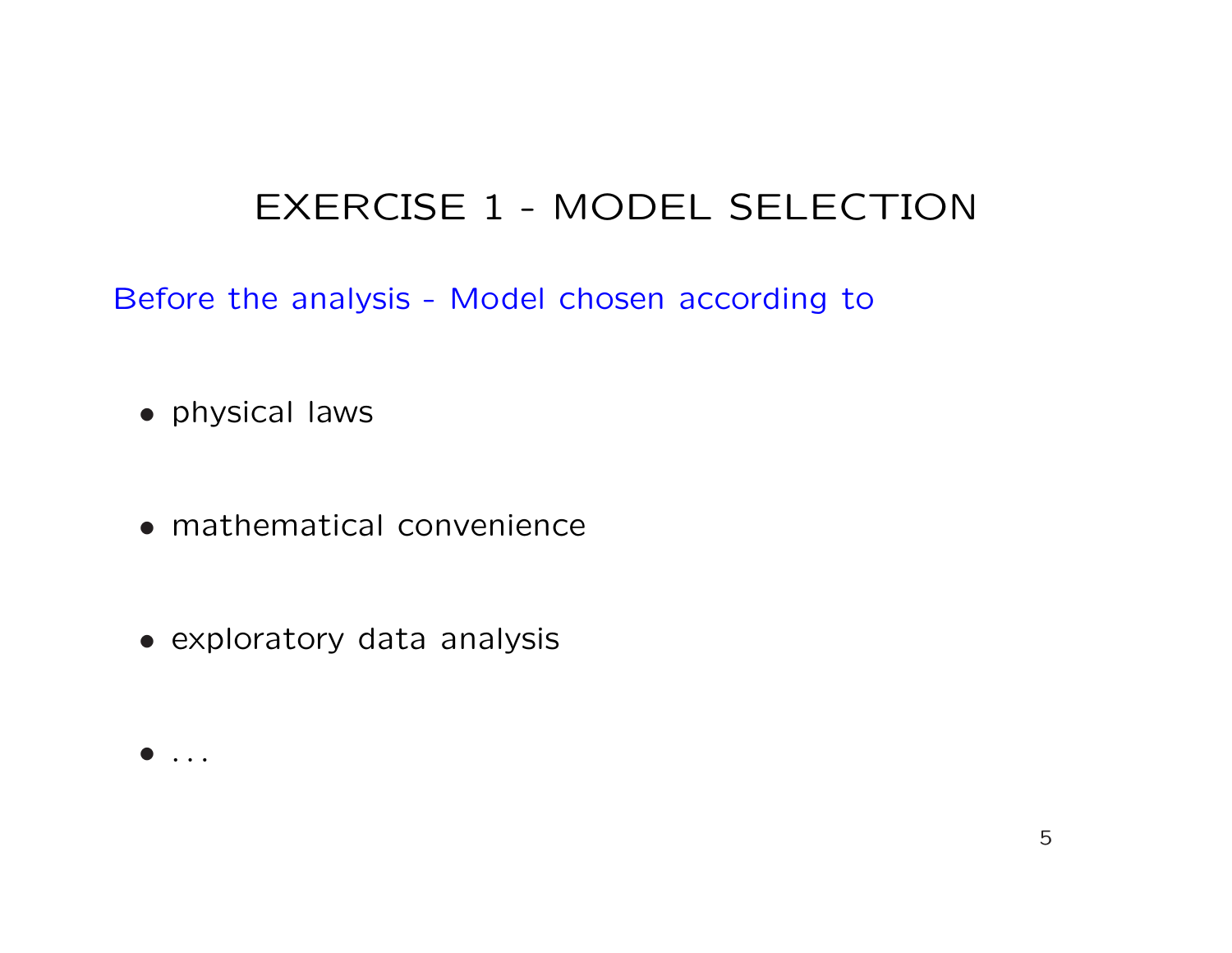After the analysis - Model chosen according to

- graphical displays (e.g. residuals in regression)
- goodness of fit tests (e.g.  $\chi^2$ , Kolmogorov-Smirnov) (not very Bayesian!)
- Bayes factor to compare  $\mathcal{M}_1 = \{f_1(x|\theta_1), \pi(\theta_1)\}\$ and  $\mathcal{M}_2 = \{f_2(x|\theta_2), \pi(\theta_2)\}\$

$$
\Rightarrow BF = \frac{\int f_1(x|\theta_1)\pi(\theta_1)d\theta_1}{\int f_2(x|\theta_2)\pi(\theta_2)d\theta_2}
$$

• Posterior odds

$$
\Rightarrow \frac{P(\mathcal{M}_1|data)}{P(\mathcal{M}_2|data)} = \frac{P(data|\mathcal{M}_1)}{P(data|\mathcal{M}_2)} \cdot \frac{P(\mathcal{M}_1)}{P(\mathcal{M}_2)} = BF \cdot \frac{P(\mathcal{M}_1)}{P(\mathcal{M}_2)}
$$

• AIC, BIC, DIC et al.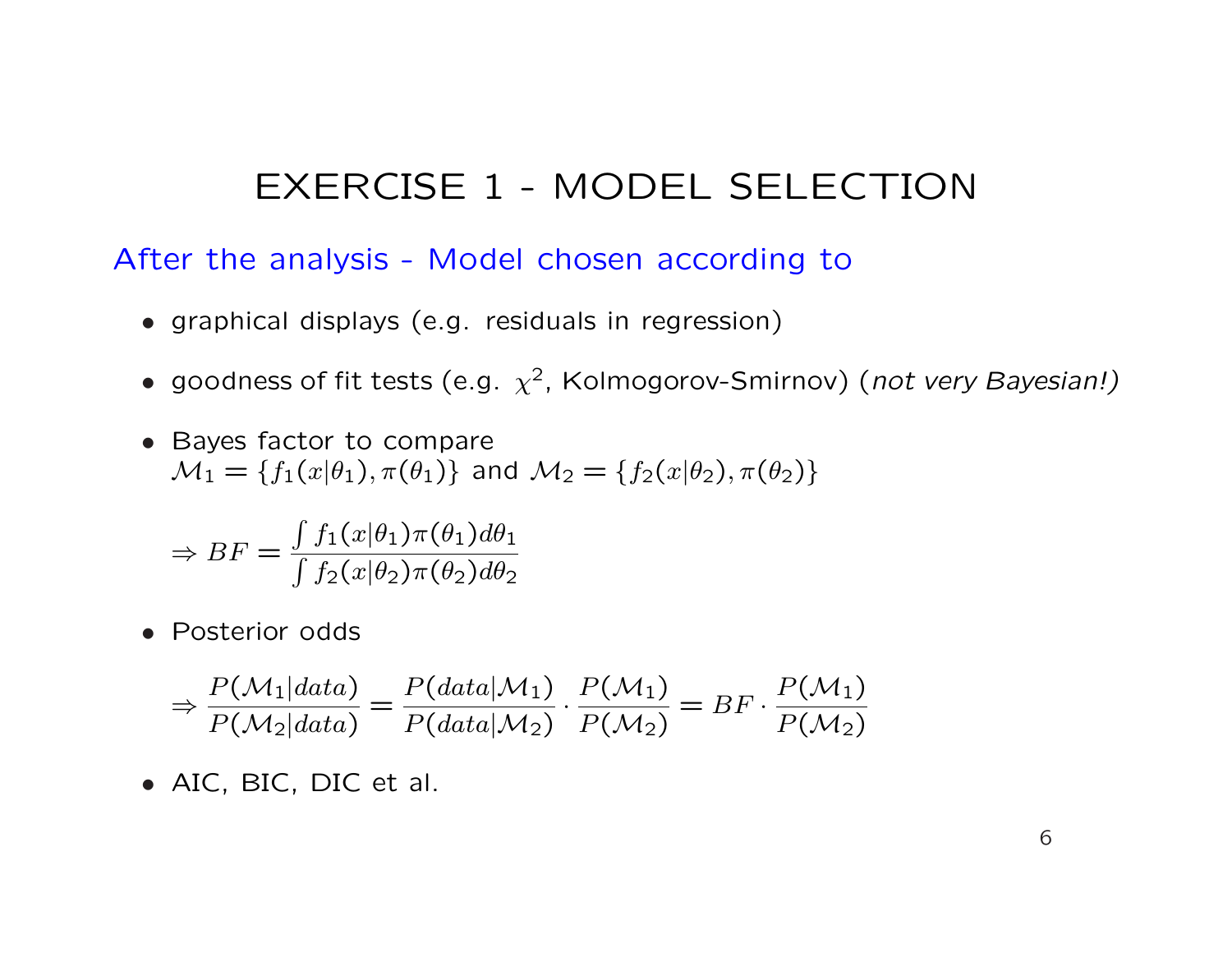### Replacement policy

- New tyre replaced after each failure
	- Good as new
	- $X_1, \ldots, X_n$  i.i.d.
	- Renewal process
- Old tyre fixed after each failure
	- Bad as old
	- $-X_1, \ldots, X_n$  from nonhomogeneous Poisson process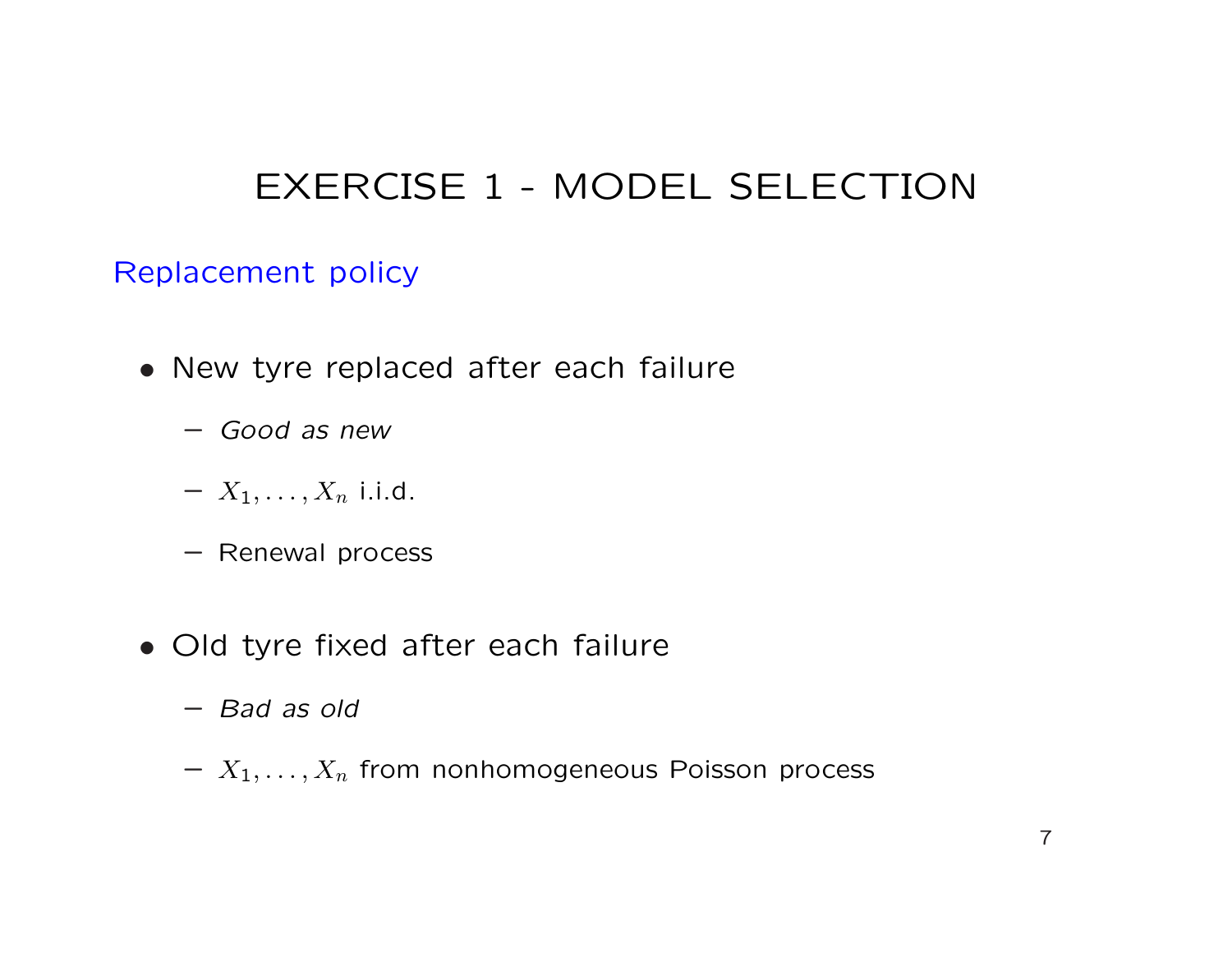Renewal process - model choice

• 
$$
X_i \sim \mathcal{E}(\lambda) \Rightarrow f(x|\lambda) = \lambda \exp\{-\lambda x\}
$$

• 
$$
X_i \sim \mathcal{G}(\alpha, \beta) \Rightarrow f(x|\alpha, \beta) = \beta^{\alpha} x^{\alpha-1} \exp\{-\beta x\} / \Gamma(\alpha)
$$

• 
$$
X_i \sim \mathcal{LN}(\mu, \sigma^2) \Rightarrow f(x|\mu, \sigma^2) = \{x\sigma\sqrt{2\Pi}\}^{-1} \exp\{-(\log x - \mu)^2/(2\sigma^2)\}
$$

• 
$$
X_i \sim \mathcal{GEV}(\mu, \sigma, \lambda) \Rightarrow f(x) = \frac{1}{\sigma} \left[ 1 + \lambda \left( \frac{x-\mu}{\sigma} \right) \right]_+^{-1/\lambda - 1} \exp \left\{ - \left[ 1 + \lambda \left( \frac{x-\mu}{\sigma} \right) \right]_+^{-1/\lambda} \right\}
$$

 $\bullet$  ...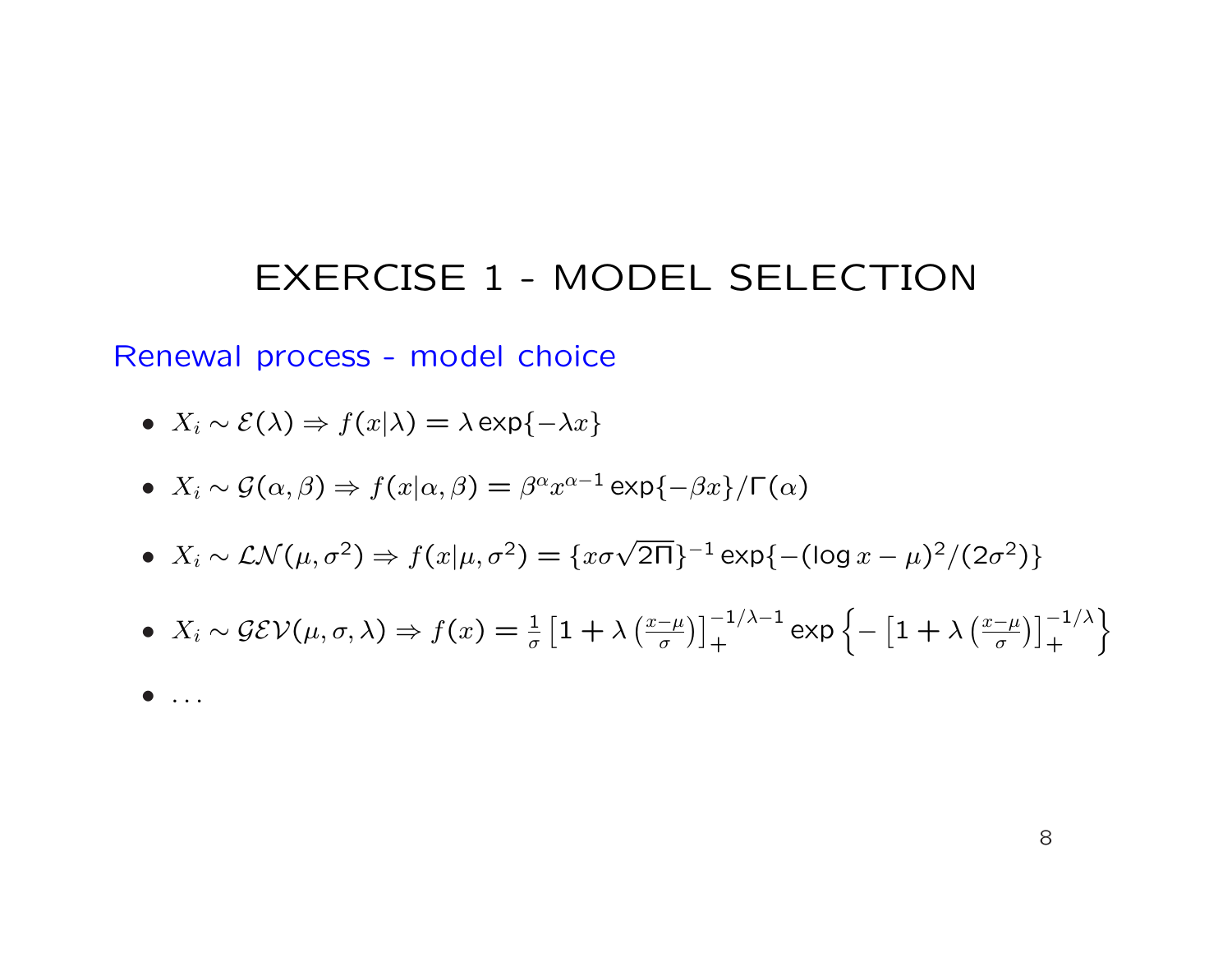Poisson process - model choice

- $N_t, t \geq 0$  # events by time  $t$
- $N(y, s)$  # events in  $(y, s]$
- $\Lambda(t) = \mathcal{E} N_t$  mean value function
- $\Lambda(y,s) = \Lambda(s) \Lambda(y)$  expected # events in  $(y,s]$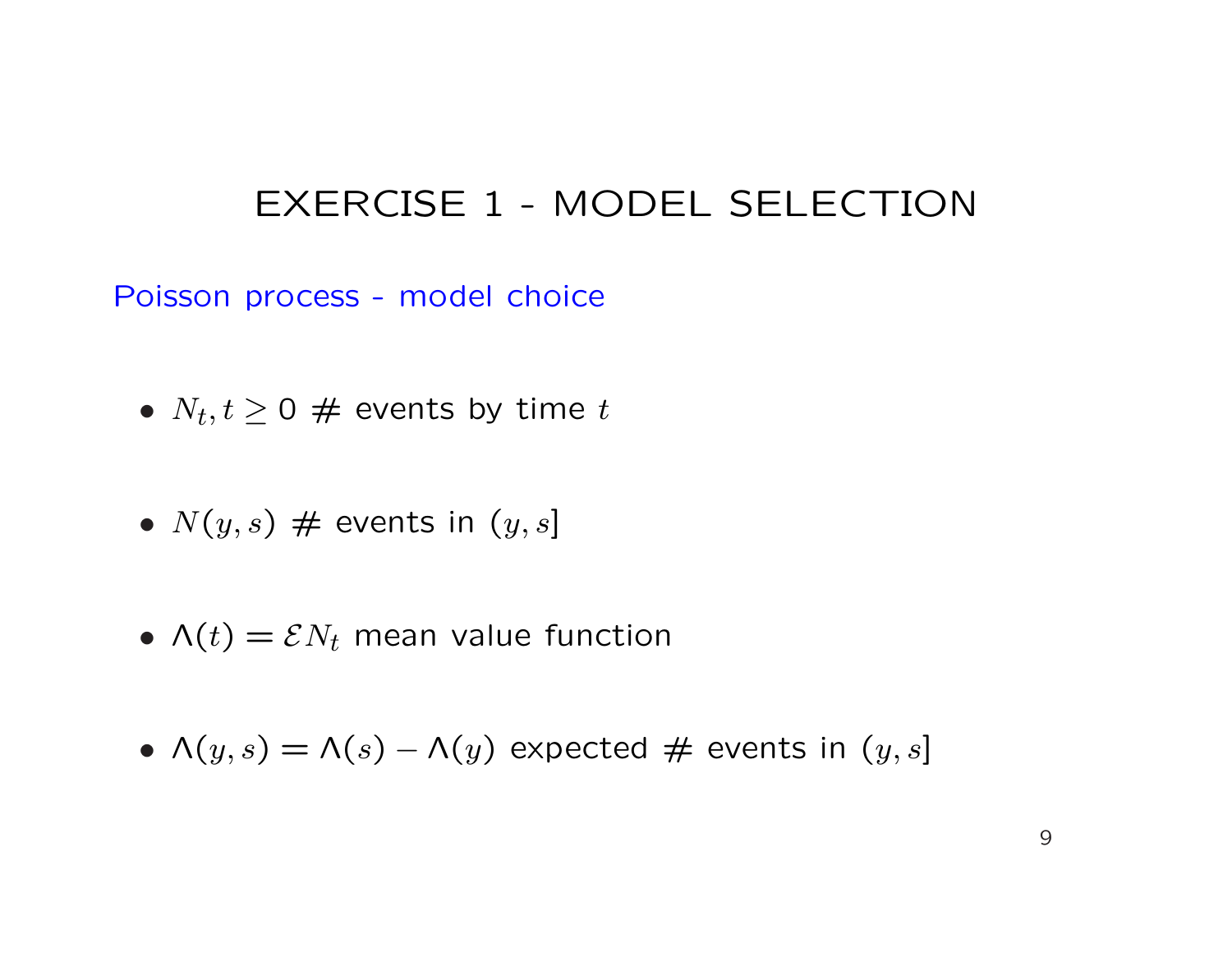#### Poisson process - model choice

 $N_t, t\geq 0,$  NHPP with intensity function  $\lambda(t)$  *iff* 

- 1.  $N_0 = 0$
- 2. independent increments
- 3.  $P\{\# \text{ events in } (t, t+h) \geq 2\} = o(h)$
- 4.  $P\{\# \text{ events in } (t, t+h) = 1\} = \lambda(t)h + o(h)$

$$
\Rightarrow \mathcal{P}\{N(y,s) = k\} = \frac{\Lambda(y,s)^k}{k!}e^{-\Lambda(y,s)}, \forall k \in \mathcal{N}
$$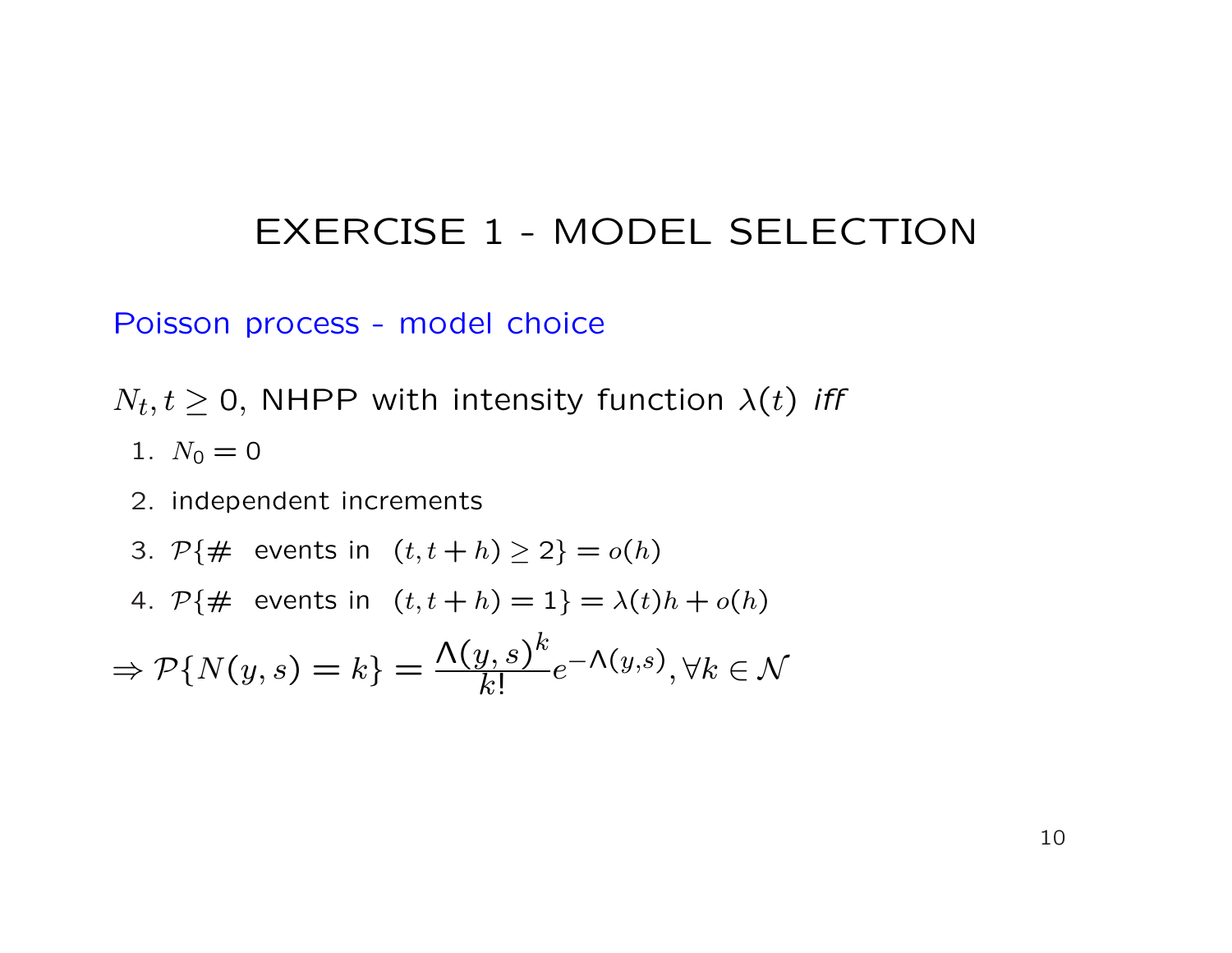Poisson process - model choice

 $\lambda(t) \equiv \lambda \ \forall t \Rightarrow \text{HPP}$ 

•  $\lambda(t)$ : intensity function of  $N_t$ 

• 
$$
\lambda(t) := \lim_{\Delta \to 0} \frac{\mathcal{P}\{N(t, t + \Delta) \ge 1\}}{\Delta}, \ \forall t \ge 0
$$

•  $\mu(t) := \frac{d\Lambda(t)}{dt}$  $\frac{\mathcal{N}(U)}{dt}$ : Rocof (rate of occurrence of failures)

Property 3.  $\Rightarrow \mu(t) = \lambda(t)$  a.e.  $\Rightarrow \Lambda(y, s) = \int^s$  $\hat{y}$  $\lambda(t)dt$ 

11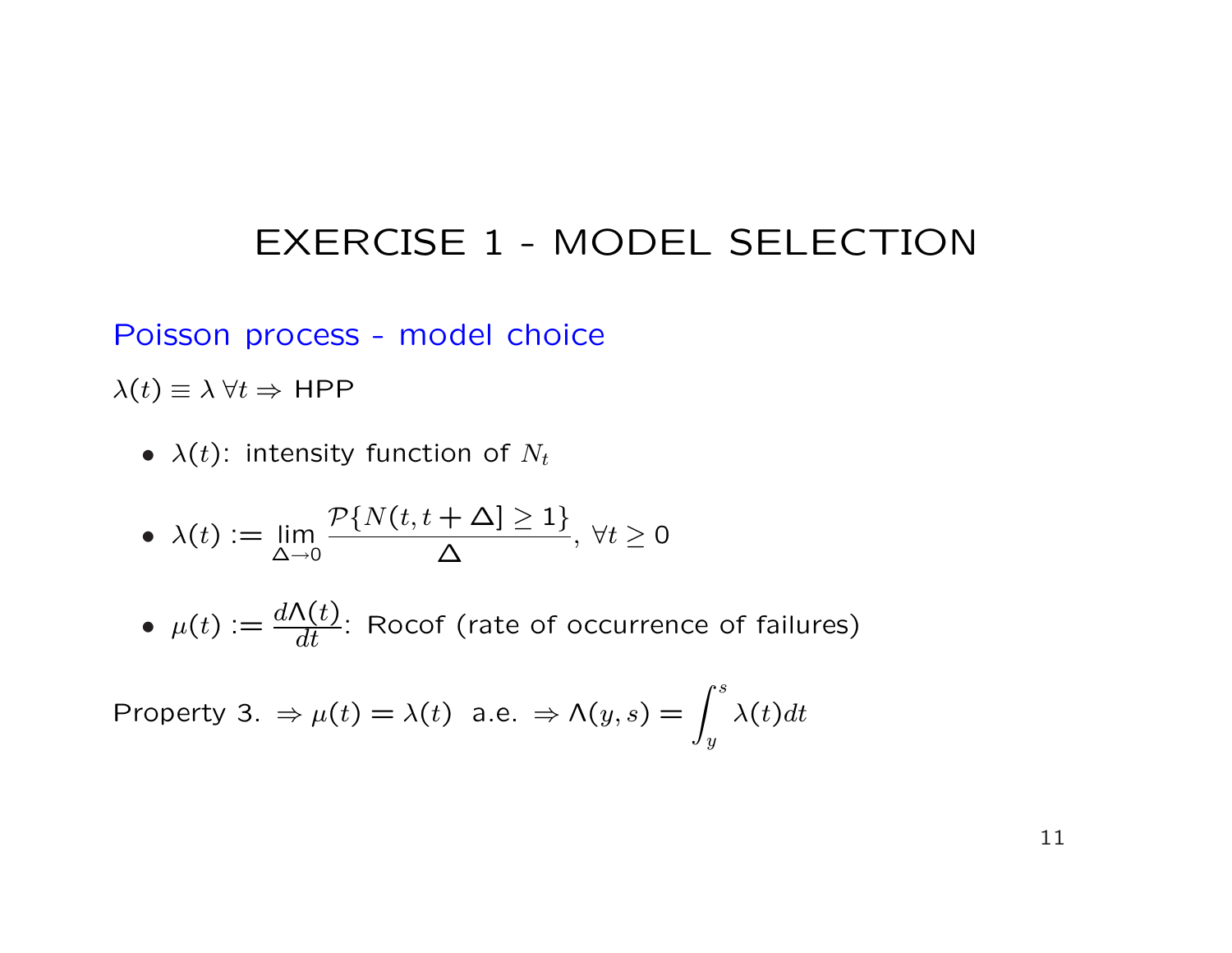How to choose NHPP?

- Musa-Okumoto  $\lambda(t; \alpha, \beta) = \alpha/(t + \beta)$  and  $\Lambda(t; \alpha, \beta) = \alpha \log(t + \beta)$
- Cox-Lewis  $\lambda(t; \alpha, \beta) = \alpha \exp\{\beta t\}$  and  $\Lambda(t; \alpha, \beta) = (\alpha/\beta) [\exp\{\beta t\} - 1]$
- Power law  $\lambda(t; \alpha, \beta) = \alpha \beta t^{\beta - 1}$  and  $\Lambda(t; \alpha, \beta) = \alpha t^{\beta}$
- $\bullet$  ...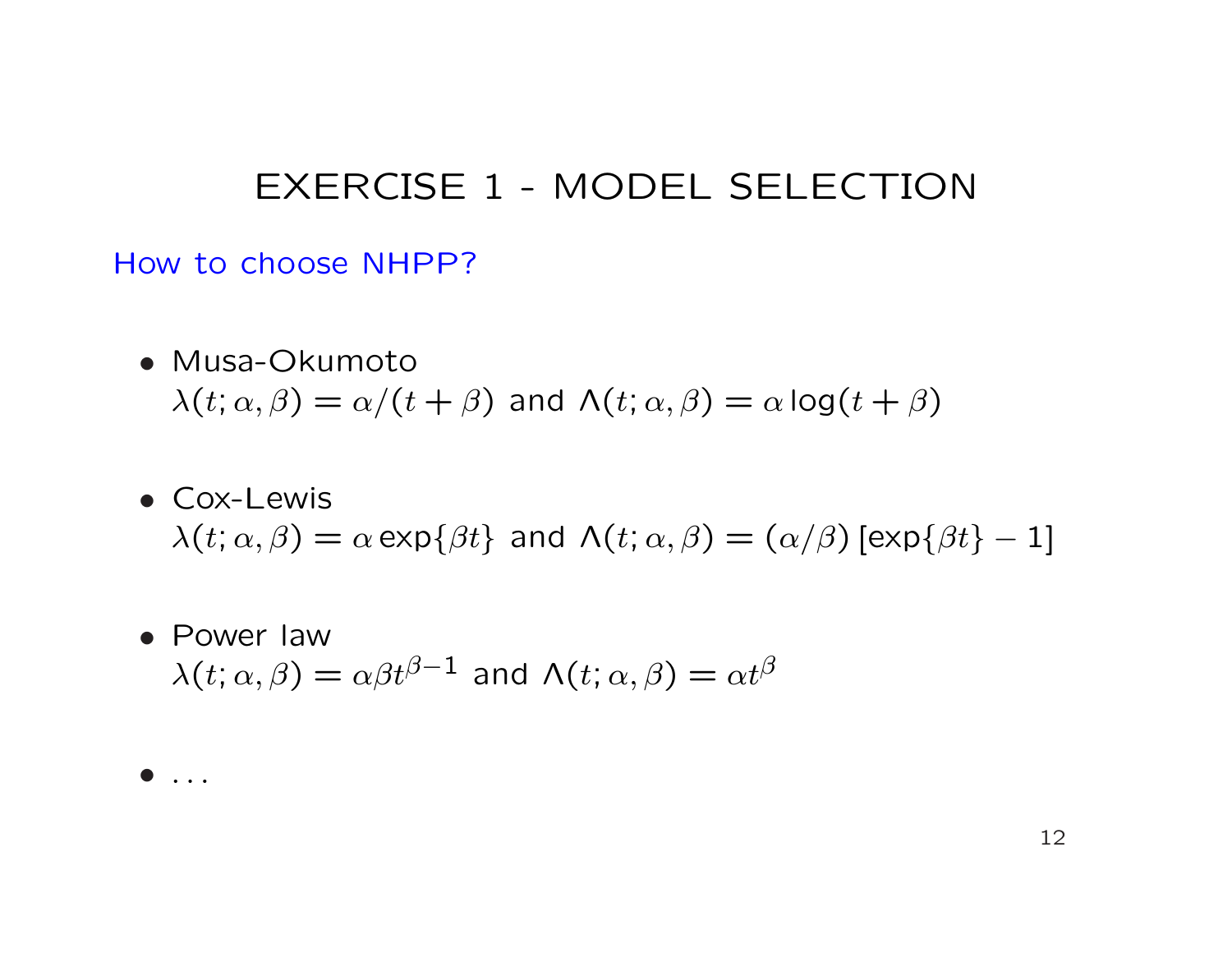How to choose NHPP?

- lim $_{t\rightarrow\infty}$   $\Lambda(t)$
- lim<sub>t→0</sub>  $\lambda(t)$
- Bounded  $\lambda(t)$
- Monotonicity
- Maximum of  $\lambda(t)$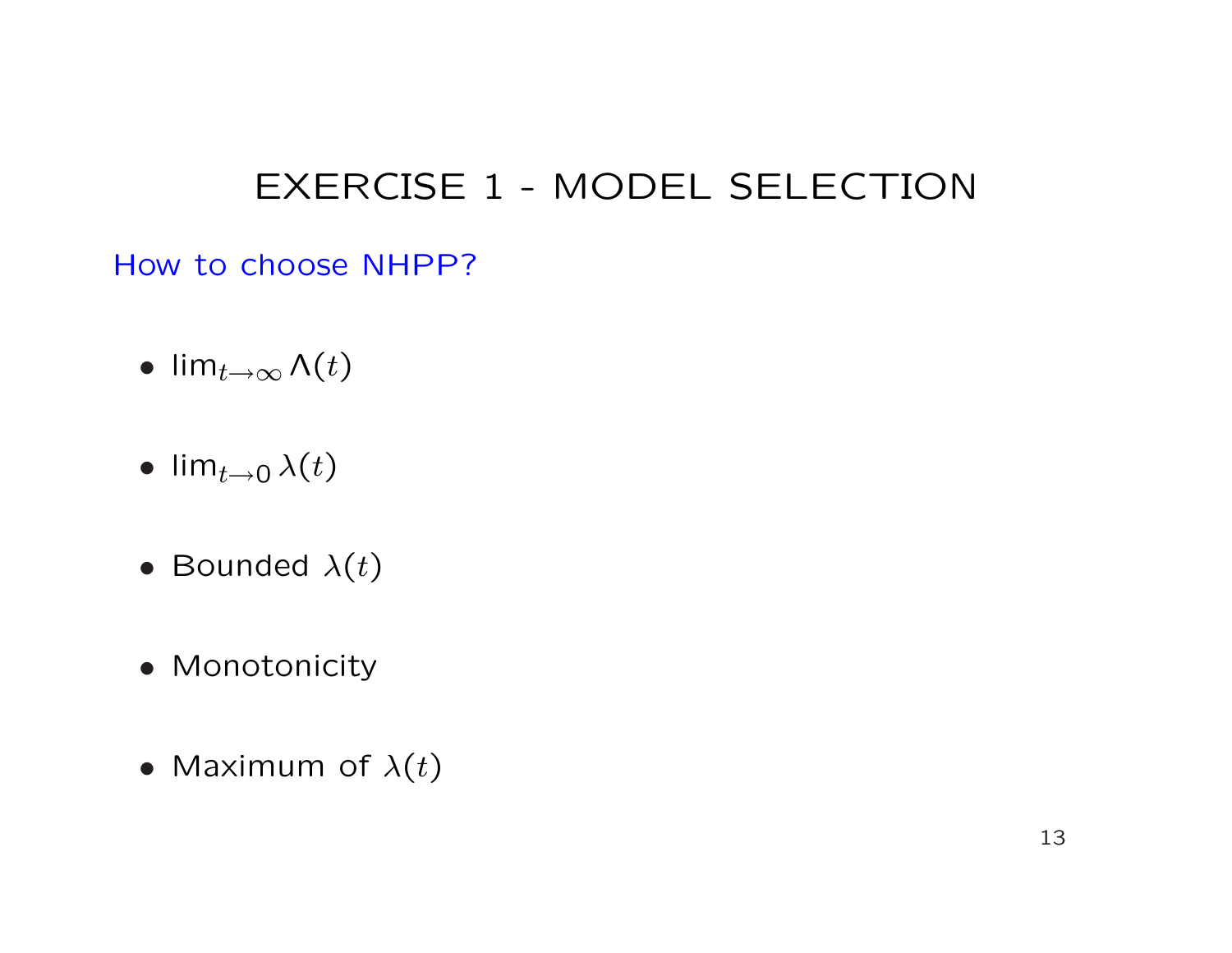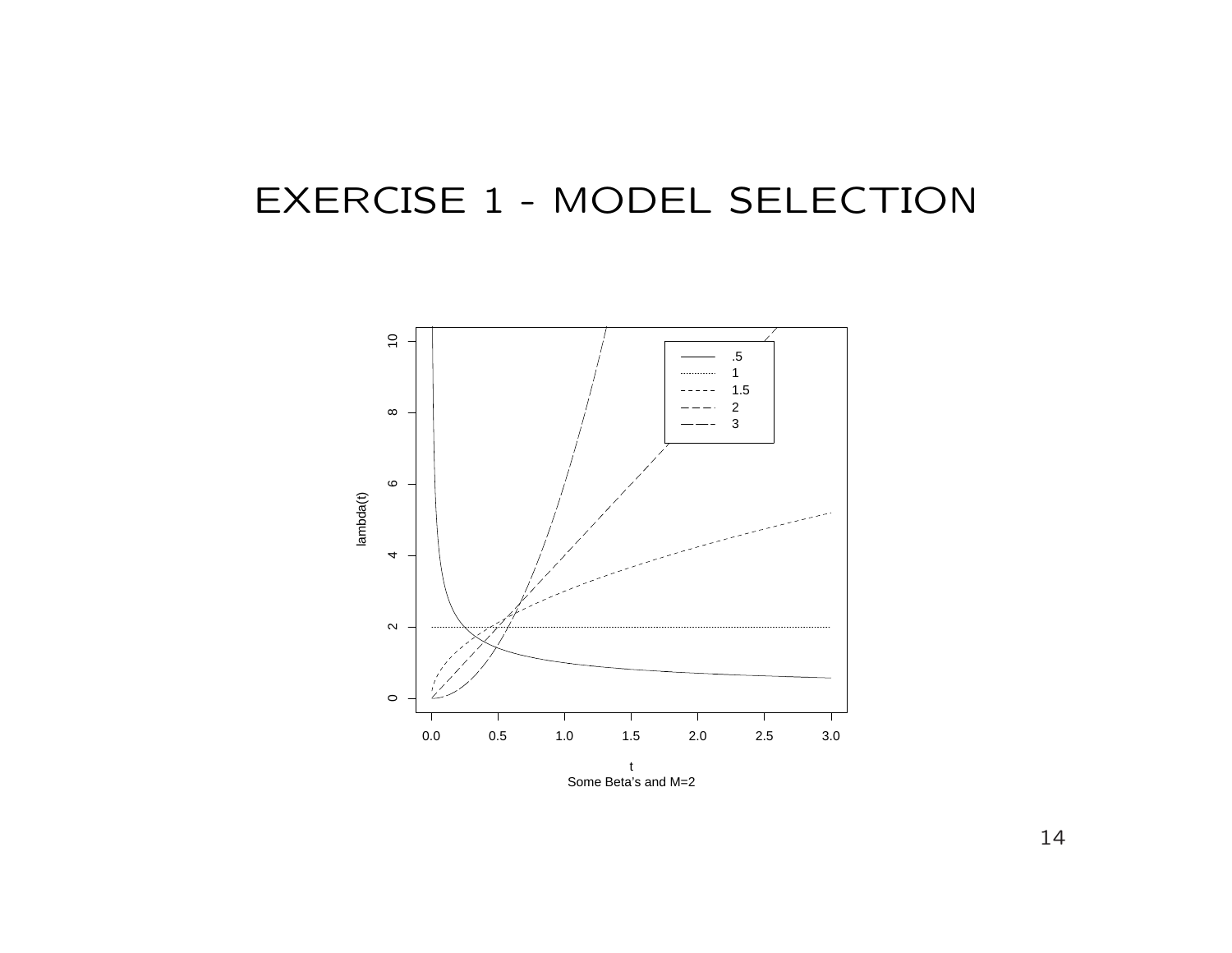- $X_1, \ldots, X_n$  i.i.d.  $\mathcal{E}(\lambda)$
- $\bullet \Rightarrow$  renewal process and HPP

Which prior on λ?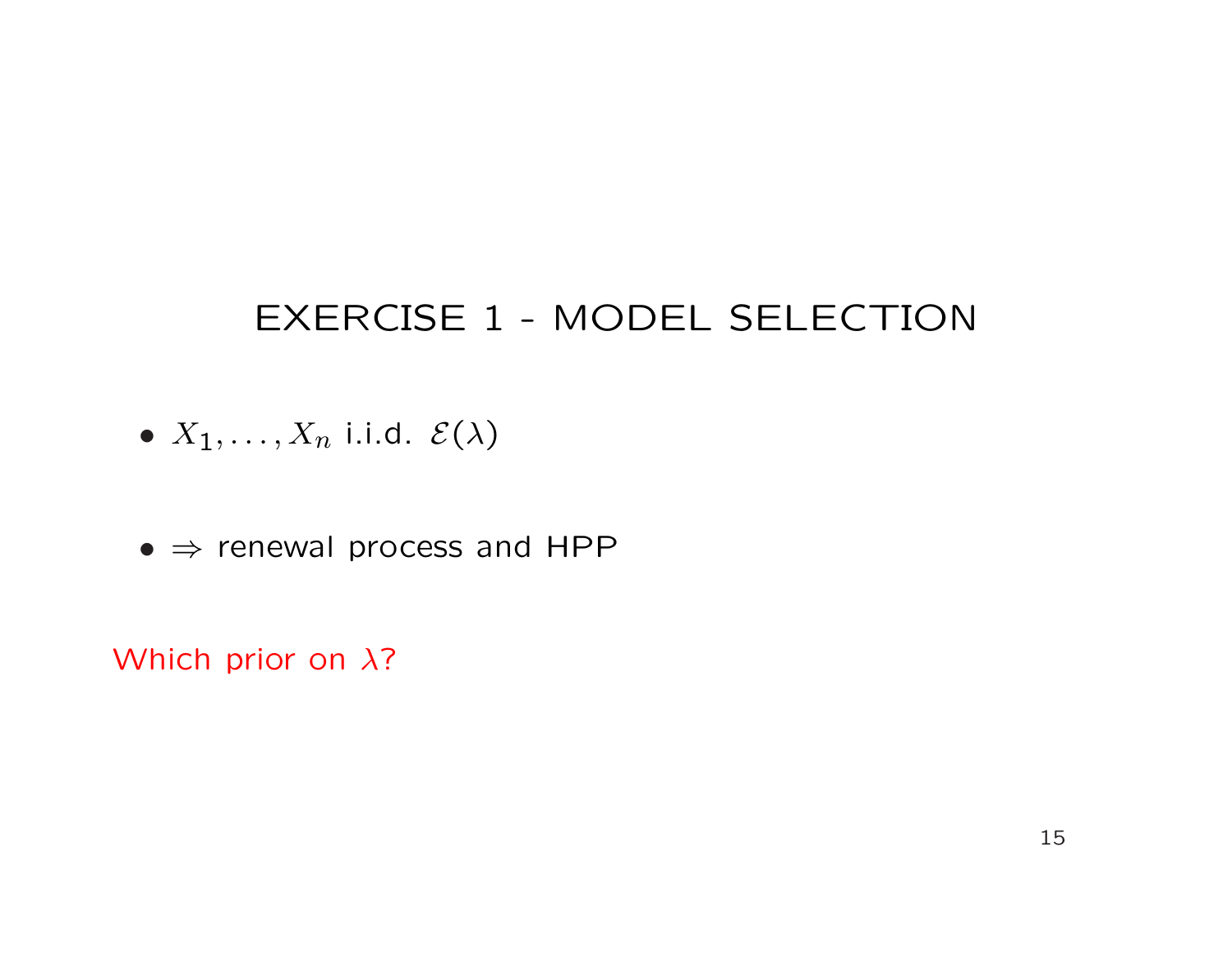#### Where to start from?

- $X \sim \mathcal{E}(\lambda)$
- $f(x|\lambda) = \lambda \exp\{-\lambda x\}$
- $P(X \le x) = F(x) = 1 S(x) = \exp{-\lambda x}$
- $\Rightarrow$  Physical properties of  $\lambda$ 
	- E $X = 1/\lambda$
	- $Var X = 1/\lambda^2$

• 
$$
h(x) = \frac{f(x)}{S(x)} = \frac{\lambda \exp\{-\lambda x\}}{\exp\{-\lambda x\}} = \lambda
$$
 (hazard function)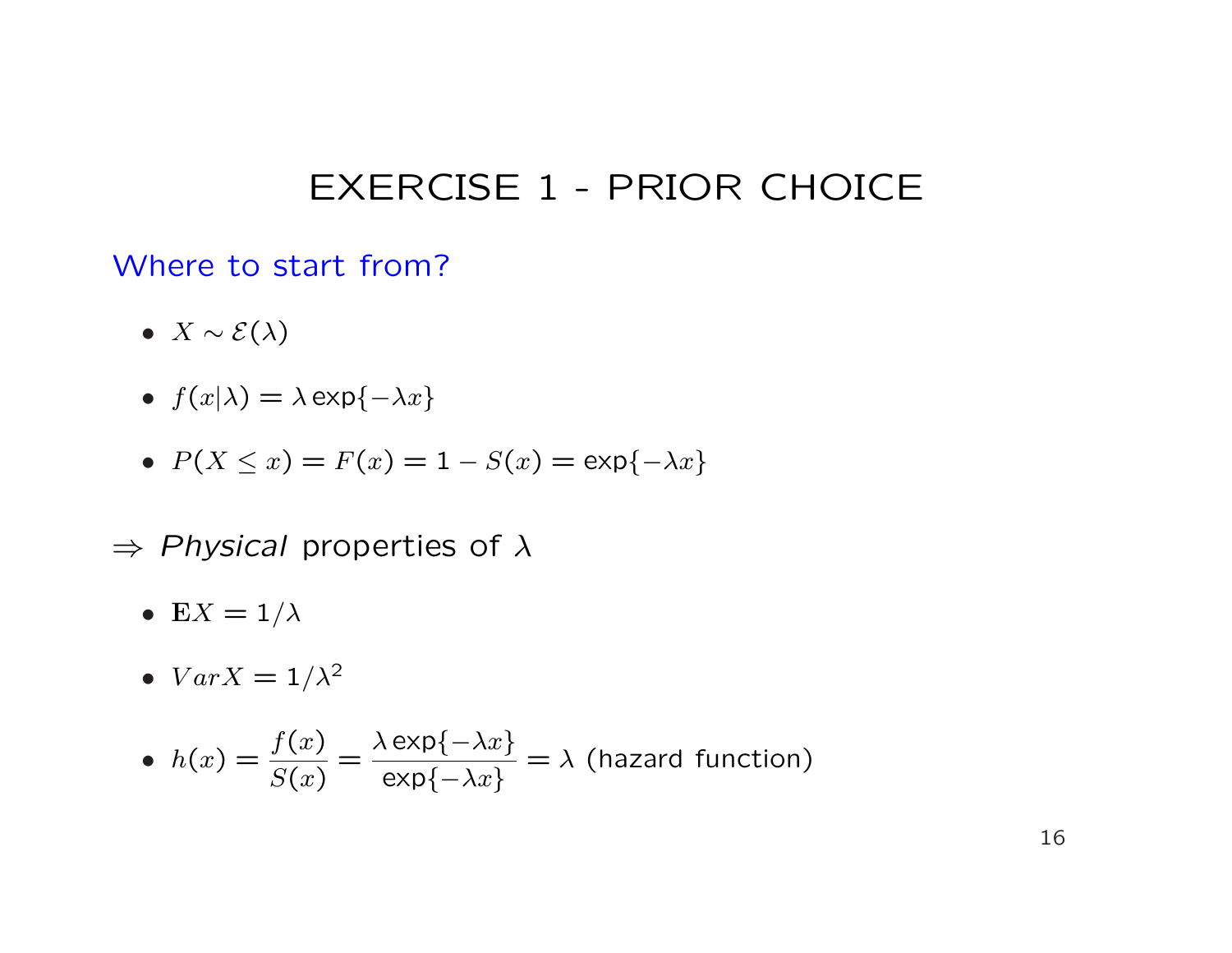Possible available information

- Exact prior  $\pi(\lambda)$  (???)
- Quantiles of  $X_i$ , i.e.  $P(X_i \le x_q) = q$
- Quantiles of  $\lambda$ , i.e.  $P(\lambda \leq \lambda_q) = q$
- $\bullet$  Moments of  $\lambda$ , i.e.  $\mathrm{E} \lambda^k$
- Generalised moments of  $\lambda$ , i.e.  $\int h(\lambda)\pi(\lambda)d\lambda = 0$
- Most likely value and upper and lower bounds
- $\bullet$  ...
- None of them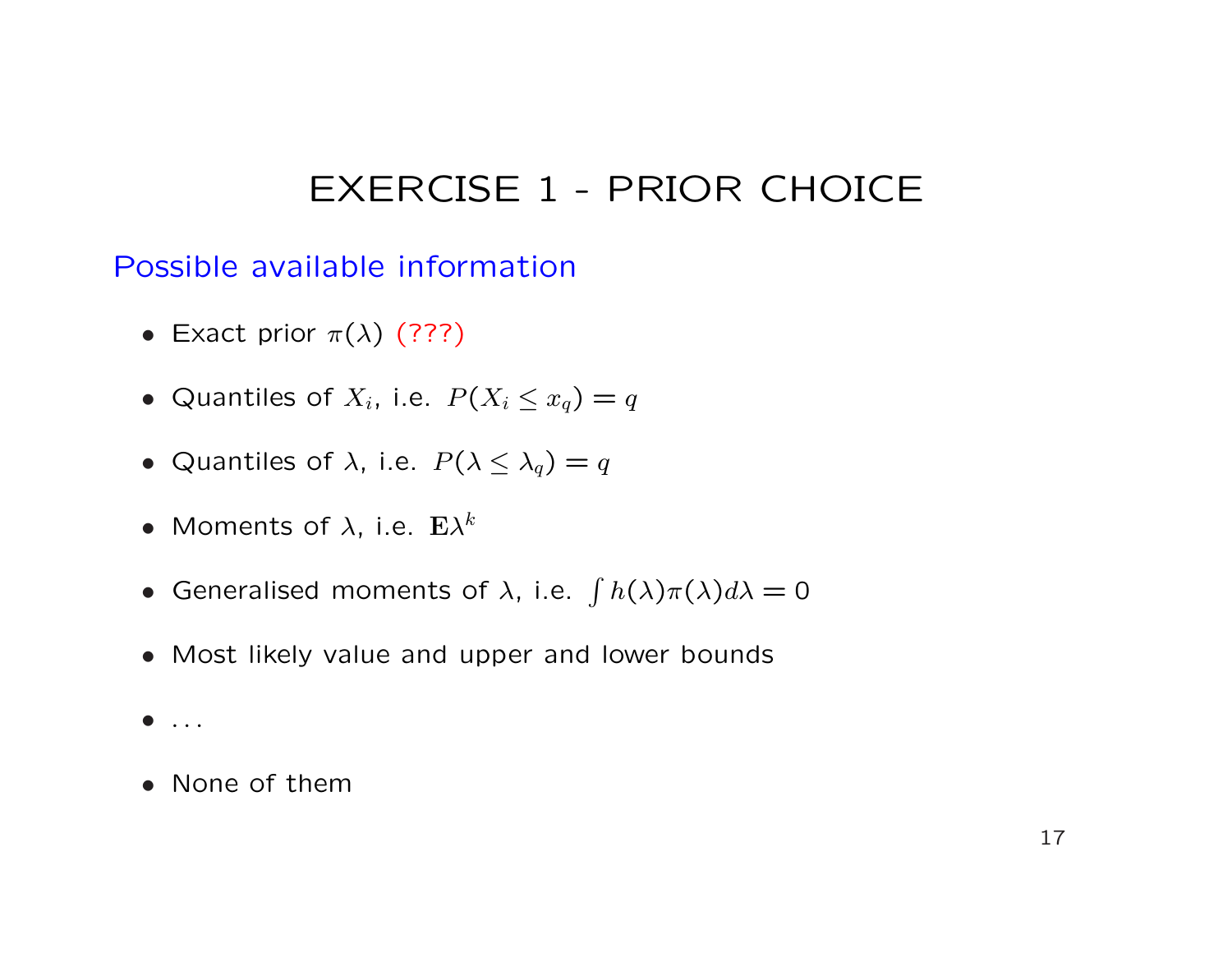### How to get information?

- Results from previous experiments (e.g. 75% of car tyres had failed after 5 years of operation  $\Rightarrow$  5 years is the 75% quantile of  $X_i$ )
- Split of possible values of  $\lambda$  or  $X_i$  into equally likely intervals  $\Rightarrow$  quantiles
- Most likely value and upper and lower bounds
- Expected value of  $\lambda$  and confidence on such value (mean and variance)
- . . .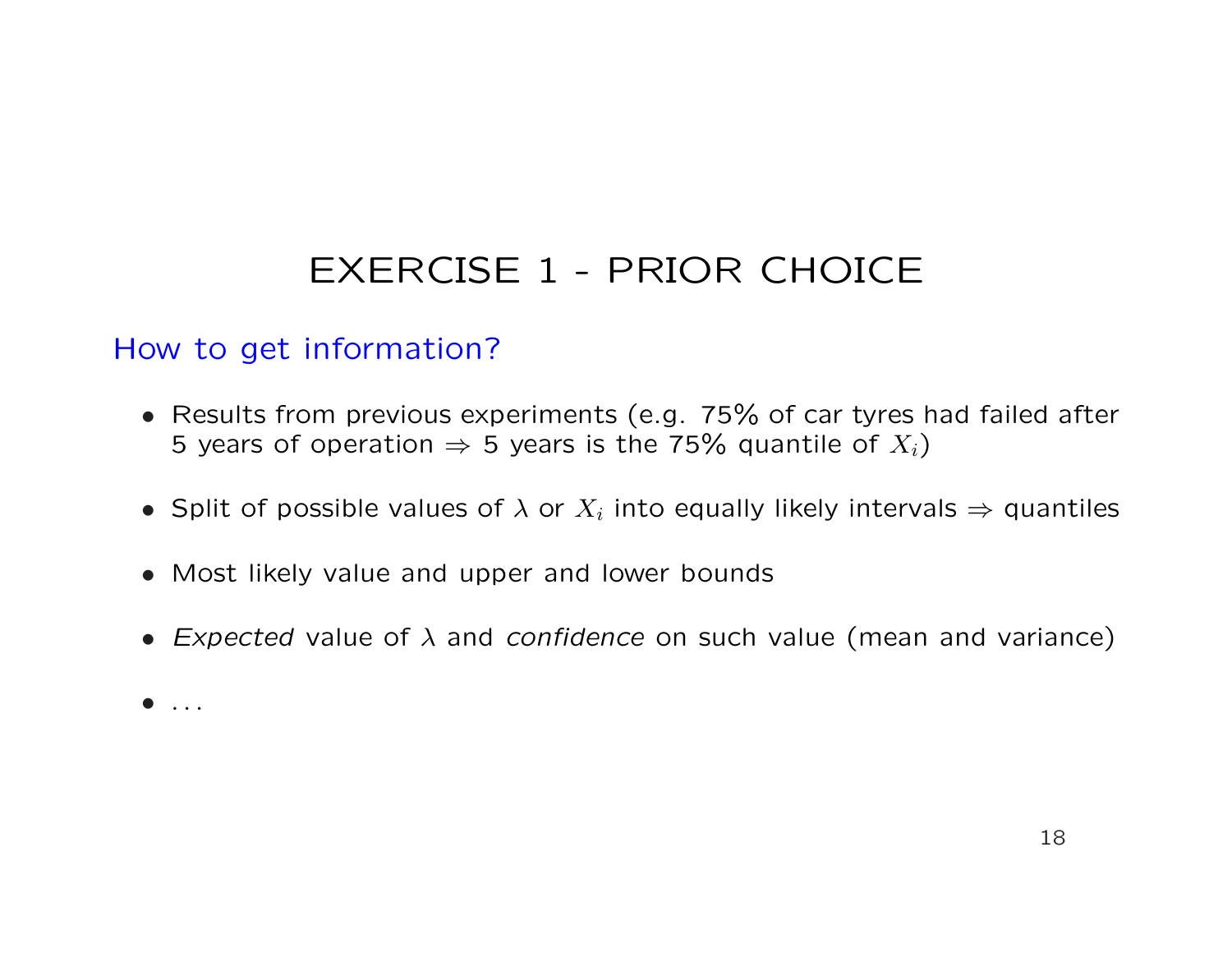How to combine information?

Combining opinions of  $n$  experts

- Individual analyses and comparison a posteriori
- Opinions as sample from the parameter distribution  $\Rightarrow$  sample mean and sample variance
	- Statements on quantiles  $G_q \leftrightarrow \theta$
	- $-$  Statements on value of  $\theta$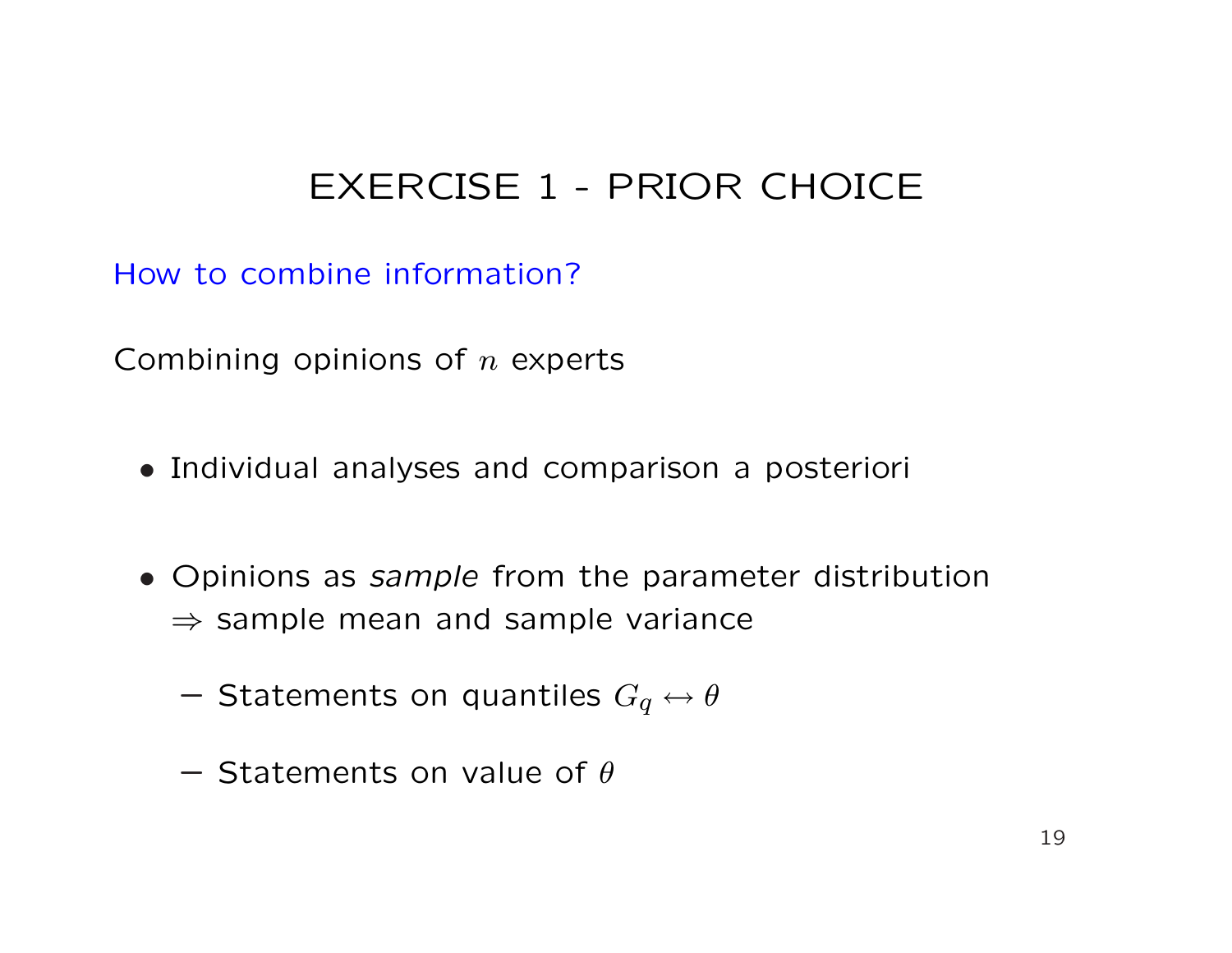#### How to use information?

- choose a prior  $\pi(\lambda|\omega)$  of given functional form and use information to fit ω
- choose a prior  $\pi(\lambda|\omega)$  of given functional form and use data to fit  $\omega$ , i.e. choose a prior  $\pi(\lambda|\omega)$  of given functiona<br>look for  $\widehat{\omega} =$  arg max  $\int f(data|\lambda)\pi(\lambda|\omega)d\lambda$

(empirical Bayes)

• use information to choose parameters of a random distribution on the space of probability measures

(Bayesian nonparametrics)

- use Jeffreys'/reference/improper priors (objective Bayes)
- use a class of priors

(Bayesian robustness)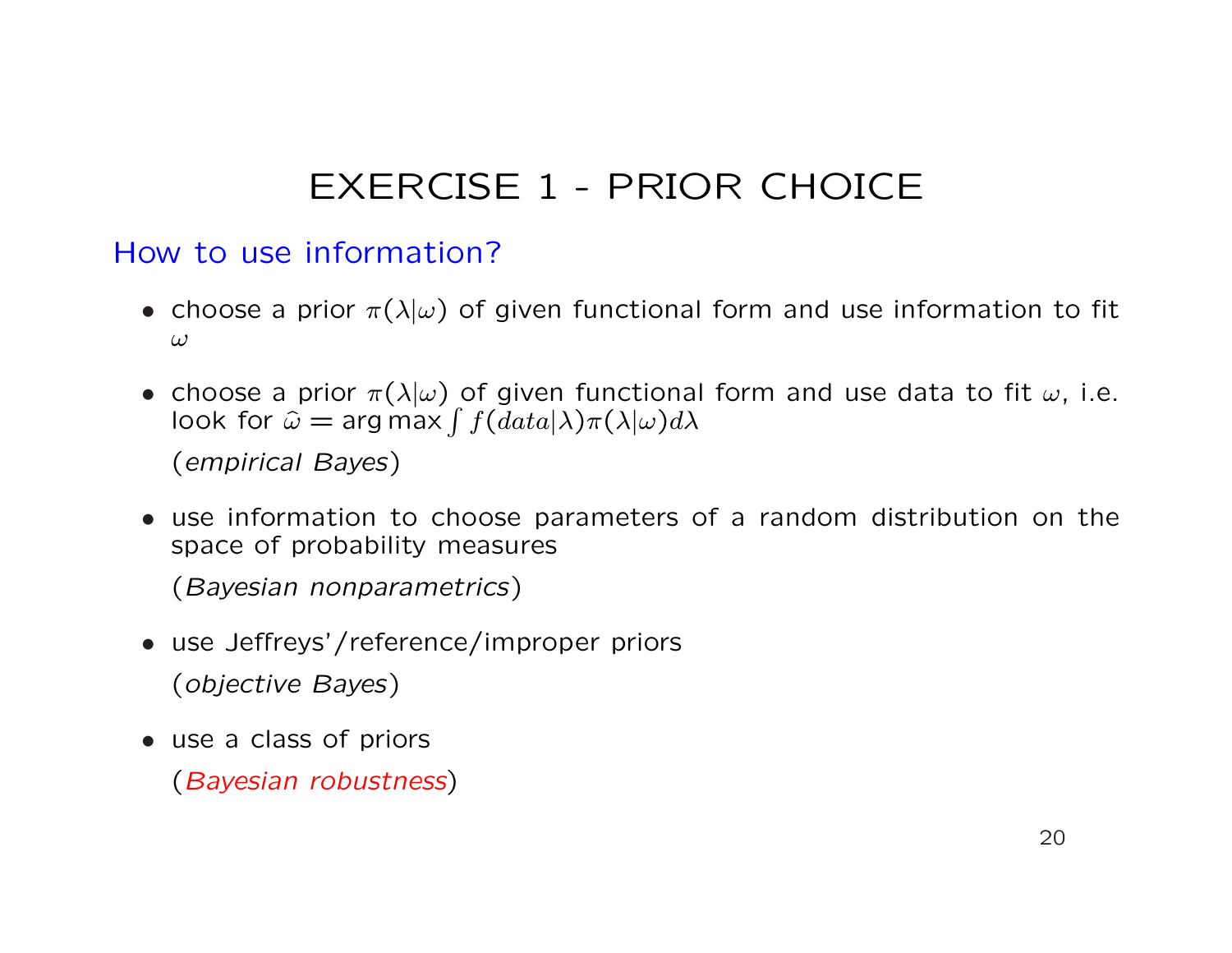#### Choice of a prior

- $\lambda \sim \mathcal{G}(\alpha, \beta) \Rightarrow f(\lambda|\alpha, \beta) = \beta^{\alpha} \lambda^{\alpha-1} \exp{\{-\beta \lambda\}} / \Gamma(\alpha)$
- $\lambda \sim \mathcal{LN}(\mu, \sigma^2) \Rightarrow f(\lambda | \mu, \sigma^2) = {\lambda \sigma \sqrt{2\pi}}^{-1} \exp{-\frac{(\log \lambda \mu)^2}{2\sigma^2}}$

• 
$$
\lambda \sim \mathcal{GEV}(\mu, \sigma, \theta) \Rightarrow f(\lambda) = \frac{1}{\sigma} \left[ 1 + \theta \left( \frac{\lambda - \mu}{\sigma} \right) \right]_+^{-1/\theta - 1} \exp \left\{ - \left[ 1 + \theta \left( \frac{\lambda - \mu}{\sigma} \right) \right]_+^{-1/\theta} \right\}
$$

- $\lambda \sim \mathcal{T}(l, m, u)$  (triangular)
- $\lambda \sim \mathcal{U}(l, u)$

• 
$$
\lambda \sim \mathcal{W}(\mu, \alpha, \beta) \Rightarrow f(\lambda) = \frac{\beta}{\alpha} \left(\frac{\lambda - \mu}{\alpha}\right)^{\beta - 1} \exp\left\{-\left(\frac{\lambda - \mu}{\alpha}\right)^{\beta}\right\}
$$

 $\bullet$  ...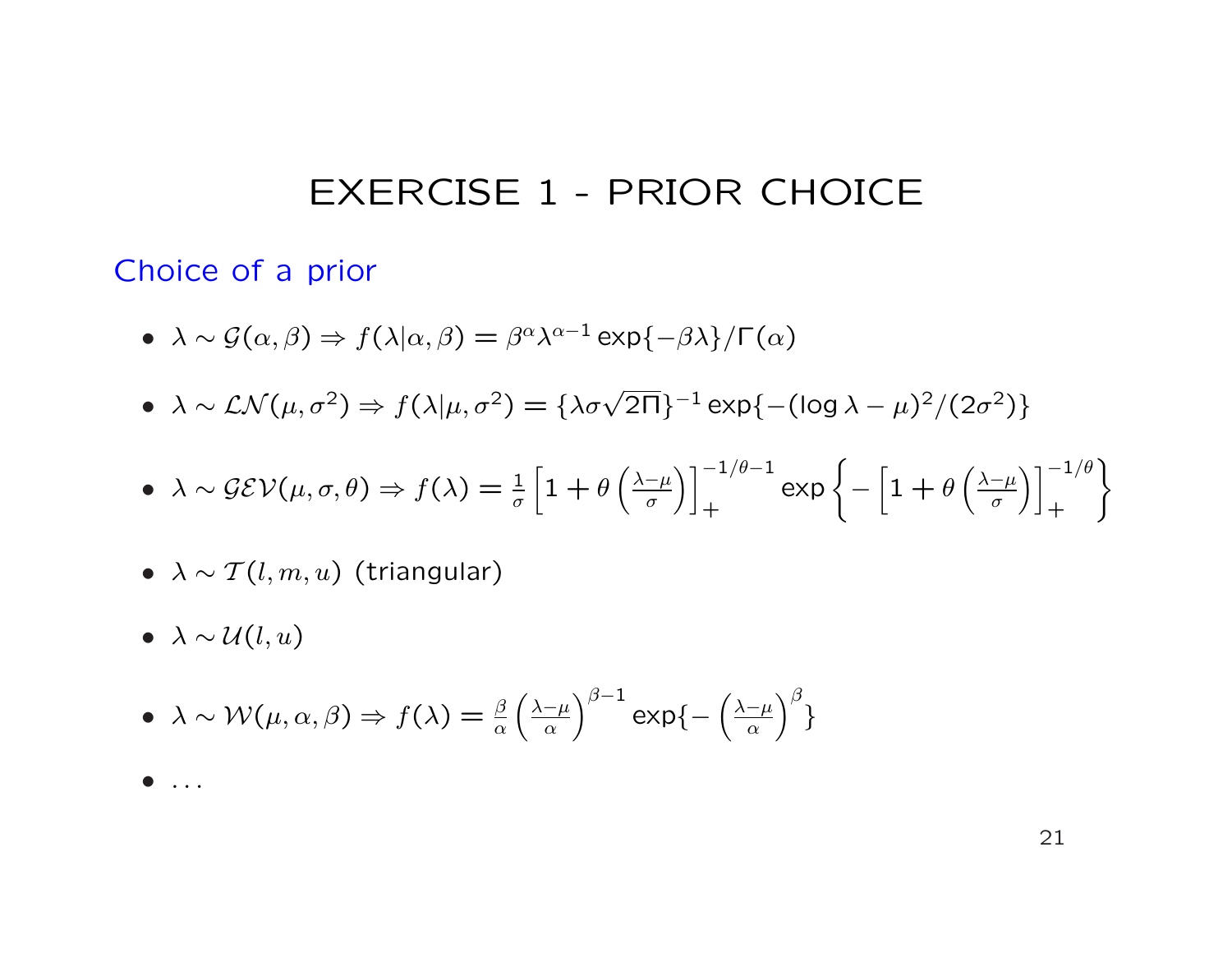Choice of a prior

- Defined on suitable set (interval vs. positive real)
- Suitable functional form (monotone/unimodal, heavy/light tails, etc.)
- Mathematical convenience
- Tradition (e.g. lognormal for engineers)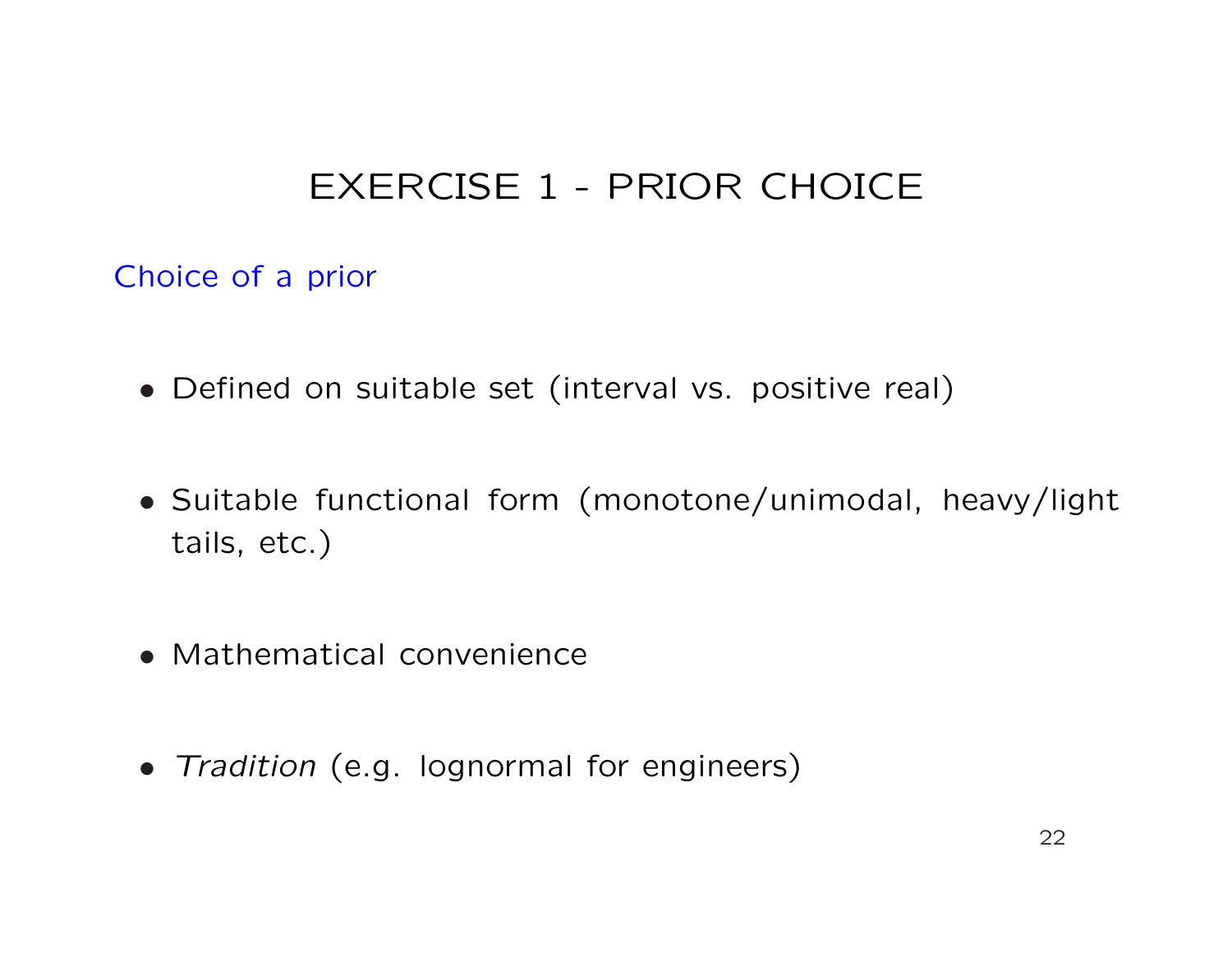Gamma prior - choice of hyperparameters

- $X_1, \ldots, X_n \sim \mathcal{E}(\lambda)$
- $f(X_1, ..., X_n | \lambda) = \lambda^n \exp\{-\lambda \sum X_i\}$
- $\lambda \sim \mathcal{G}(\alpha, \beta) \Rightarrow f(\lambda|\alpha, \beta) = \beta^{\alpha} \lambda^{\alpha-1} \exp{\{-\beta \lambda\}} / \Gamma(\alpha)$

$$
\bullet \Rightarrow \lambda | X_1, \ldots, X_n \sim \mathcal{G}(\alpha + n, \beta + \sum X_i)
$$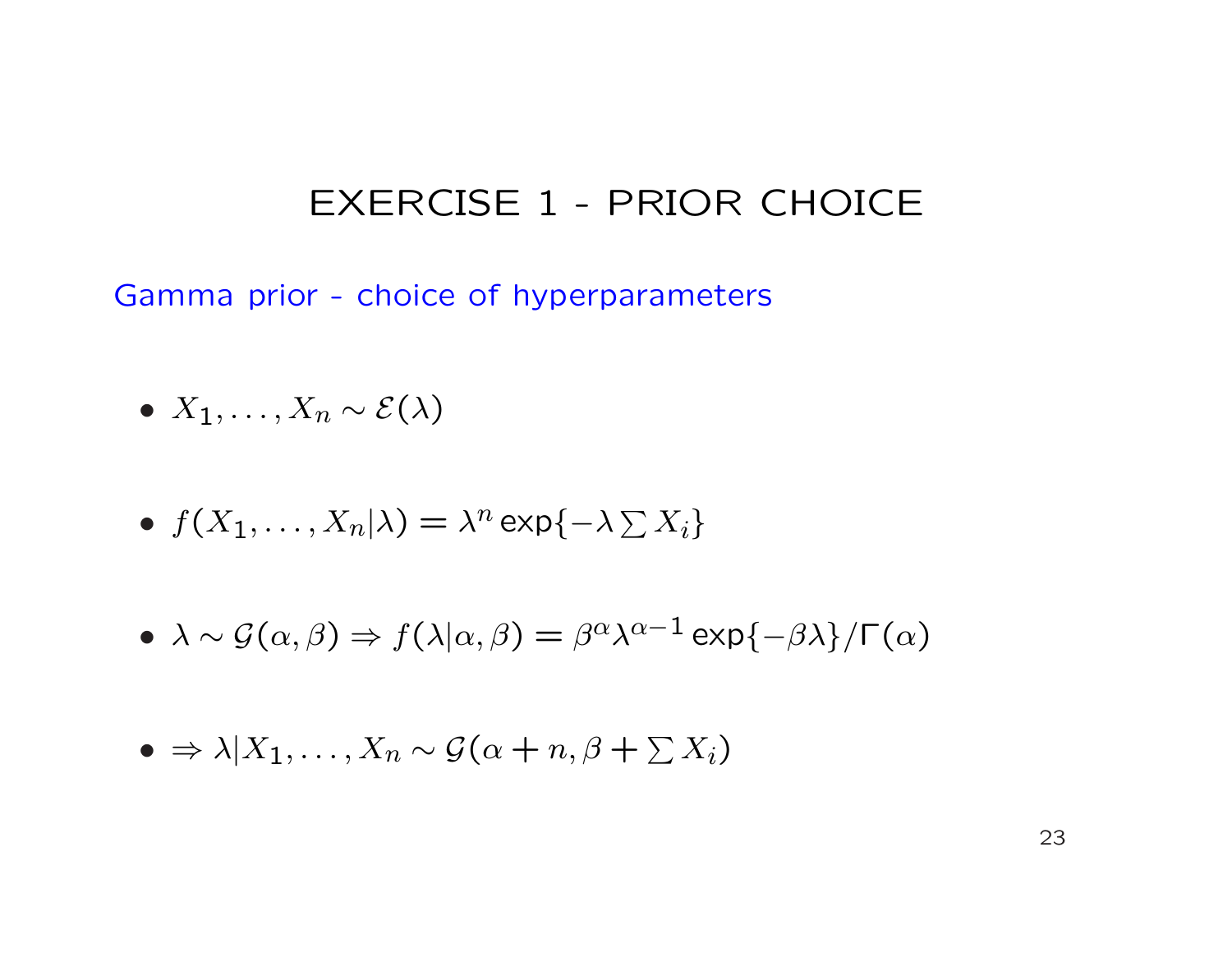Gamma prior - choice of hyperparameters

• 
$$
\mathcal{E}\lambda = \mu = \alpha/\beta
$$
 and  $Var\lambda = \sigma^2 = \alpha/\beta^2$   
\n $\Rightarrow \alpha = \mu^2/\sigma^2$  and  $\beta = \mu/\sigma^2$ 

- Two quantiles  $\Rightarrow (\alpha, \beta)$  using, say, Wilson-Hilferty approximation. Third quantile specified to check consistency
- Hypothetical experiment: posterior  $\mathcal{G}(\alpha+n, \beta+\sum X_i)$  $\Rightarrow \alpha$  sample size and  $\beta$  sample sum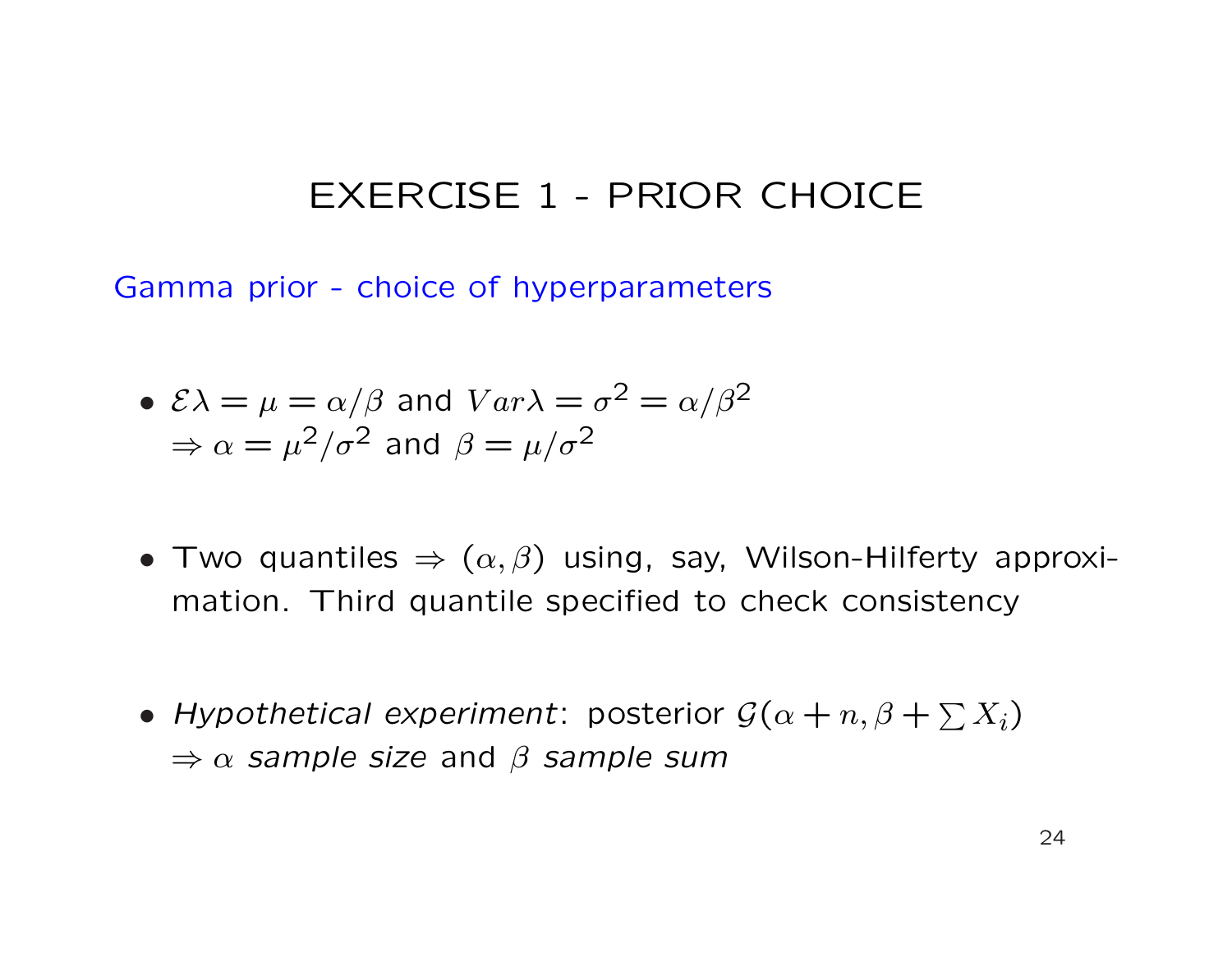### EXERCISE 1 - PARAMETER ESTIMATION

#### How to estimate  $\lambda$ ?

- MAP (Maximum a posteriori)  $\Rightarrow$   $\hat{\lambda} =$  $\alpha + n - 1$  $\frac{\alpha + n}{\beta + \sum X_i}$
- LPM (Largest posterior mode)  $\Rightarrow$  here it coincides with MAP (unique posterior mode)
- Minimum expected loss  $\mathcal{E}L(\lambda,a)$

$$
- L(\lambda, a) = (\lambda - a)^2
$$
  
\n
$$
\Rightarrow \mathcal{E}\lambda|data = \frac{\alpha + n}{\beta + \sum X_i}
$$
 (posterior mean)

$$
- L(\lambda, a) = |\lambda - a|
$$
  
\n
$$
\Rightarrow \text{(posterior median)}
$$

- other 
$$
L(\lambda, a)
$$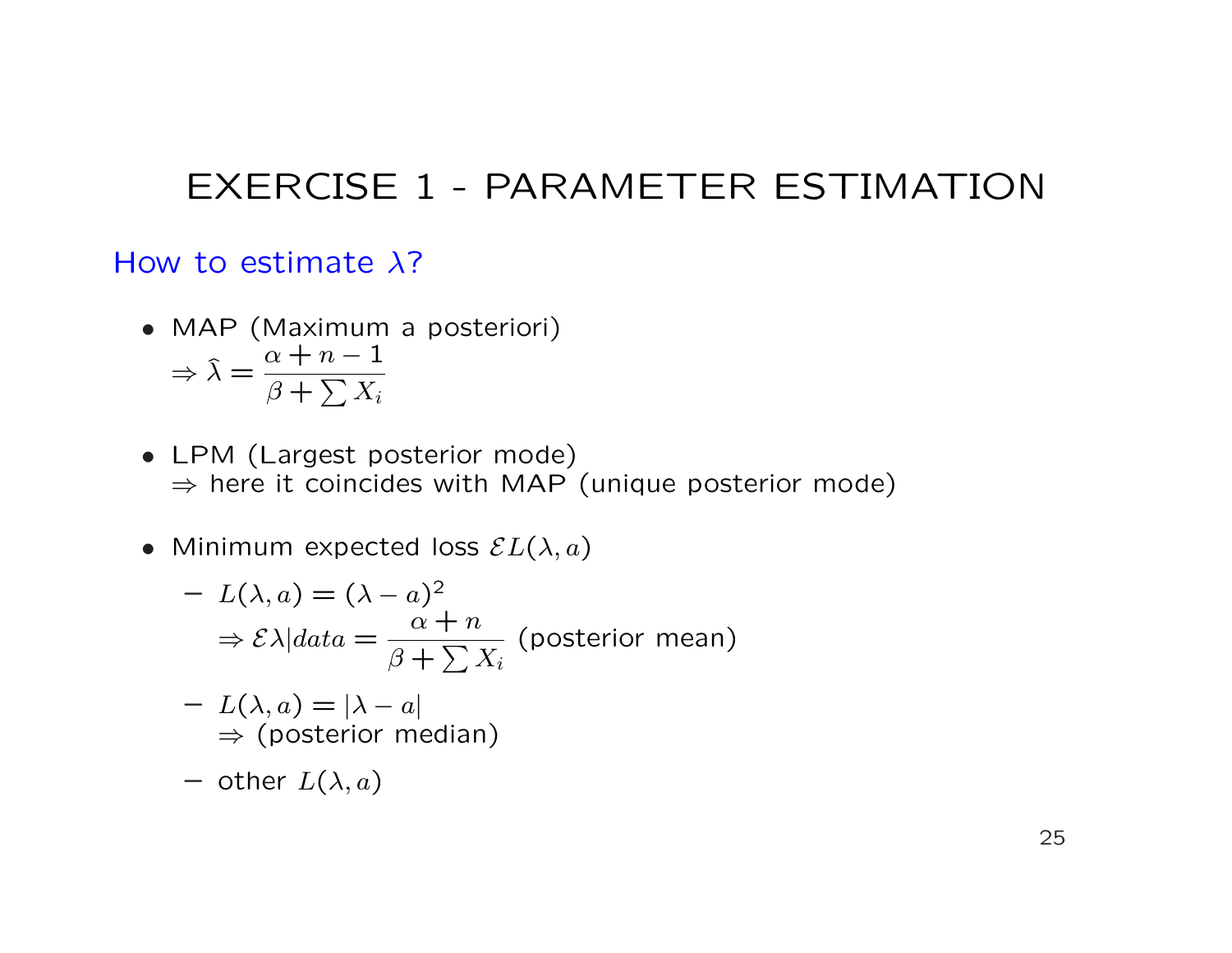# EXERCISE 1 - CONCLUSIONS

(Bayesian) inference is often the result of many approximations and arbitrary assumptions

- Awareness of it
- Development of safer procedures
- $\bullet \Rightarrow$  Bayesian robustness is one of them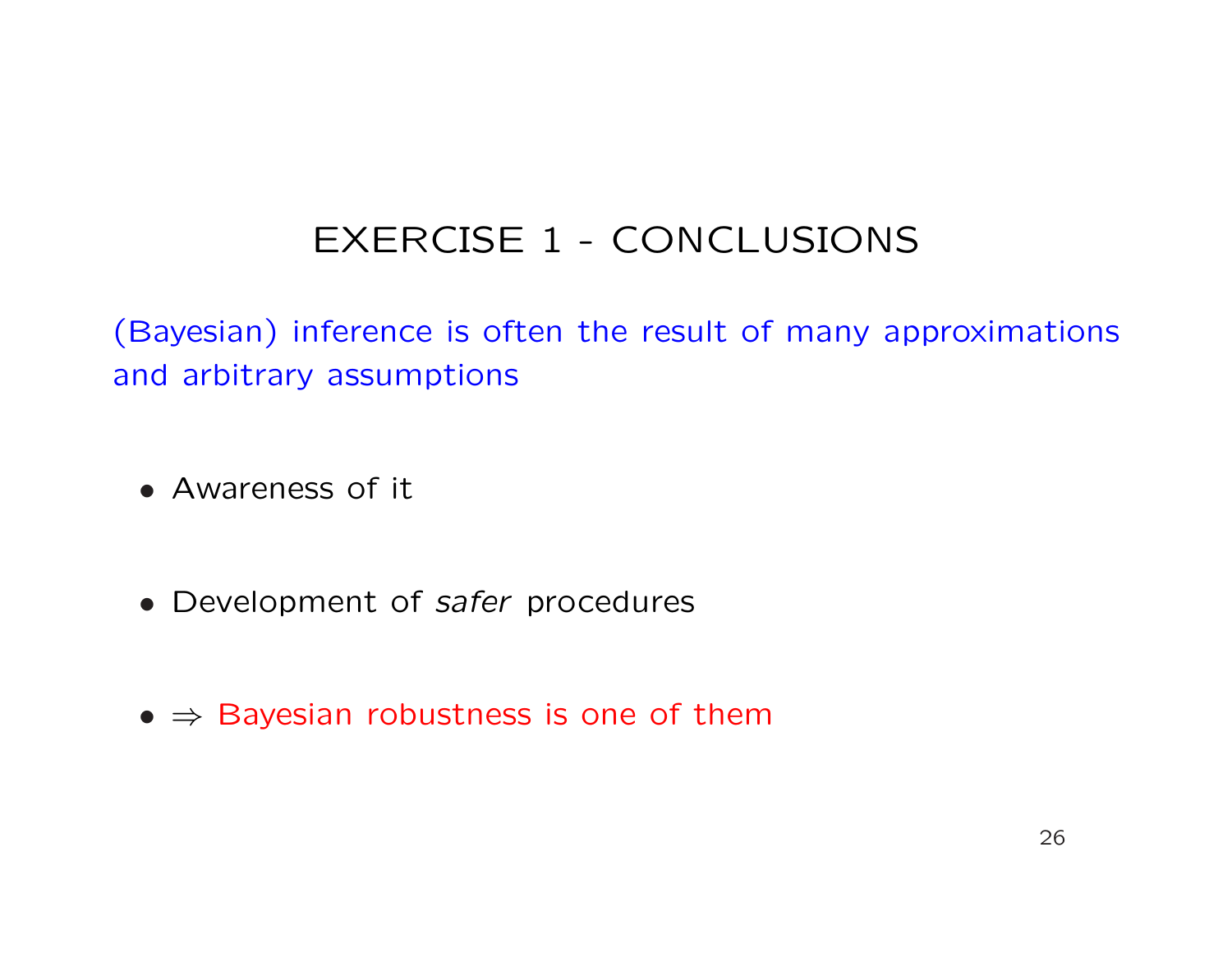### EXERCISE 1 - CONCLUSIONS

### Prior influence

• Posterior mean: 
$$
\mu^* = \frac{\alpha + n}{\beta + \sum X_i}
$$

• Prior mean: 
$$
\mu = \frac{\alpha}{\beta}
$$
 (and variance  $\sigma^2 = \frac{\alpha}{\beta^2}$ )

• MLE: 
$$
\frac{n}{\sum X_i}
$$

- $\alpha_1 = k\alpha$  and  $\beta_1 = k\beta \Rightarrow \mu_1 = \mu$  and  $\sigma_1^2 = \sigma^2/k$
- $k \to 0 \Rightarrow \mu^* \to \text{MLE}$
- $k \to \infty \Rightarrow \mu^* \to \mu^*$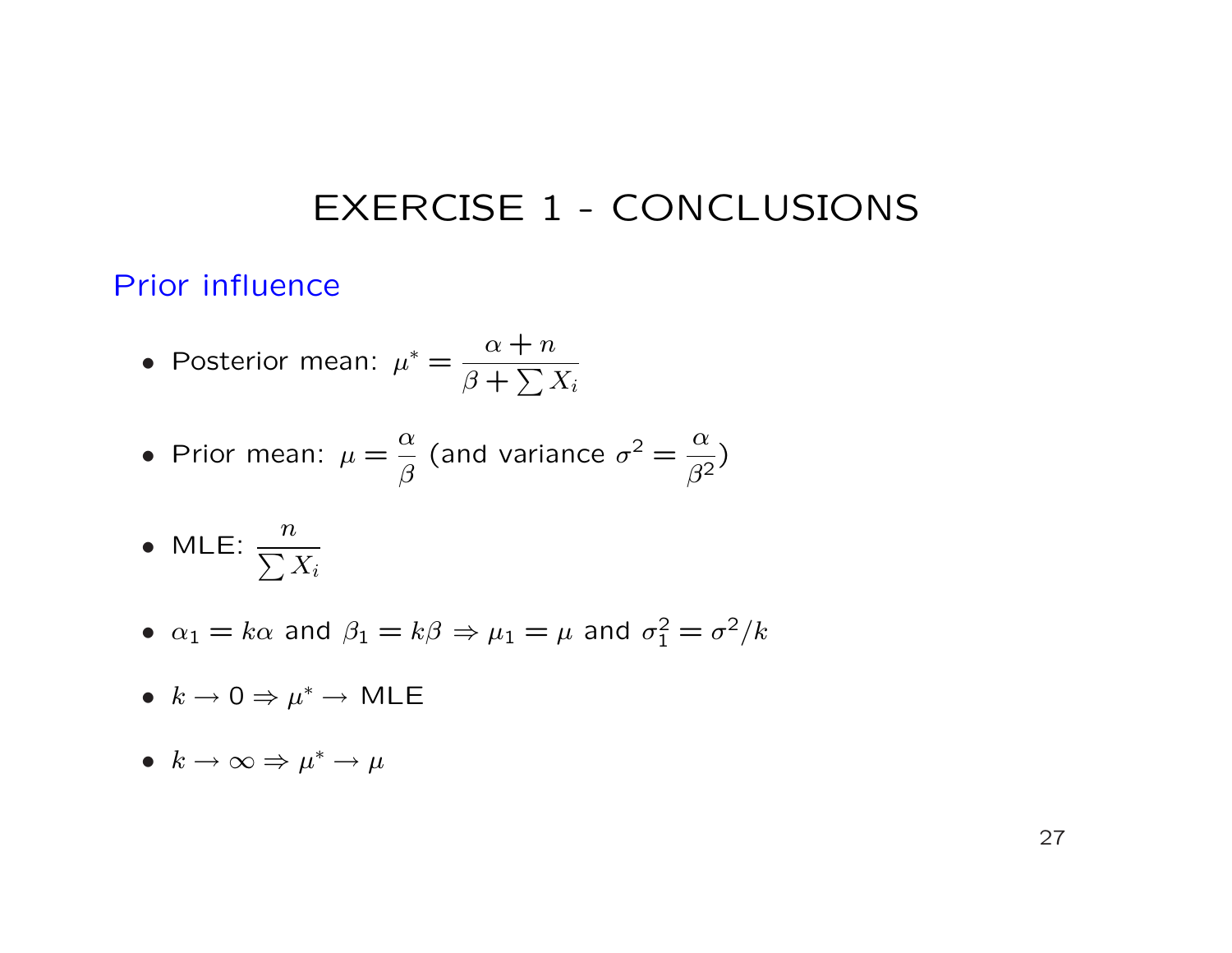## EXERCISE 1 - CONCLUSIONS

Influence of prior choice (Berger, 1985)

- $X \sim \mathcal{N}(\theta, 1)$
- Expert's opinion on prior  $P$  : median at 0, quartiles at  $\pm 1$ , symmetric and unimodal
- $\Rightarrow$  Possible priors include  $C(0, 1)$  or  $\mathcal{N}(0, 2.19)$
- Posterior mean

| $x$ 0 1 2 4.5 10                   |  |  |  |
|------------------------------------|--|--|--|
| $\mu^{C}(x)$ 0 0.52 1.27 4.09 9.80 |  |  |  |
| $\mu^{N}(x)$ 0 0.69 1.37 3.09 6.87 |  |  |  |

• Posterior median w.r.t. posterior mean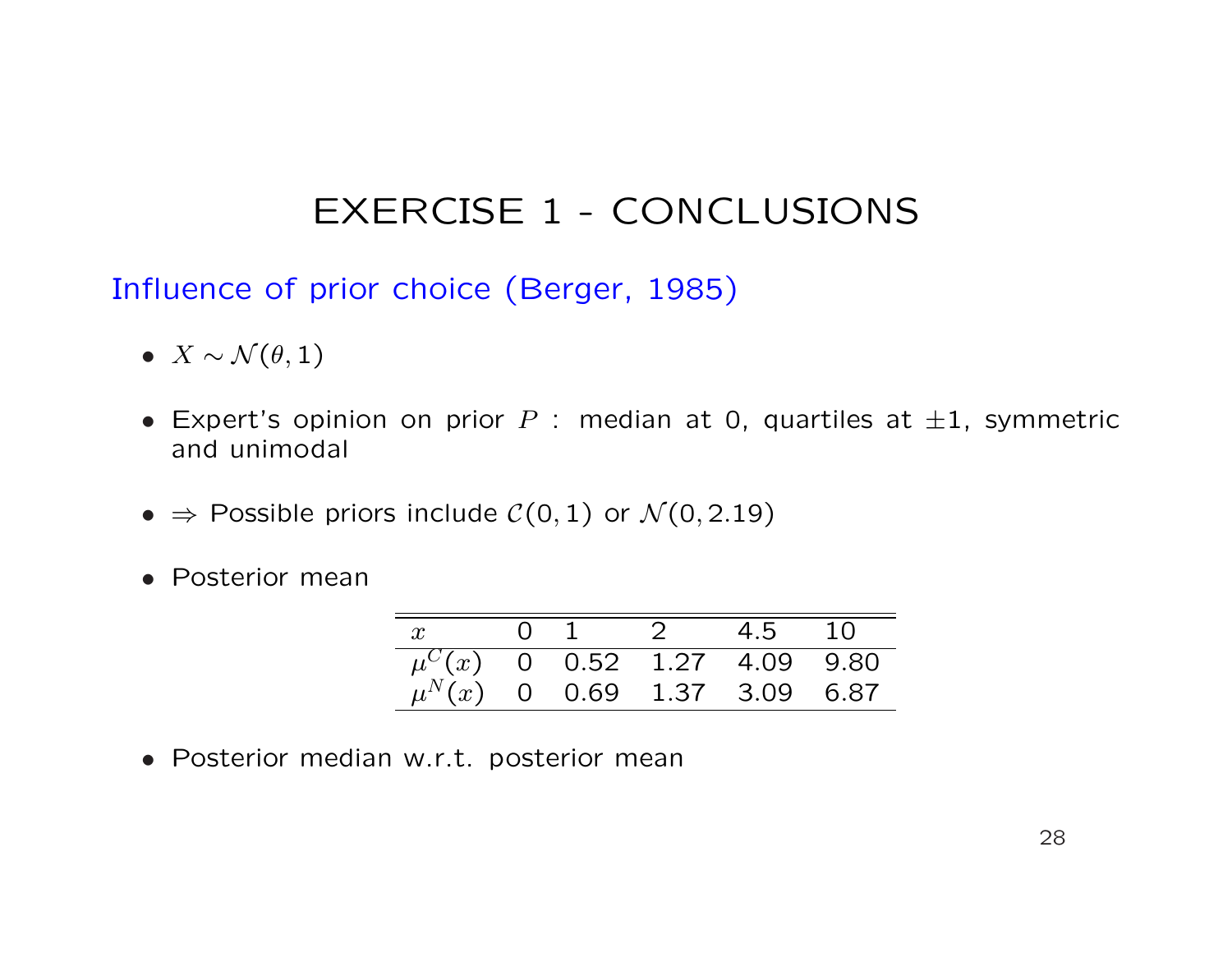# CONCERNS ON BAYES

Motivations for Bayesian robustness

- Arbitrariness in the choice of  $\pi(\theta)$  et al.  $\Rightarrow$  inferences and decisions heavily affected
- Expert unable to provide, in a reasonable time, an exact prior reflecting his/her beliefs  $\Rightarrow$  huge amount of information (e.g. choice of the functional form of the prior) added by analyst, although not corresponding to actual knowledge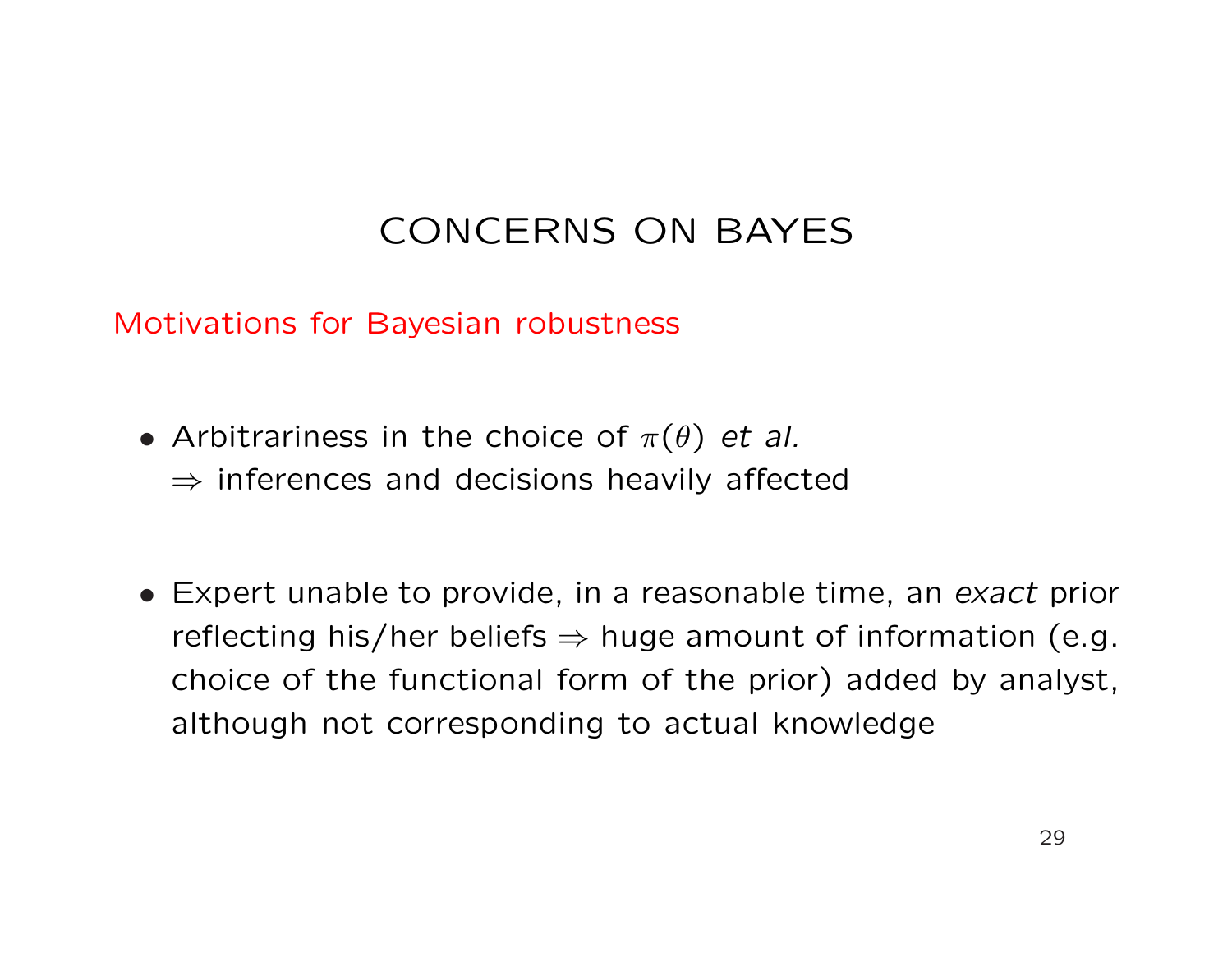## NEED FOR BAYESIAN ROBUSTNESS

- partially specified priors
- conflicting loss functions
- opinions (priors and/or losses) expressed by a group of people instead of one person

• . . .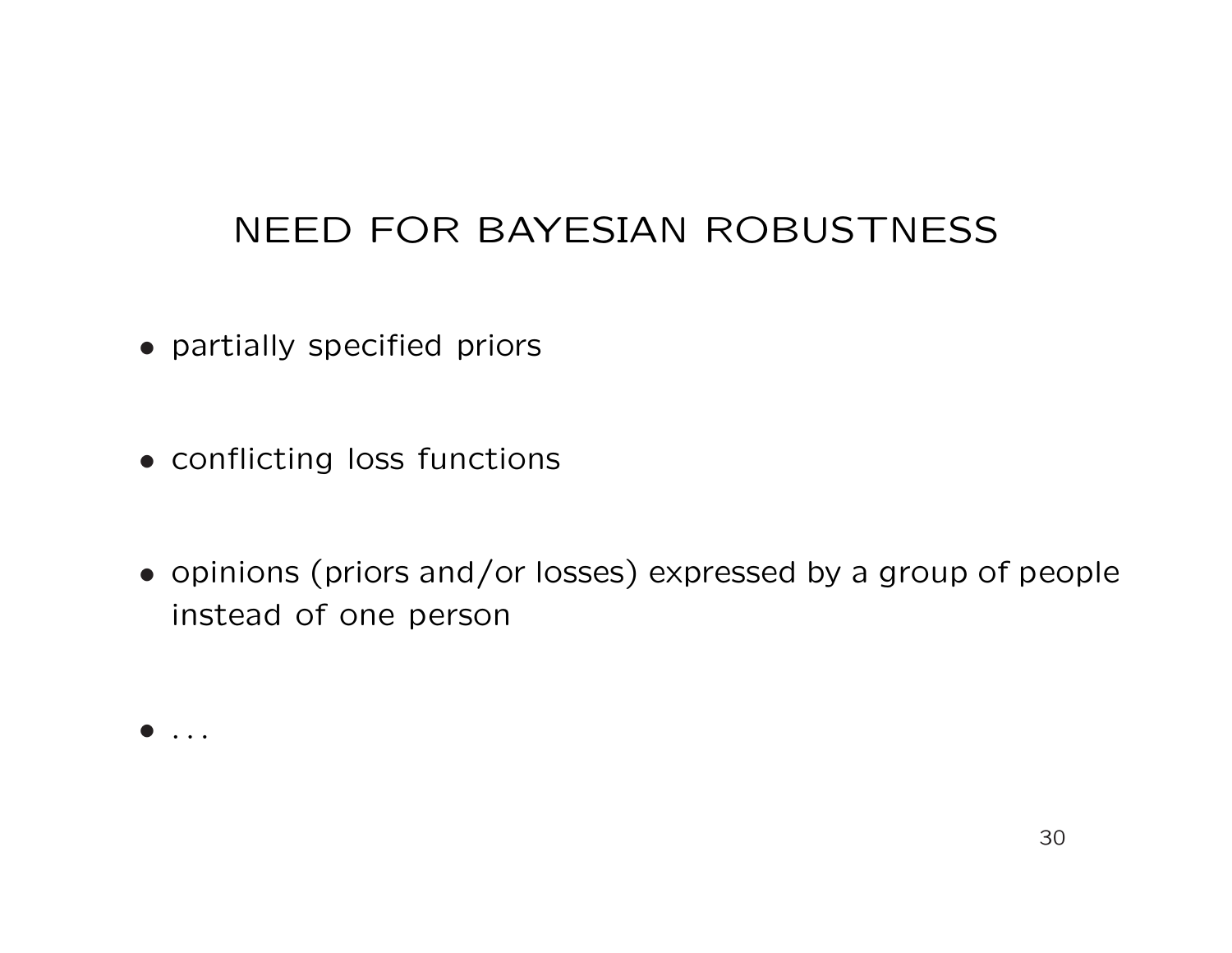## BAYESIAN ROBUSTNESS

Mathematical tools and philosophical approach

- to model uncertainty through classes of priors/models/losses
- to measure uncertainty and its effect
- to avoid arbitrary assumptions
- to favour acceptance of Bayesian approach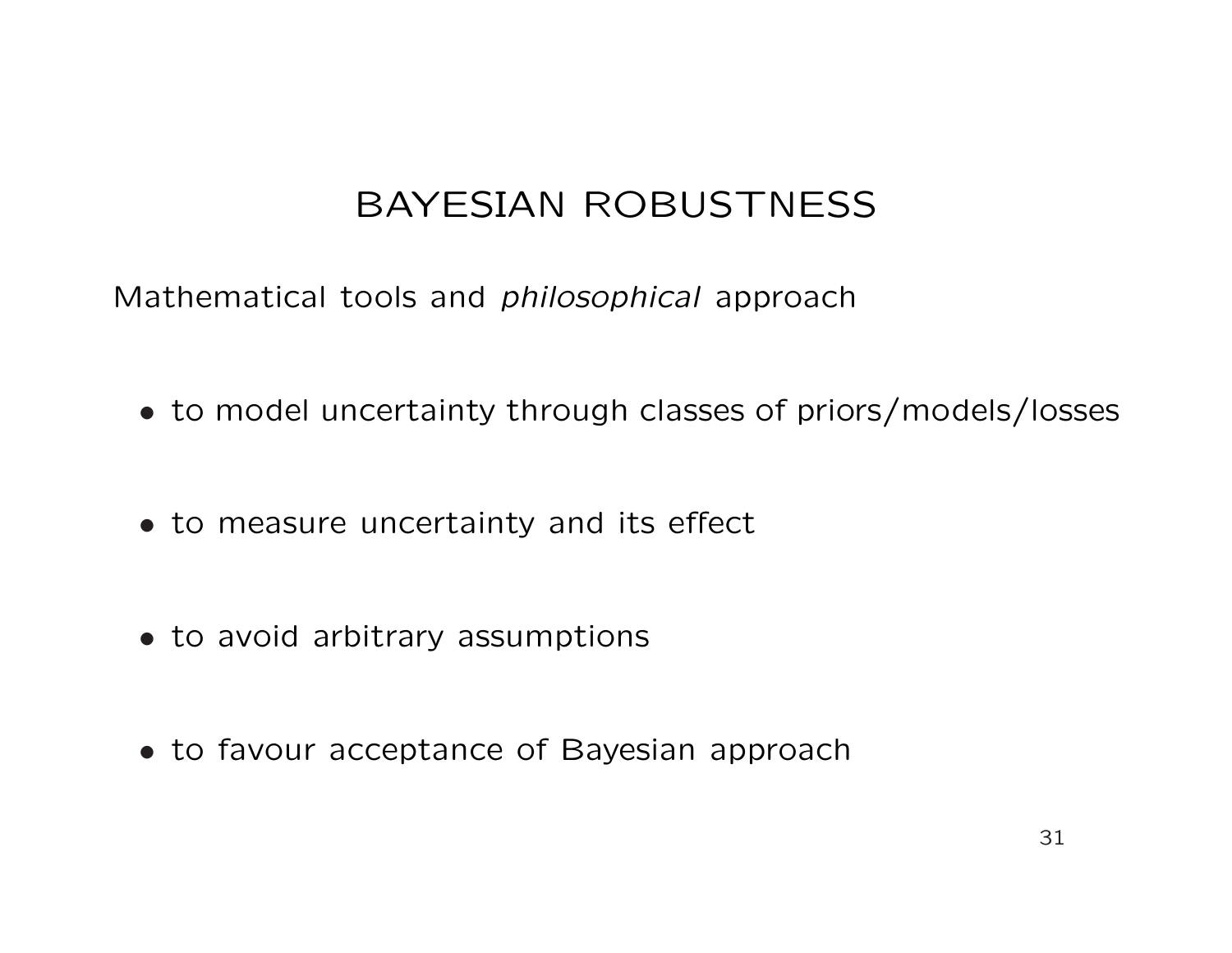## BAYESIAN ROBUSTNESS

- An helpful tool to convince agencies (e.g. FDA) to accept Bayesian methods? An old, but still unsolved, problem ...
- Bayesian robustness applied to efficacy of drug: is the drug efficient for all the priors in a class?
- Backward Bayesian robustness: what are the priors leading to state the efficacy of the drug (or its inefficacy)?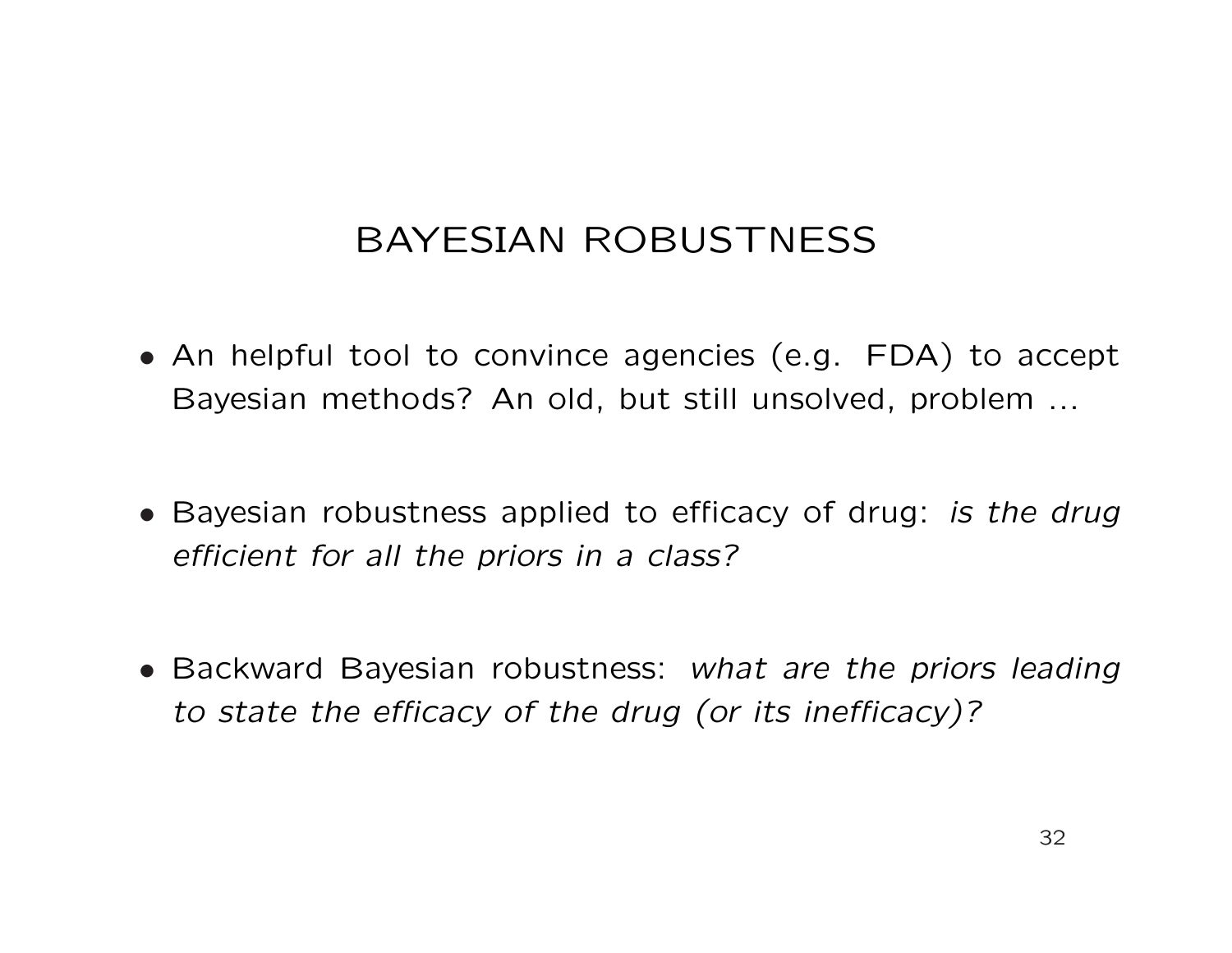### BAYESIAN ROBUSTNESS

A more formal statement about model and prior sensitivity

- $M = \{Q_\theta; \theta \in \Theta\}, Q_\theta$  probability on  $(\mathcal{X}, \mathcal{F}_\mathcal{X})$
- Sample  $\underline{x} = (x_1, \ldots, x_n) \Rightarrow$  likelihood  $l_x(\theta) \equiv l_x(\theta | x_1, \ldots, x_n)$
- Prior P su  $(\Theta, \mathcal{F}) \Rightarrow$  posterior  $P^*$
- Uncertainty about M and/or  $P \Rightarrow$  changes in

$$
- E_{P^*}[h(\theta)] = \frac{\int_{\Theta} h(\theta)l(\theta)P(d\theta)}{\int_{\Theta} l(\theta)P(d\theta)}
$$

$$
- P^*
$$

#### Bayesian robustness studies these changes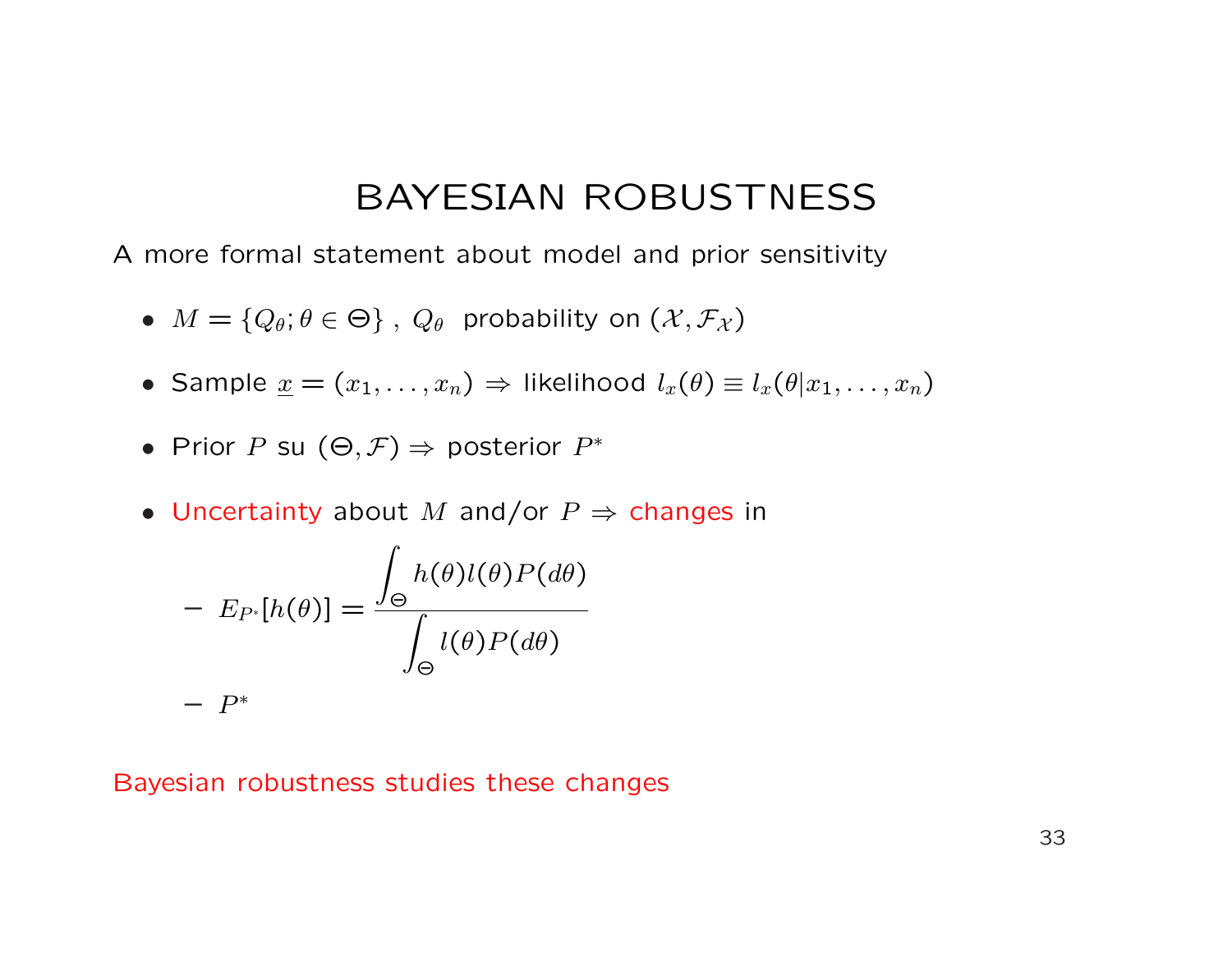### ROBUST BAYESIAN ANALYSIS

We concentrate mostly on sensitivity to changes in the prior

- Choice of a class Γ of priors
- Computation of a robustness measure, e.g. range  $\delta = \overline{\rho} \rho$  $(\overline{\rho} = \sup$  $P ∈ Γ$  $E_{P^*}[h(\theta)]$  and  $\rho = \inf_{D \subset \Gamma}$  $P ∈ Γ$  $E_{P^*}[h(\theta)])$ 
	- $\delta$  "small"  $\Rightarrow$  robustness
	- $\delta$  "large",  $\Gamma_1 \subset \Gamma$  and/or new data
	- $\delta$  "large",  $\Gamma$  and same data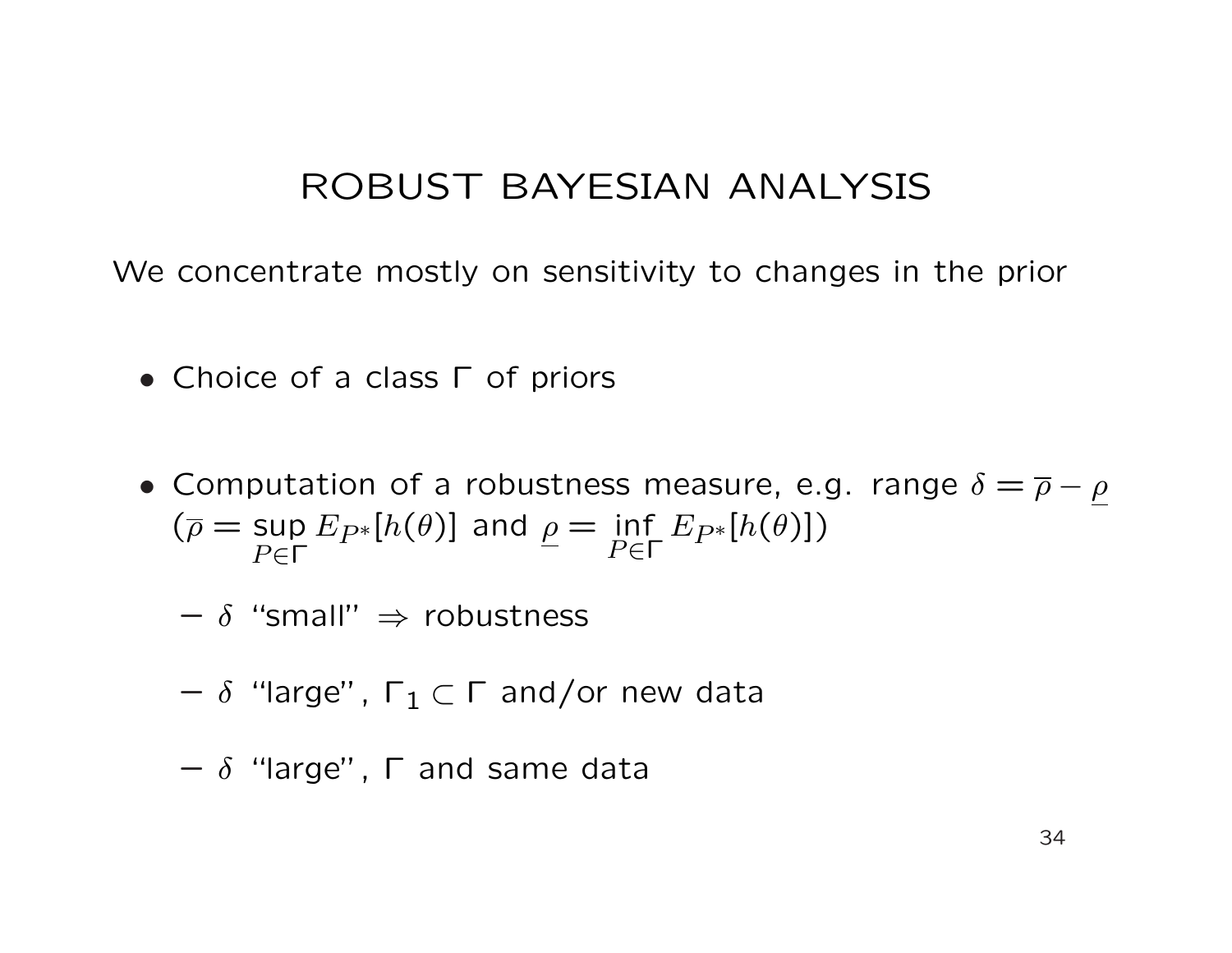### ROBUST BAYESIAN ANALYSIS

Relaxing the unique prior assumption (Berger and O'Hagan, 1988)

- $X \sim \mathcal{N}(\theta, 1)$
- Prior  $\theta \sim \mathcal{N}(0, 2)$
- Data  $x = 1.5 \Rightarrow$  posterior  $\theta | x \sim \mathcal{N}(1, 2/3)$
- Split  $\Re$  in intervals with same probability  $p_i$  as prior  $\mathcal{N}(0, 2)$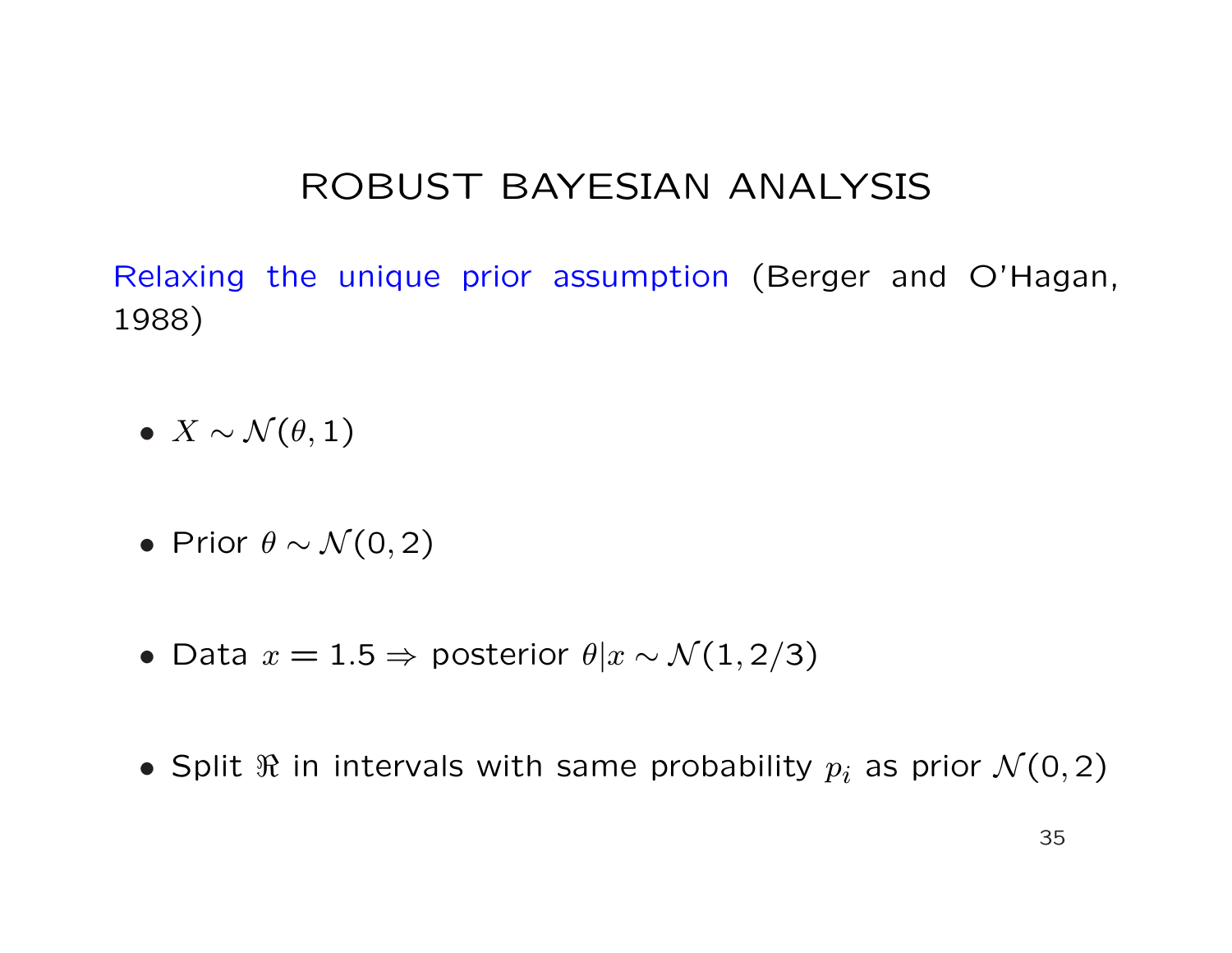### ROBUST BAYESIAN ANALYSIS

Refining the class of priors (Berger and O'Hagan, 1988)

| $I_i$          | $p_i$     | $p_i^*$   | $\mathsf{L}\mathcal{Q}$           | $\mathsf{L}_{QU}$                 |
|----------------|-----------|-----------|-----------------------------------|-----------------------------------|
| $(-\infty,-2)$ | 0.08      | .0001     | (0, 0.001)                        | (0, 0.0002)                       |
| $(-2,-1)$      | 0.16      | .007      | $(0.001, 0.029)$ $(0.006, 0.011)$ |                                   |
| $(-1,0)$       |           | 0.26 .103 | (0.024, 0.272)                    | (0.095, 0.166)                    |
| (0,1)          | 0.26 .390 |           | $(0.208, 0.600)$ $(0.322, 0.447)$ |                                   |
| (1,2)          | 0.16 .390 |           |                                   | $(0.265, 0.625)$ $(0.353, 0.473)$ |
| $(2, +\infty)$ | 0.08 .110 |           | $(0,0.229)$ $(0,0.156)$           |                                   |

- $\Gamma_Q$  quantile class and  $\Gamma_{QU}$  unimodal quantile class
- Robustness in  $\Gamma_{QU}$
- Huge reduction of  $\delta$  from  $\Gamma_Q$  to  $\Gamma_{QU}$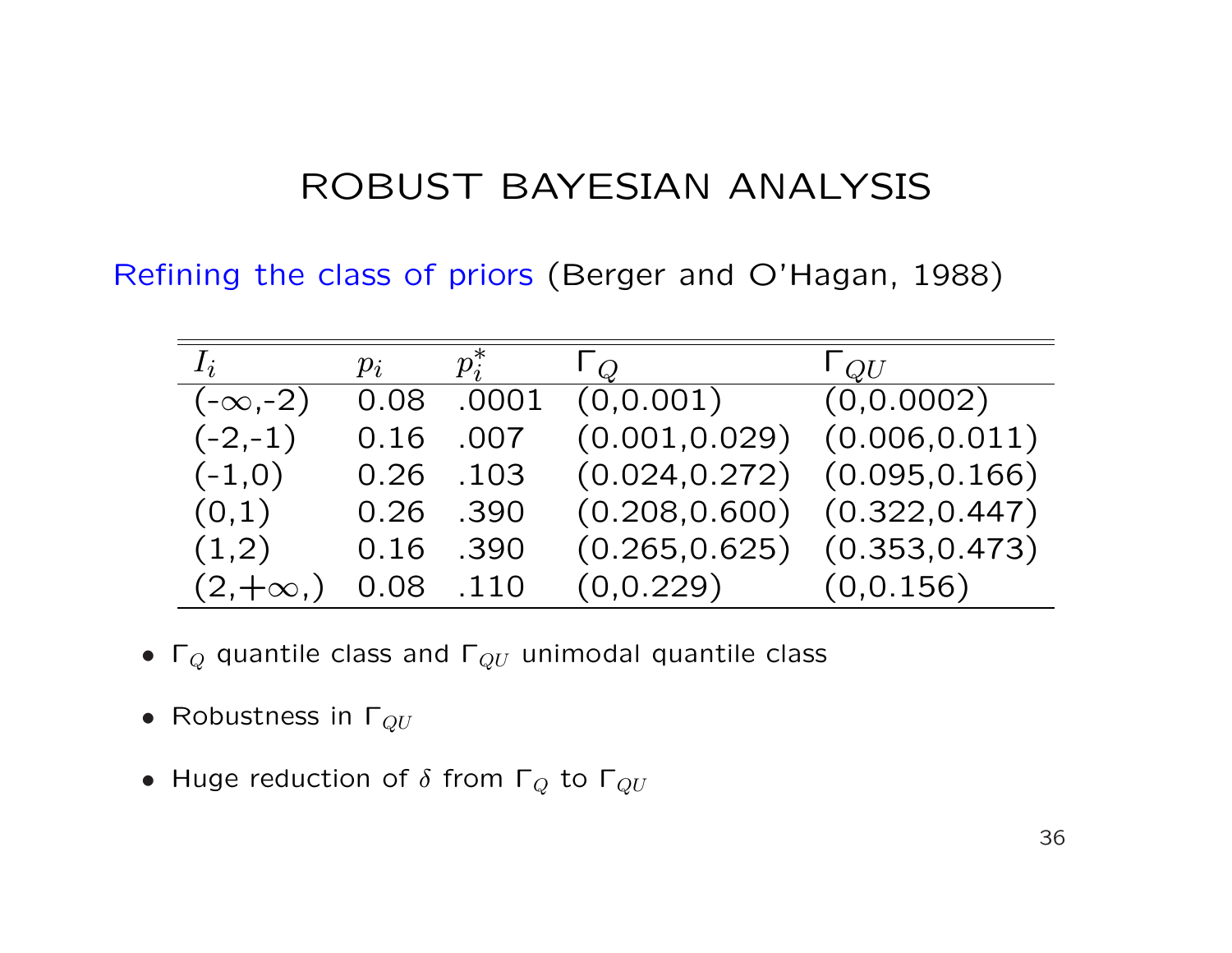# EXERCISE 2 - CLASSES OF PRIORS

Specify desirable features of classes of priors

- Easy elicitation and interpretation (e.g. moments, quantiles, symmetry, unimodality)
- Compatible with prior knowledge (e.g. quantile class)
- Simple computations
- Without unreasonable priors (e.g. unimodal quantile class, ruling out discrete distributions)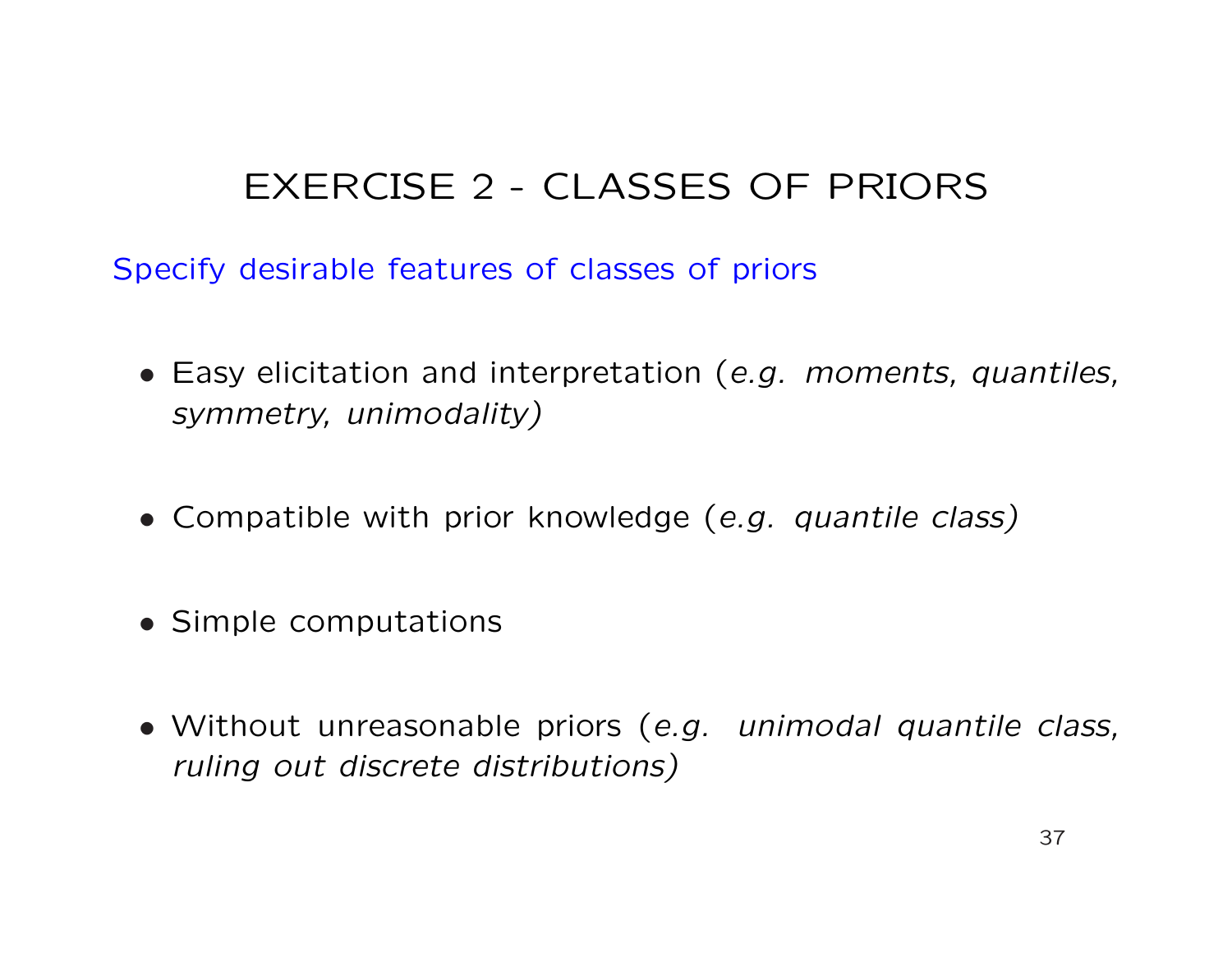### EXERCISE 2 - CLASSES OF PRIORS

Specify reasonable classes of priors

- $\Gamma_P = \{P : p(\theta, \omega), \omega \in \Omega\}$  (Parametric class)
- $\Gamma_Q = \{P : \alpha_i \leq P(I_i) \leq \beta_i, i = 1, \ldots, m\}$  (Quantile class)
- $\Gamma_{QU} = \{P \in \Gamma_Q$ , unimodal} (Unimodal quantile class)
- $\bullet\ \mathsf{\Gamma}_{GM}=\{P:$ R  $h_i(\theta)dP(\theta)=0,i=1,\ldots,m\}$  (Generalised moments class)
- $\Gamma^{DR} = \{P : L(\theta) \leq \alpha p(\theta) \leq U(\theta), \alpha > 0\}$  (Density ratio class)
- $\Gamma^B = \{P : L(\theta) \le p(\theta) \le U(\theta)\}\$  (Density bounded class)
- $\Gamma^{DB} = \{F \text{ c.d.f.} : F_l(\theta) \leq F(\theta) \leq F_u(\theta), \forall \theta\}$  (Distribution bounded class)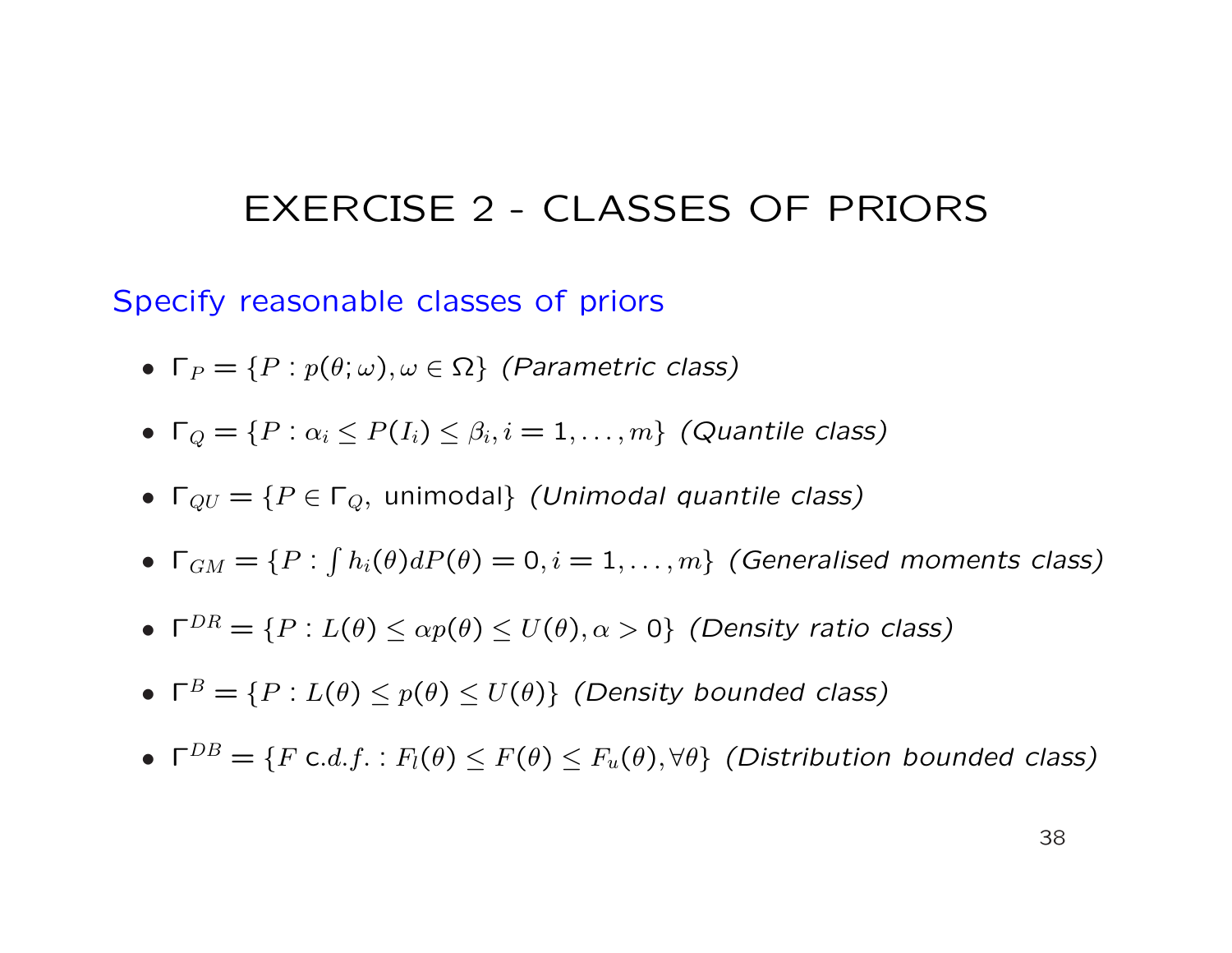# EXERCISE 2 - CLASSES OF PRIORS

#### Specify reasonable classes of priors

Neighborhood classes

- $\Gamma_{\varepsilon} = \{P : P = (1 \varepsilon)P_0 + \varepsilon Q, Q \in \mathcal{Q}\}\;(\varepsilon\text{-}continuous)$
- $\Gamma_{\varepsilon}^T = \{P : \text{sup}$  $A \in \mathcal{F}$  $|P(A) - P_0(A)| \leq \varepsilon\}$  (Total variation)
- $K_g = \{P : \varphi_P(x) \ge g(x), \forall x \in [0,1]\}, g$  nondecreasing, continuous, convex:  $g(0) = 0$  and  $g(1) \le 1$  (Concentration function class)

Classes driven more by mathematical convenience rather than ease of elicitation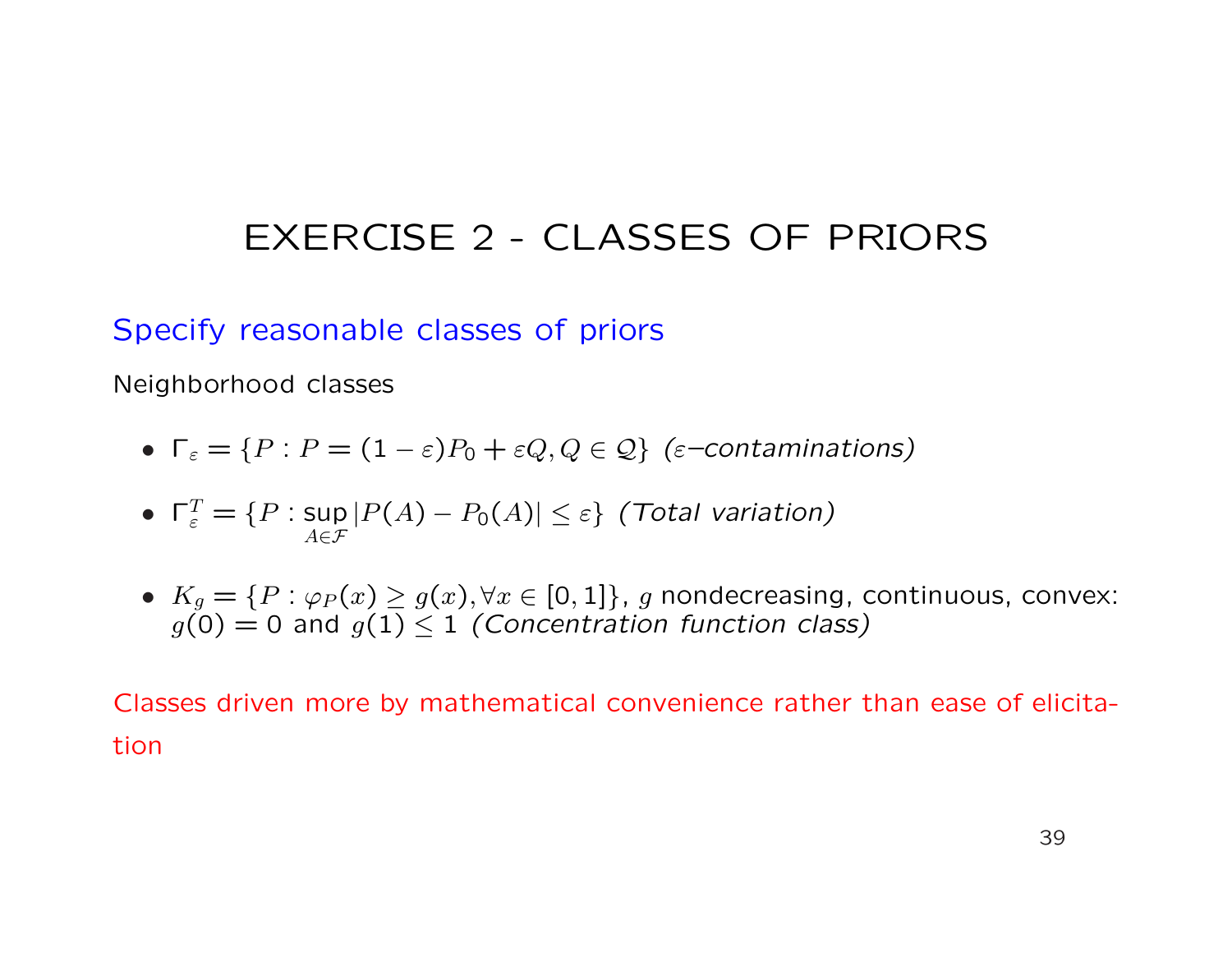#### COMPARISON OF PROBABILITY MEASURES

P : all probability measures on  $(\Theta, \mathcal{F})$ ,  $\Theta$  Polish space

 $P_0(E) = \frac{\varepsilon}{16}$ 10 : ranges of  $P(E)$  in neighbourhoods of  $P_0$ 

- 1. Variational distance :  $|P(A) P_0(A)| \leq \varepsilon$ ,  $\forall A \in \mathcal{F}$  $\Rightarrow$   $P(E) \leq 11$ ε 10
- 2.  $\varepsilon$ -contaminations (contaminating measures in  $\mathcal{P}$ ) :  $-\varepsilon P_0(A) \leq P(A) - P_0(A) \leq \varepsilon P_0(A^C), \forall A \in \mathcal{F}$  $\Rightarrow (1-\varepsilon)$ .<br>ε 10  $\leq P(E) \leq (1-\varepsilon)$ ε 10  $+ \varepsilon$
- 3.  $|P(A) P_0(A)| \leq \varepsilon \min\{P_0(A), P_0(A^C)\}, \forall A \in \mathcal{F}$  $\Rightarrow (1-\varepsilon)$ ε 10  $\leq P(E) \leq (1+\varepsilon)$ ε 10

4. 
$$
|P(A) - P_0(A)| \le P_0(A)P_0(A^C), \forall A \in \mathcal{F}
$$
  
\n $\Rightarrow \frac{\varepsilon^2}{100} \le P(E) \le (2 - \frac{\varepsilon}{10})\frac{\varepsilon}{10}$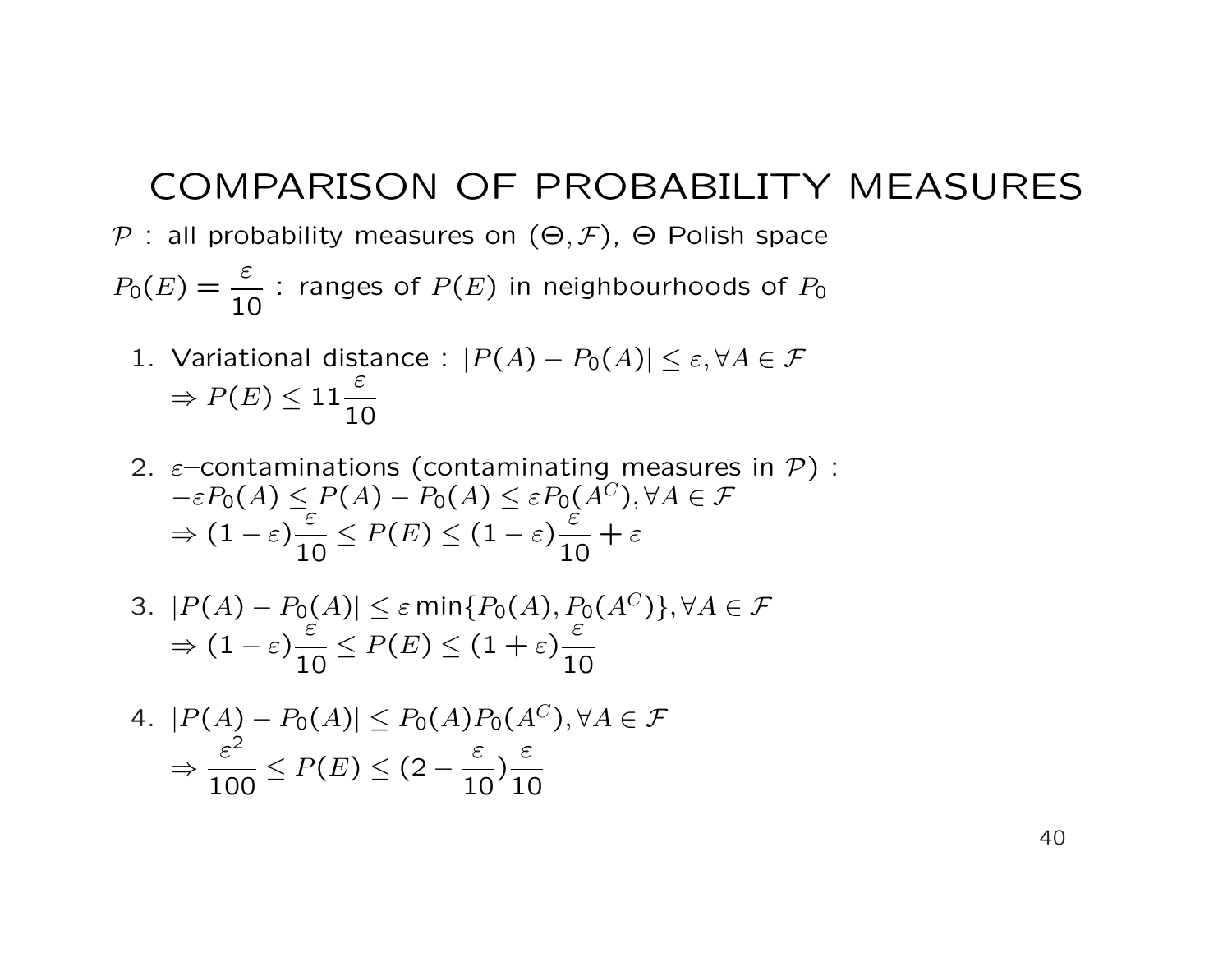# CONCENTRATION FUNCTION CLASS

- g monotone nondecreasing, continuous, convex function s.t.  $g(0) = 0$ and  $g(1) < 1$
- $K_g = \{P : P(A) \ge g(P_0(A)) \ \forall A \in \mathcal{F}\}\$ , g-neighbourhood of a nonatomic  $P_0$
- $P \in K_q \Rightarrow q(P_0(A)) \leq P(A) \leq 1 q(1 P_0(A))$
- $\{K_g\}$  generates a topology over  $\mathcal P$
- $\exists$  at least one P : g is the concentration function  $\varphi_P(x)$  of P w.r.t.  $P_0$
- The concentration function compares 2 probability measures, extending the Lorenz curve comparing discrete and uniform distributions
- $K_q = \{P : \varphi_P(x) > q(x), \forall x \in [0,1]\}$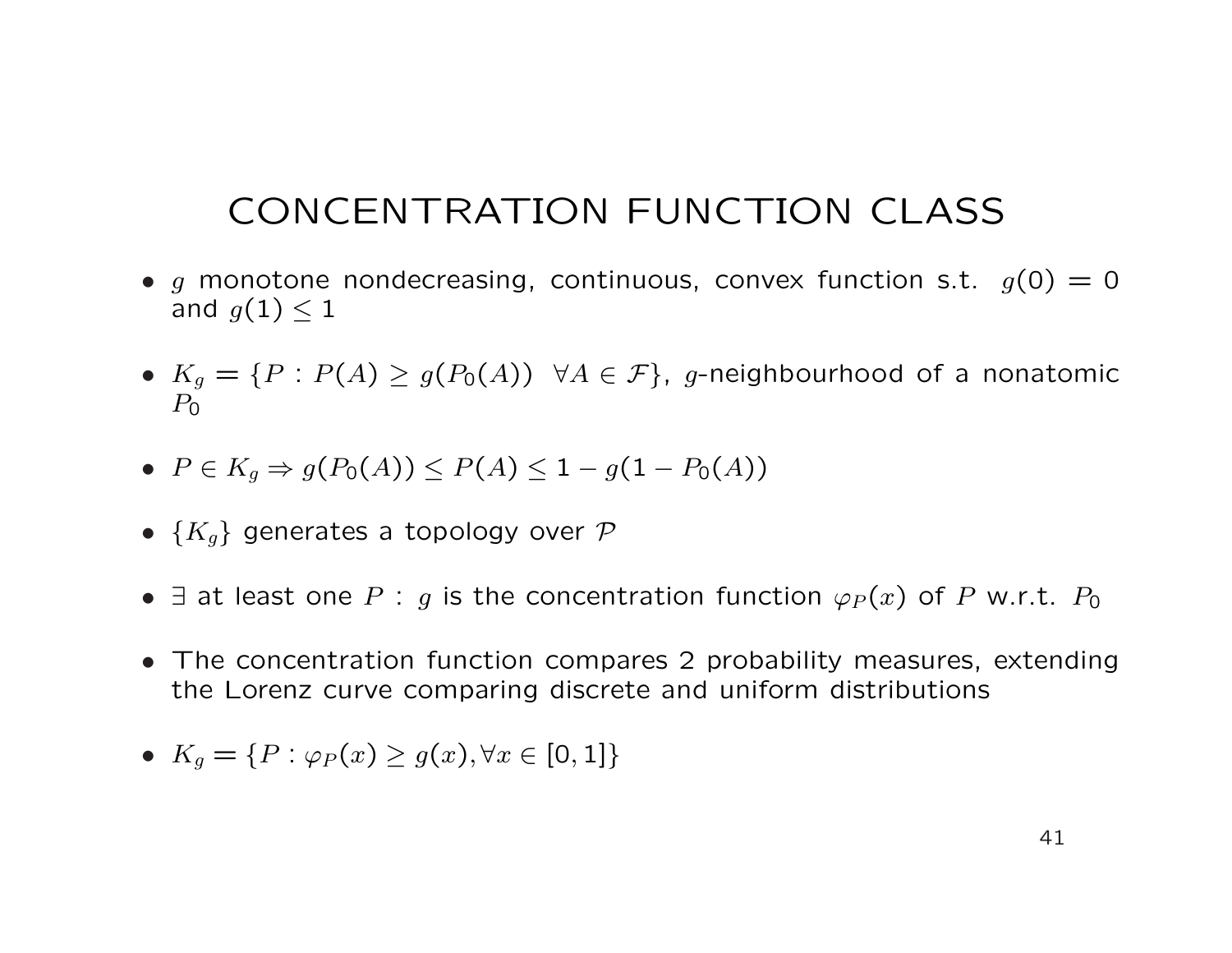# CONCENTRATION FUNCTION CLASS

Lorenz curve

• *n* individuals with wealth  $x_i \Rightarrow x_{(1)}, \ldots, x_{(n)}$ 

• 
$$
(k/n, S_k/S_n), k = 0, ..., n, S_0 = 0
$$
 and  $S_k = \sum_{i=1}^k x_{(i)}$ 

• Uniformly distributed wealth  $\Rightarrow$  straight line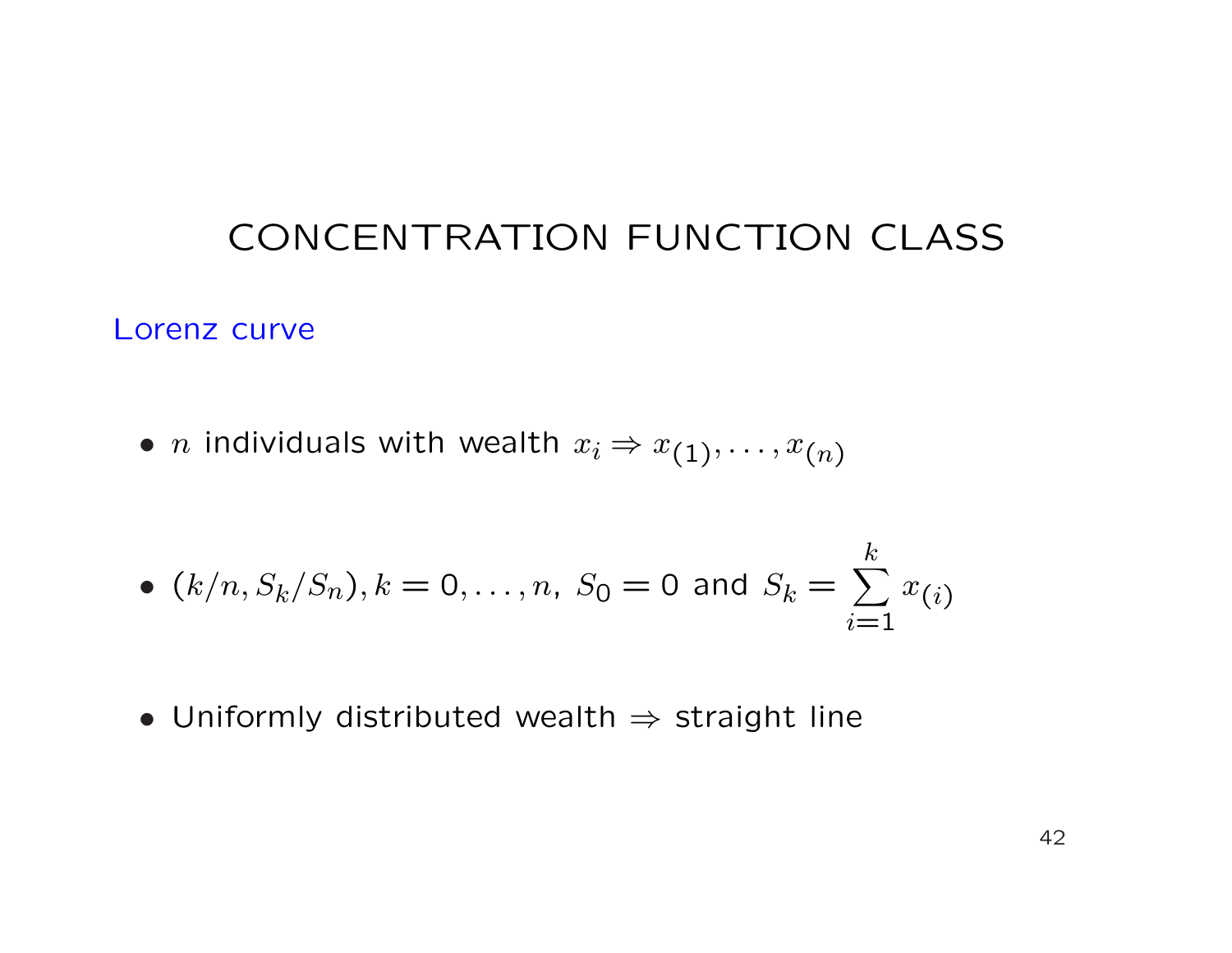# CONCENTRATION FUNCTION CLASS

Lorenz curve

Example: (0.2, 0.3, 0.5) vs. (0.1, 0.3, 0.6)

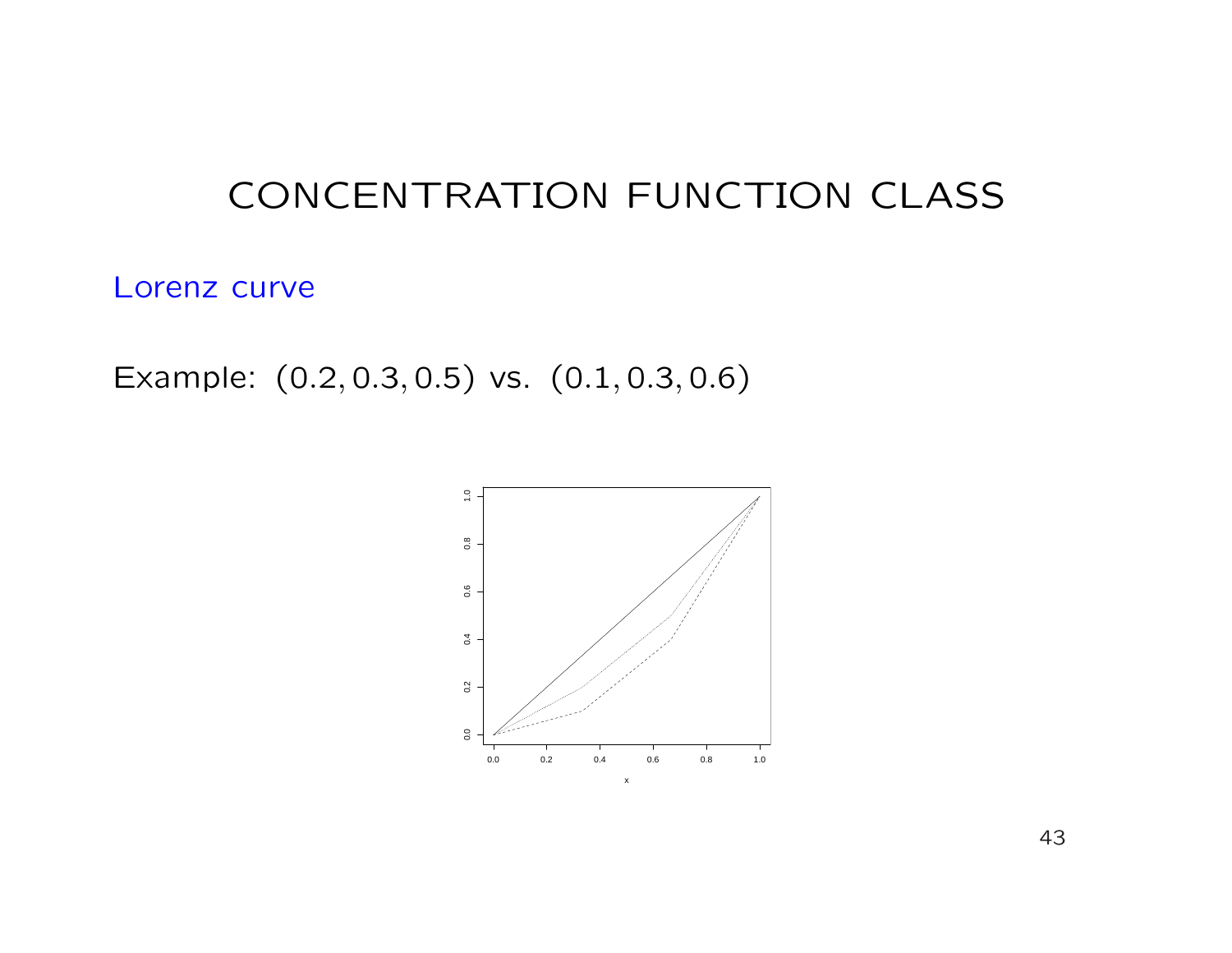## OBSERVABLE QUANTITIES

- Actual prior elicitation better performed if done on observable quantities
- Failures in repairable systems modelled by Nonhomogeneous Poisson processes (NHPP)
- PLP (Power Law process)  $\Rightarrow \lambda(t) = M\beta t^{\beta-1}$
- Expert asked about time of first failure  $T_1$ , s.t.  $\mathcal{P}(T_1 > s_i) = \exp\{-Ms_i^{\beta}\},$  $i=1,n$
- Suppose  $M$  known
- Generalised moments constrained class on  $\beta$  given by  $l_i \leq$ 0  $\exp\{-Ms_i^\beta\}\pi(\beta)d\beta\leq u_i,\ i=1,n$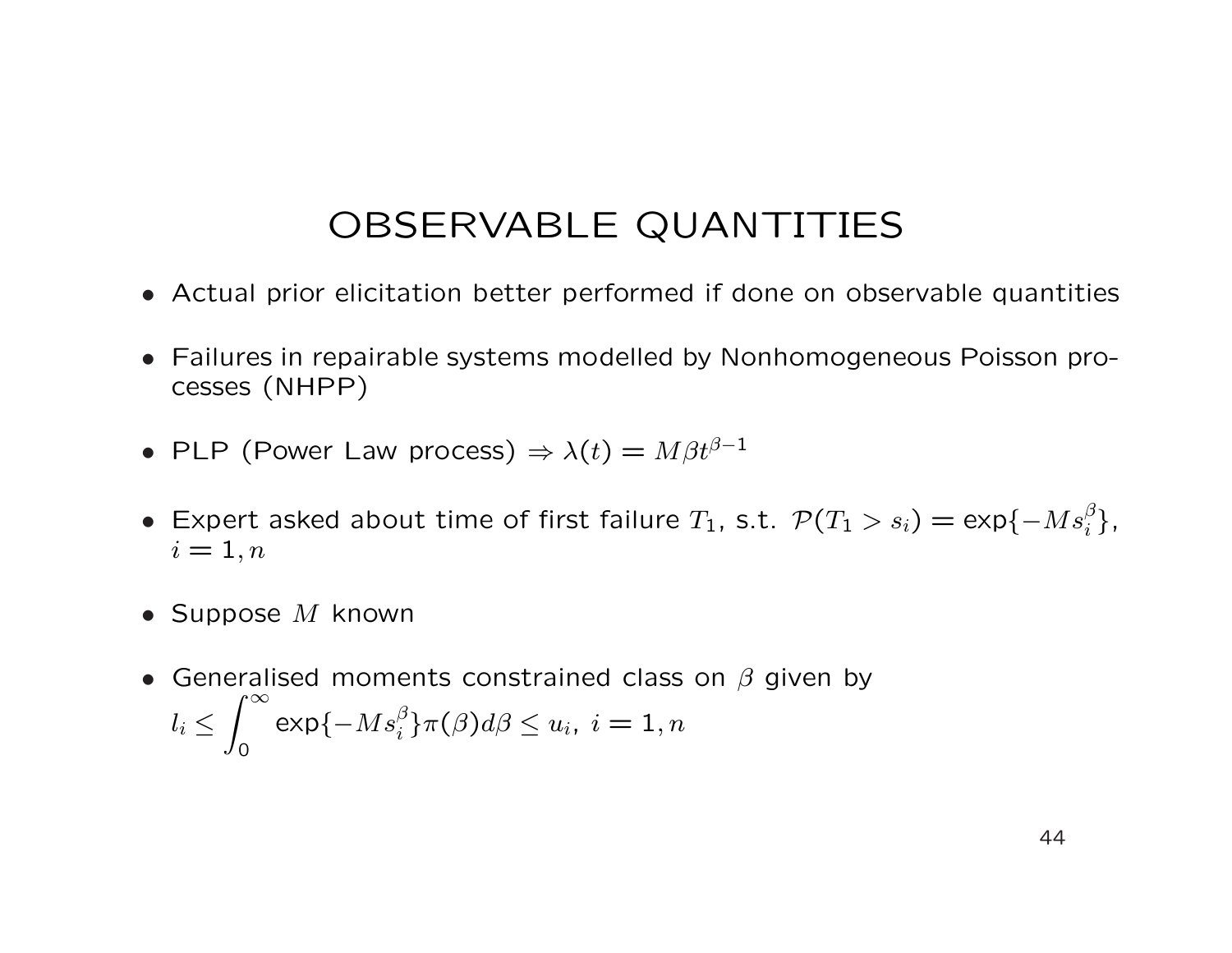Finite classes (Shyamalkumar, 2000)

- Class  $M = \{N(\theta, 1), C(\theta, 0.675)\}\$ (same median and interquartile range)
- $\pi_0(\theta) \sim \mathcal{N}(0, 1)$  baseline prior
- $\Gamma^A_{0.1} = \{\pi: \pi = 0.9\pi_0 + 0.1q, q \text{ arbitrary}\}$
- $\Gamma_{0.1}^{SU} = \{\pi: \pi = 0.9\pi_0 + 0.1q, q$  symmetric unimodal around zero}
- Interest in  $\mathcal{E}(\theta|x)$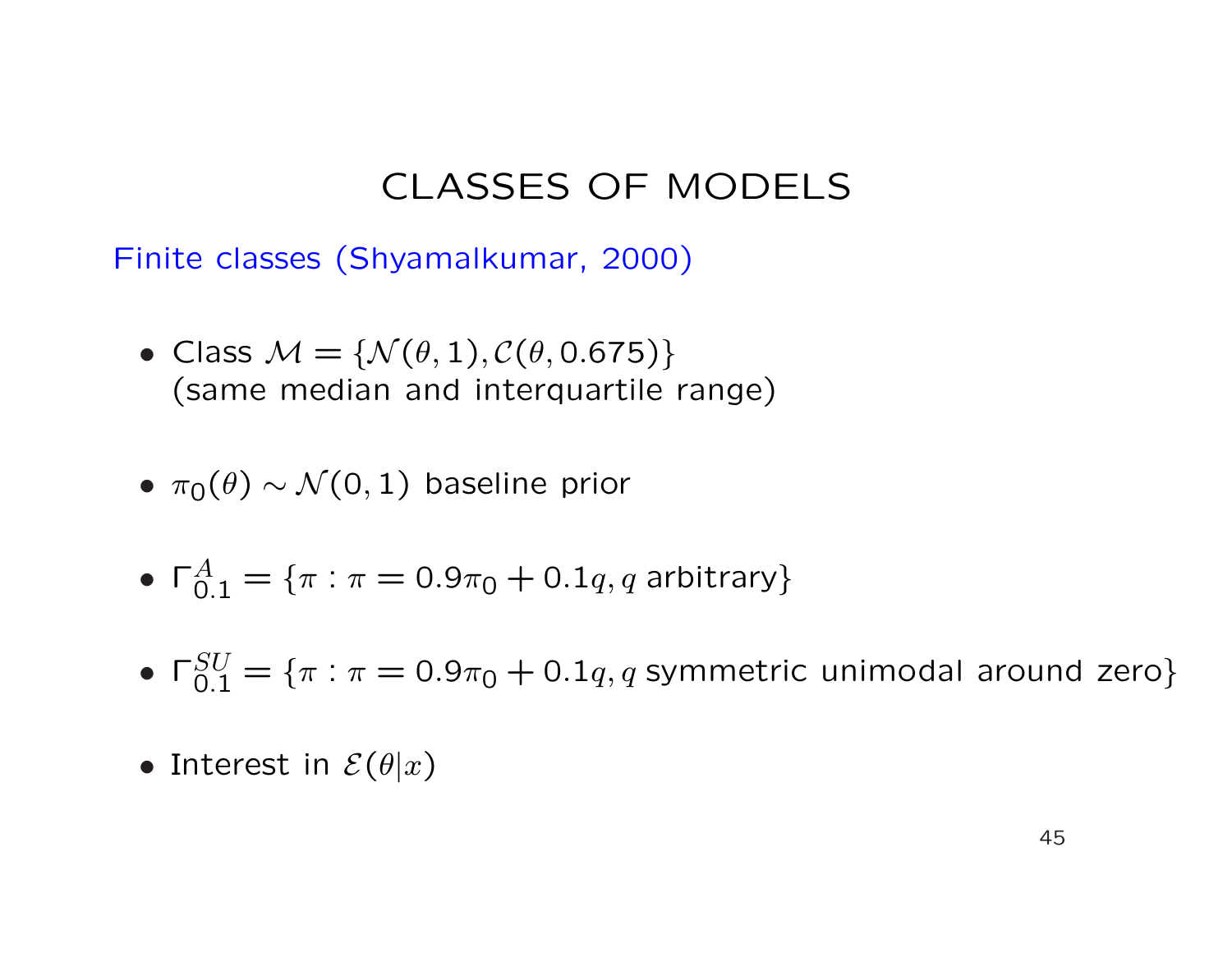#### Finite classes (Shyamalkumar, 2000)

| Data  | Likelihood |                   |                             |                   |                    |
|-------|------------|-------------------|-----------------------------|-------------------|--------------------|
|       |            | inf $E(\theta x)$ | $\sup \mathbf{E}(\theta x)$ | inf $E(\theta x)$ | $\sup E(\theta x)$ |
| $x=2$ | Normal     | 0.93              | 1.45                        | 0.97              | 1.12               |
|       | Cauchy     | 0.86              | 1.38                        | 0.86              | 1.02               |
| $x=4$ | Normal     | 1.85              | 4.48                        | 1.96              | 3.34               |
|       | Cauchy     | 0.52              | 3.30                        | 0.57              | 1.62               |
| $x=6$ | Normal     | 2.61              | 8.48                        | 2.87              | 5.87               |
|       | Cauchy     | 0.20              | 5.54                        | 0.33              | 2.88               |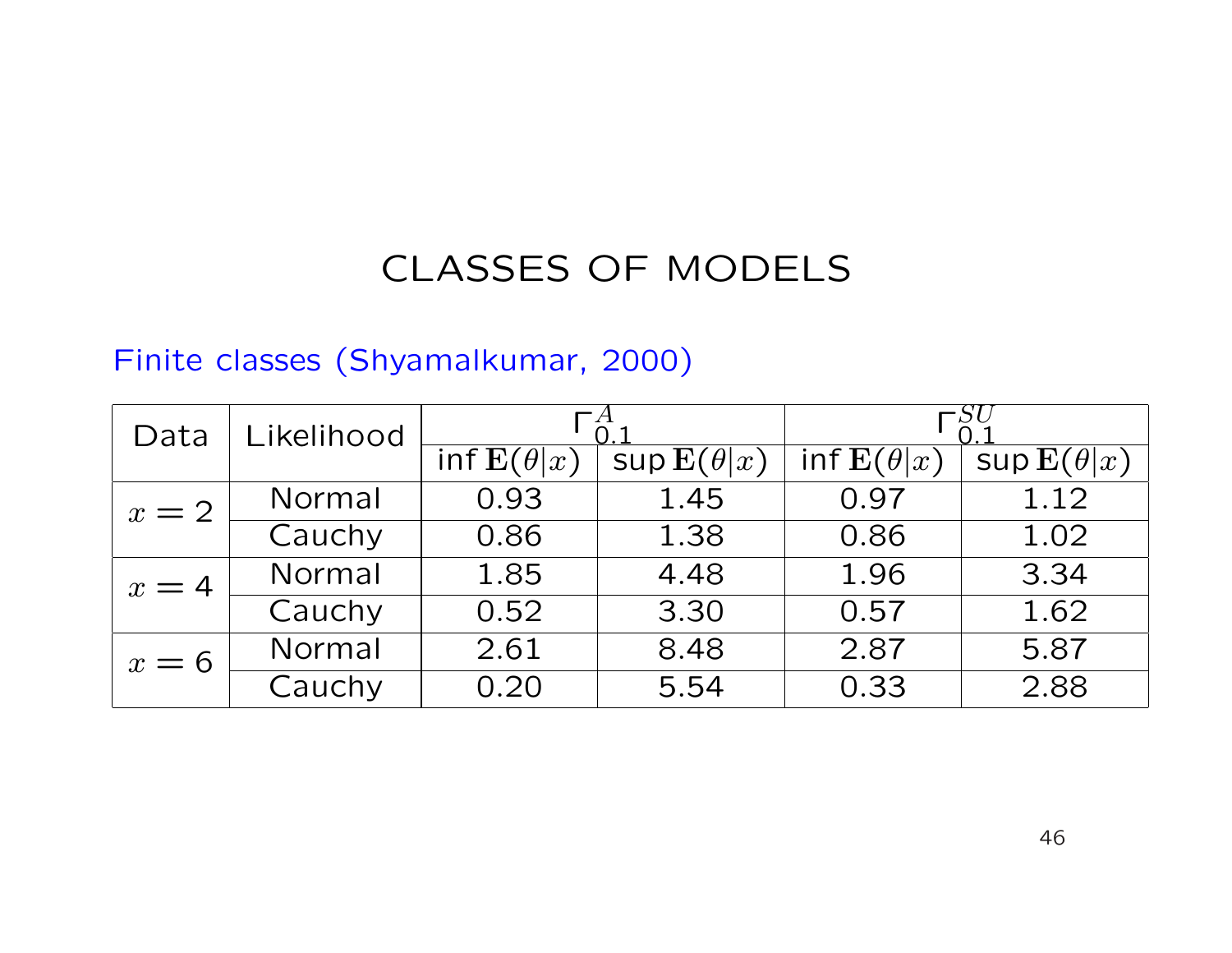Parametric models

Box-Tiao, 1962

$$
\Lambda_{BT} = \left\{ f(y|\theta, \sigma, \beta) = \frac{\exp\left\{-\frac{1}{2} \left| \frac{y-\theta}{\sigma} \right| \frac{2}{1+\beta} \right\}}{\sigma 2^{(1.5+0.5\beta)} \Gamma(1.5+0.5\beta)} \right\}
$$

for any  $\theta, \sigma > 0, \beta \in (-1, 1]$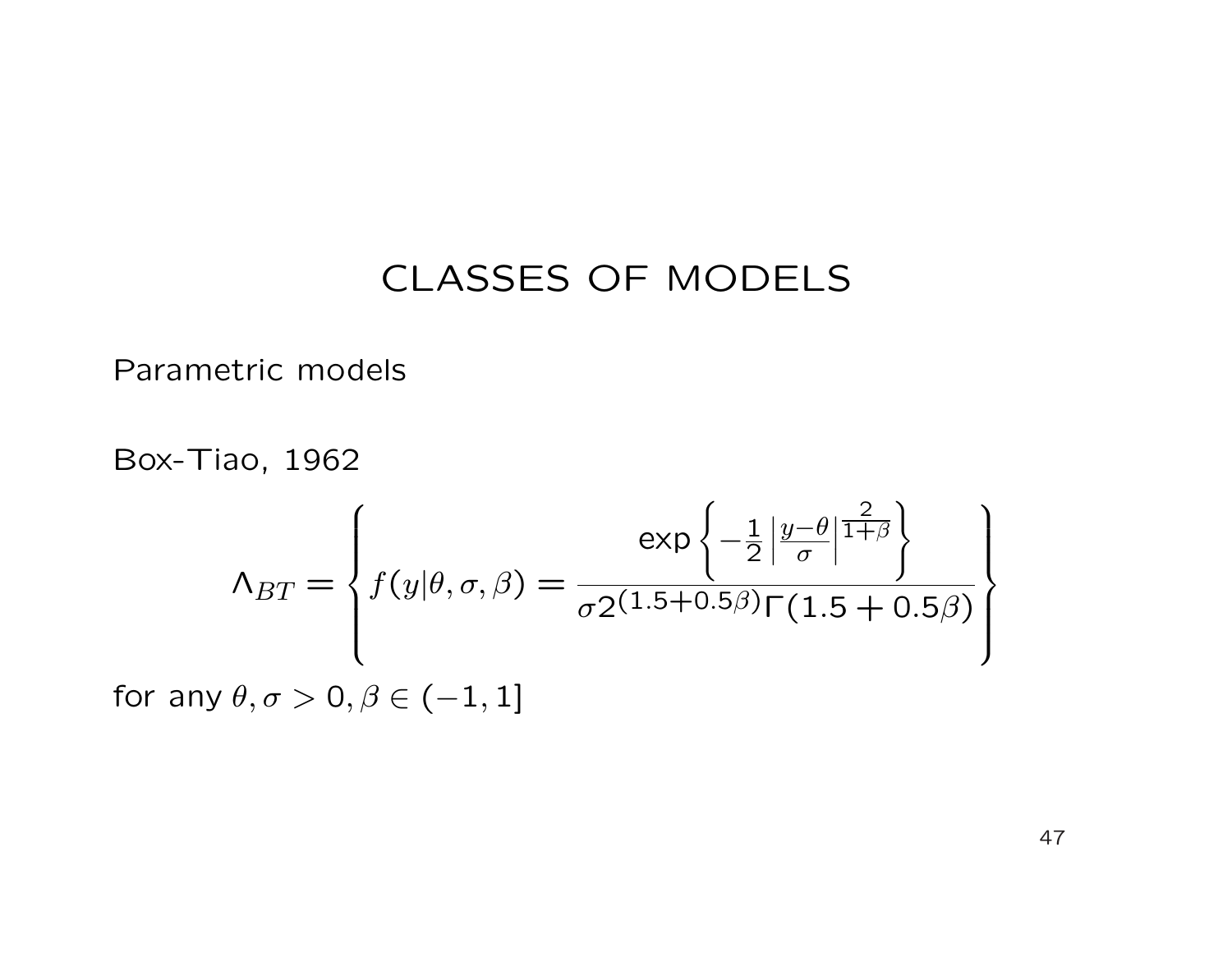#### Neighbourhood classes

 $0 \leq M(\cdot) \leq U(\cdot)$  given and l likelihood

- $\Gamma_{\epsilon} = \{f : f(x|\theta) = (1 \epsilon)f_0(x|\theta) + (1 \epsilon)g(x|\theta), g \in \mathcal{G}\}\$ ( $\epsilon$ –contaminations)
- $\Gamma_{DR} = \{f : \exists \alpha \text{ s.t. } M(x \theta_0) \leq \alpha f(x|\theta_0) \leq U(x \theta_0) \forall x\}$ (density ratio class)
- $\Gamma_L = \{l : U(\theta) \leq l(\theta) \leq M(\theta)\}\$ (likelihood neighbourhood)

#### Critical aspects: parameter and probabilistic interpretation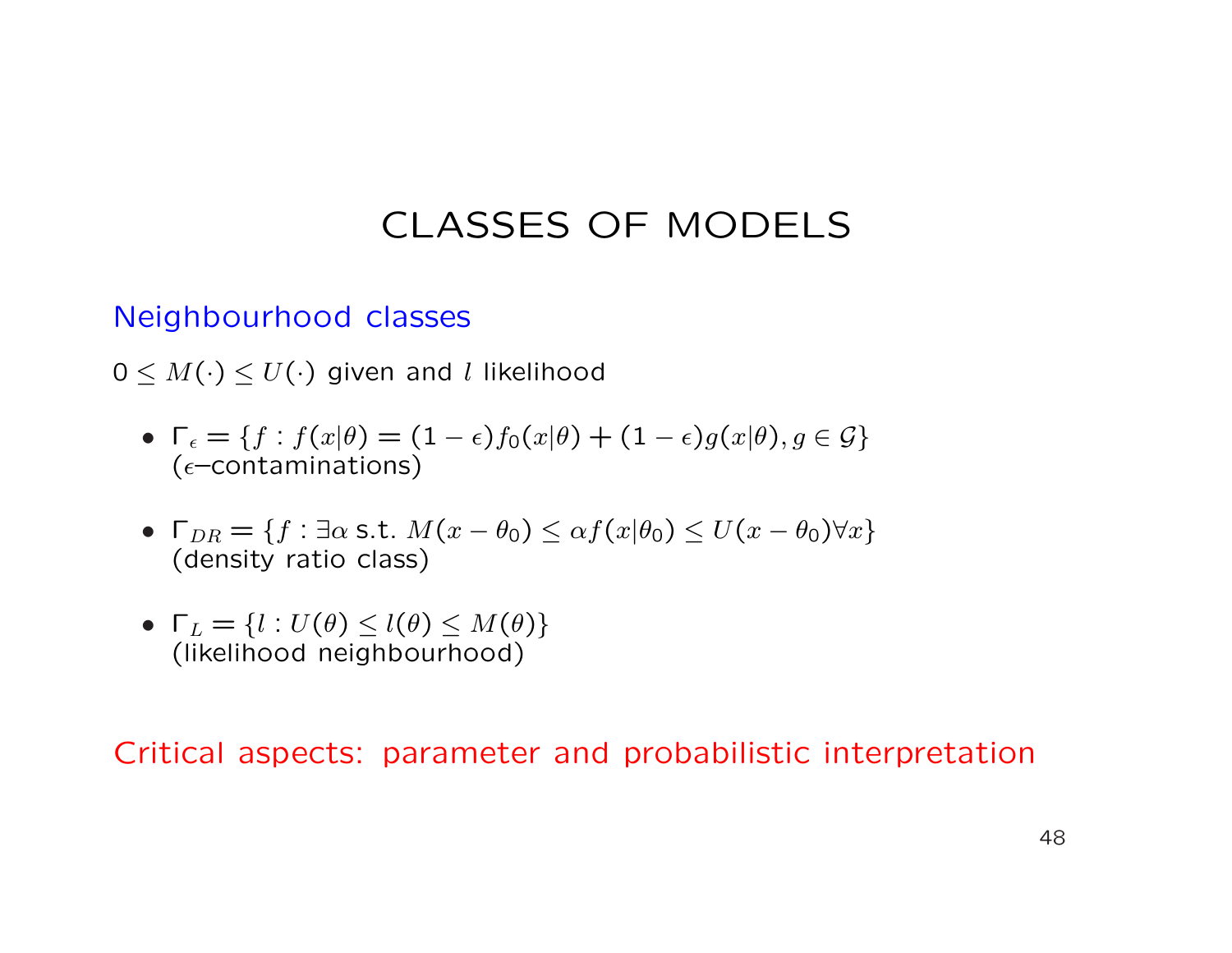- Class of NHPPs  $N_t$ ,  $t \geq 0$
- Intensity function  $\lambda(t)$
- Mean value function  $M(t) = \mathcal{E} N_t =$  $\int_0^t \lambda(u) du$

• 
$$
\left[M(t)\right]' = \frac{\alpha M(t) + \beta t}{\gamma + \delta t}
$$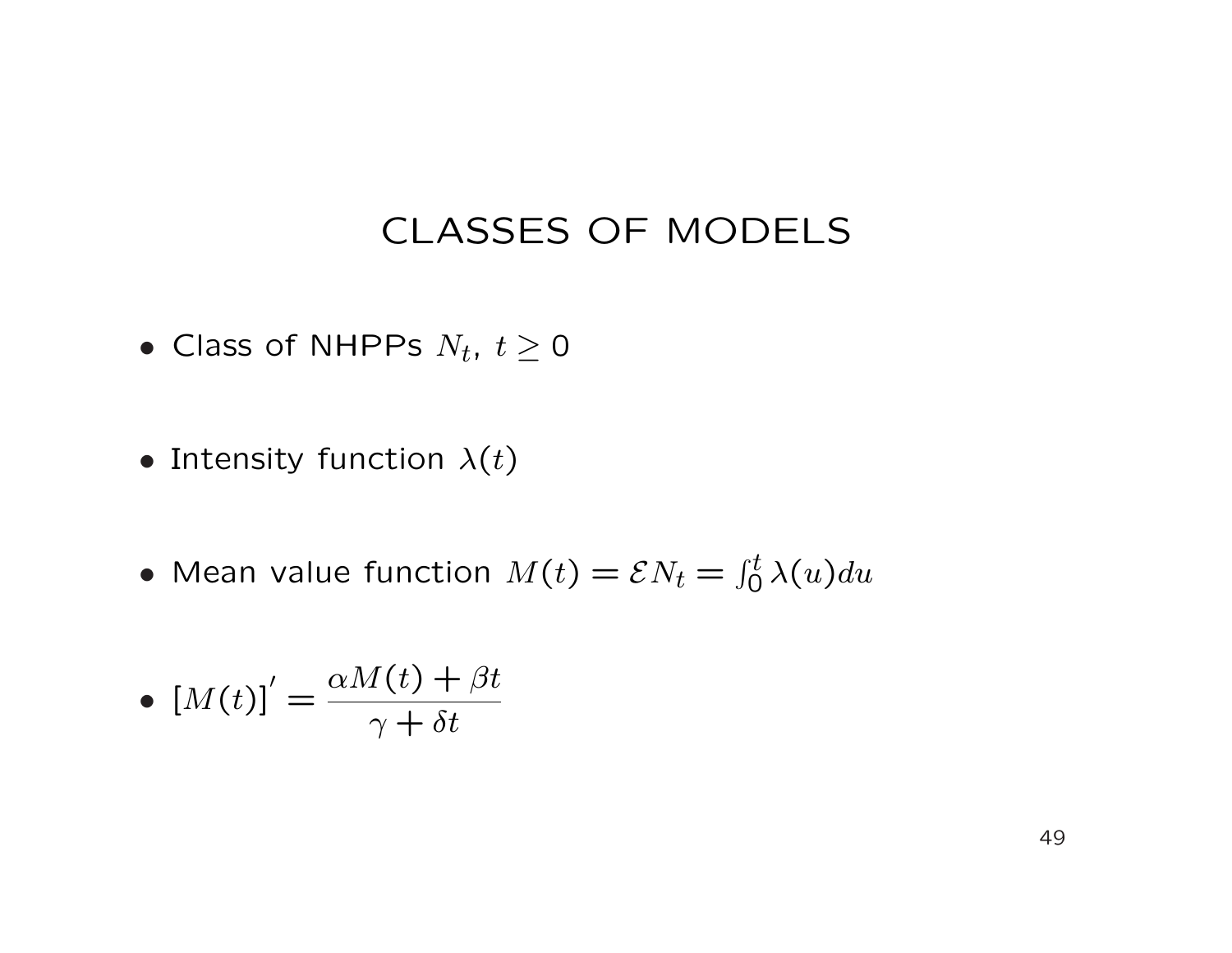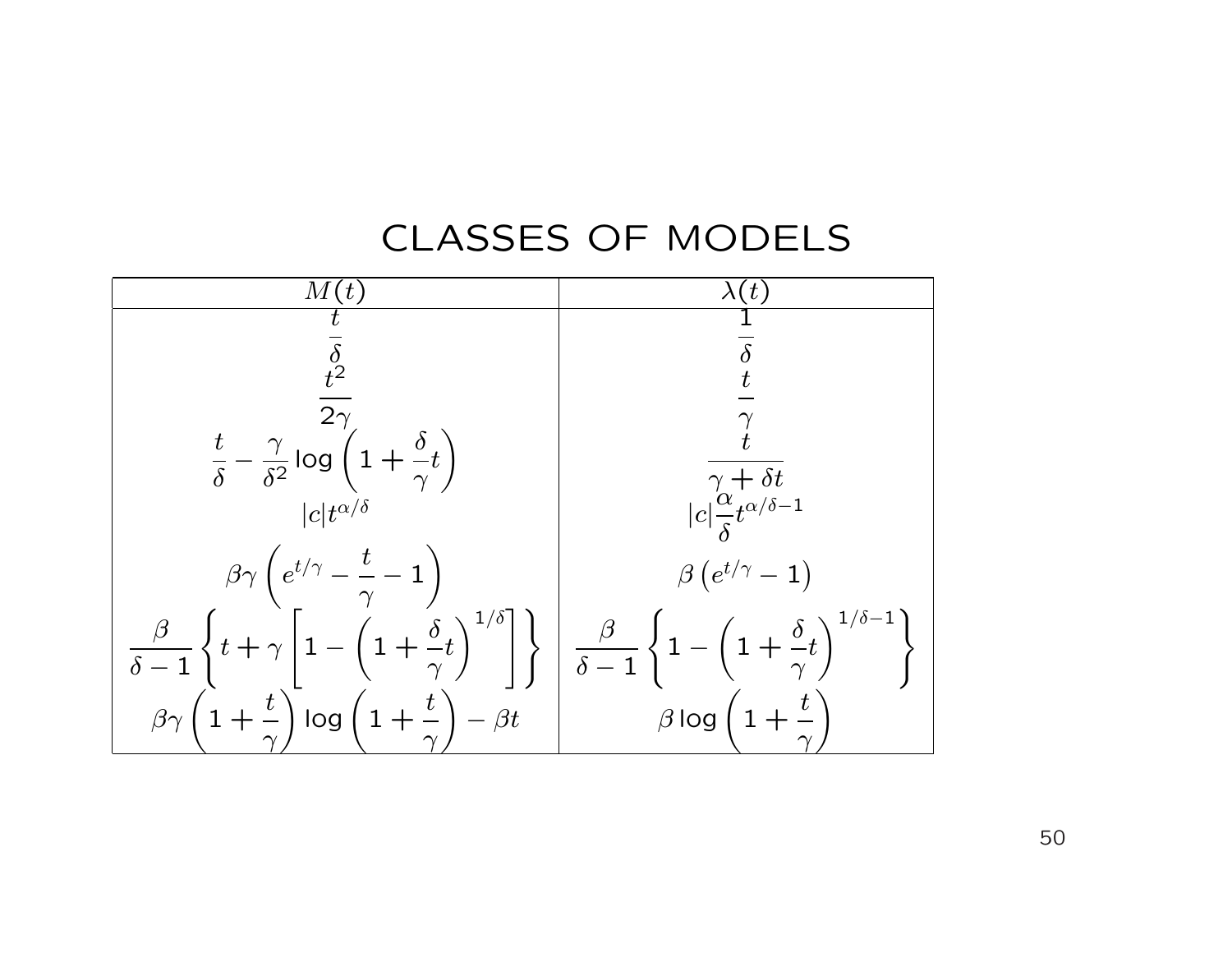Interest in behaviour of

- Bayesian estimator
- posterior expected loss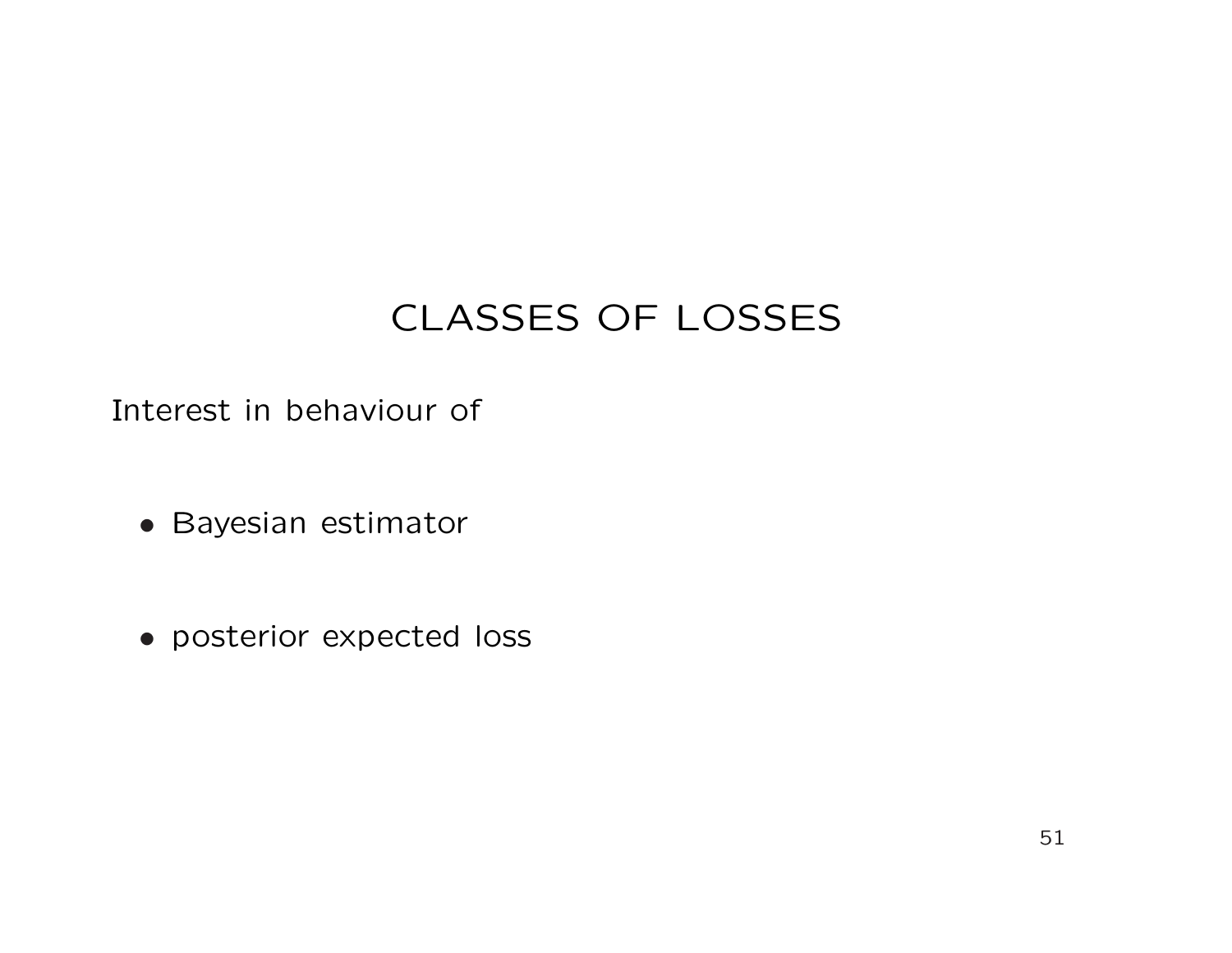Parametric classes  $\mathcal{L}_{\omega} = \{L = L_{\omega}, \omega \in \Omega\}$ 

 $L(\Delta) = \beta(\exp{\{\alpha \Delta\}} - \alpha \Delta - 1), \alpha \neq 0, \beta > 0$ 

•  $\Delta_1 = (a - \theta) \Rightarrow L(\Delta_1)$  LINEX (Varian, 1975)

 $- \alpha = 1 \Rightarrow L(\Delta_1)$  asymmetric (overestimation worse than underestimation)

- $-\alpha < 0$  $\Rightarrow$   $L(\Delta_1) \approx$  exponential for  $\Delta_1$  < 0  $\Rightarrow$   $L(\Delta_1) \approx$  linear for  $\Delta_1 > 0$
- $|\alpha| \approx 0 \Rightarrow L(\Delta_1) \approx \sigma^2 \Delta_1^2/2$  (i.e. squared loss)
- $\Delta_2 = (a/\theta 1)$  (Basu and Ebrahimi, 1991)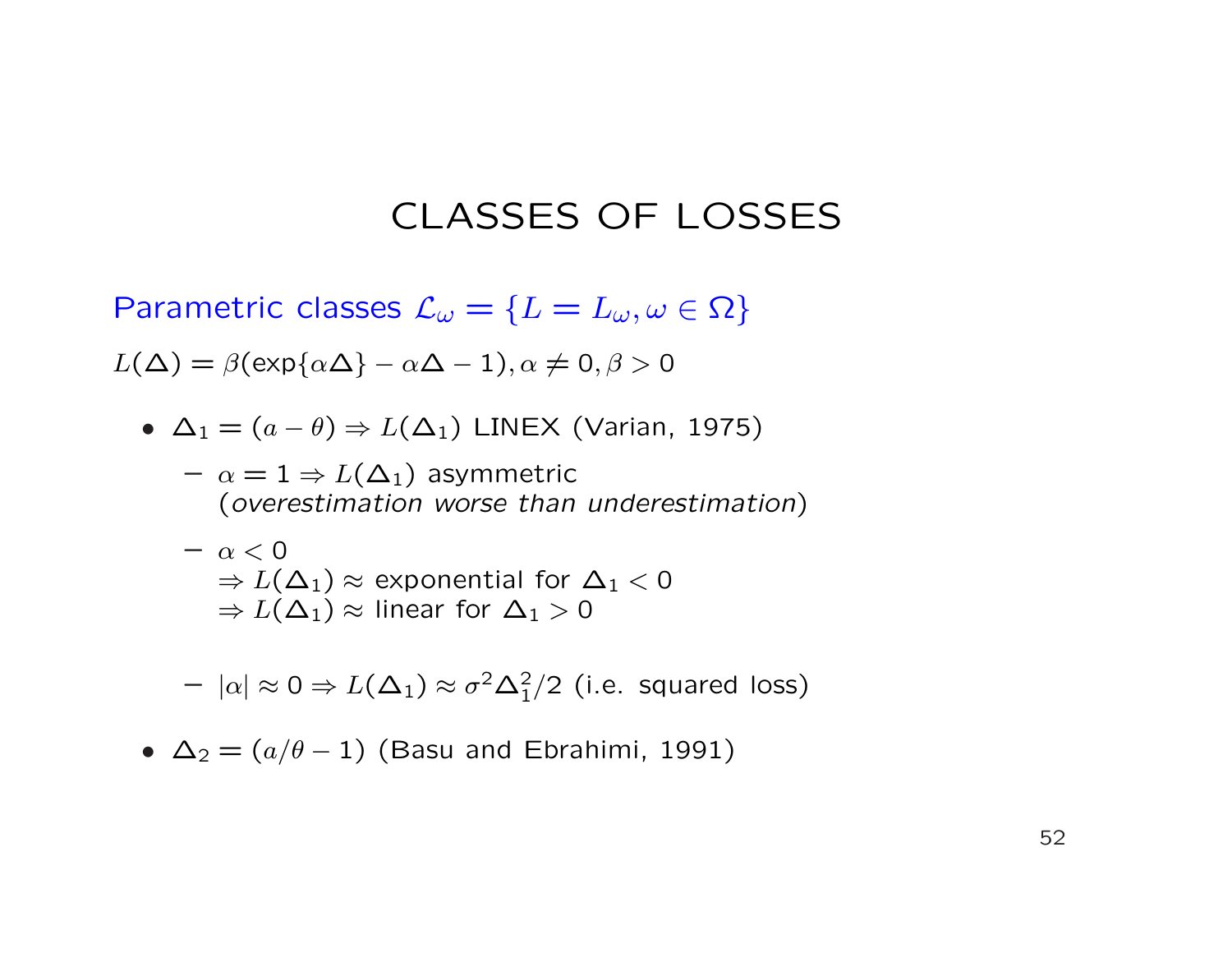Example for  $L(a, \theta) = \exp{\{\alpha(a/\theta - 1)\} - \alpha(a/\theta - 1)} - 1, \alpha \neq 0$ 

Estimate the mean failure time (in hours) of a freeze seal gate valve when 20 valves are tested until 5-th failure (Martz and Waller, Basu and Ibrahimi, F.R.)

- $f(x|\theta) = (1/\theta) \exp\{-x/\theta\}$
- 0.5  $< \alpha < 2.5$
- $\pi_1(\theta) = 1/\theta \Rightarrow 21808.6 \leq \mathcal{E}(\theta|data) \leq 25585.8$
- $\pi_2(\theta) \ \mathcal{IG}(a, b), a = 8.5, b = 286000 \Rightarrow 28253.1 \leq \mathcal{E}(\theta|data) \leq 30234.3$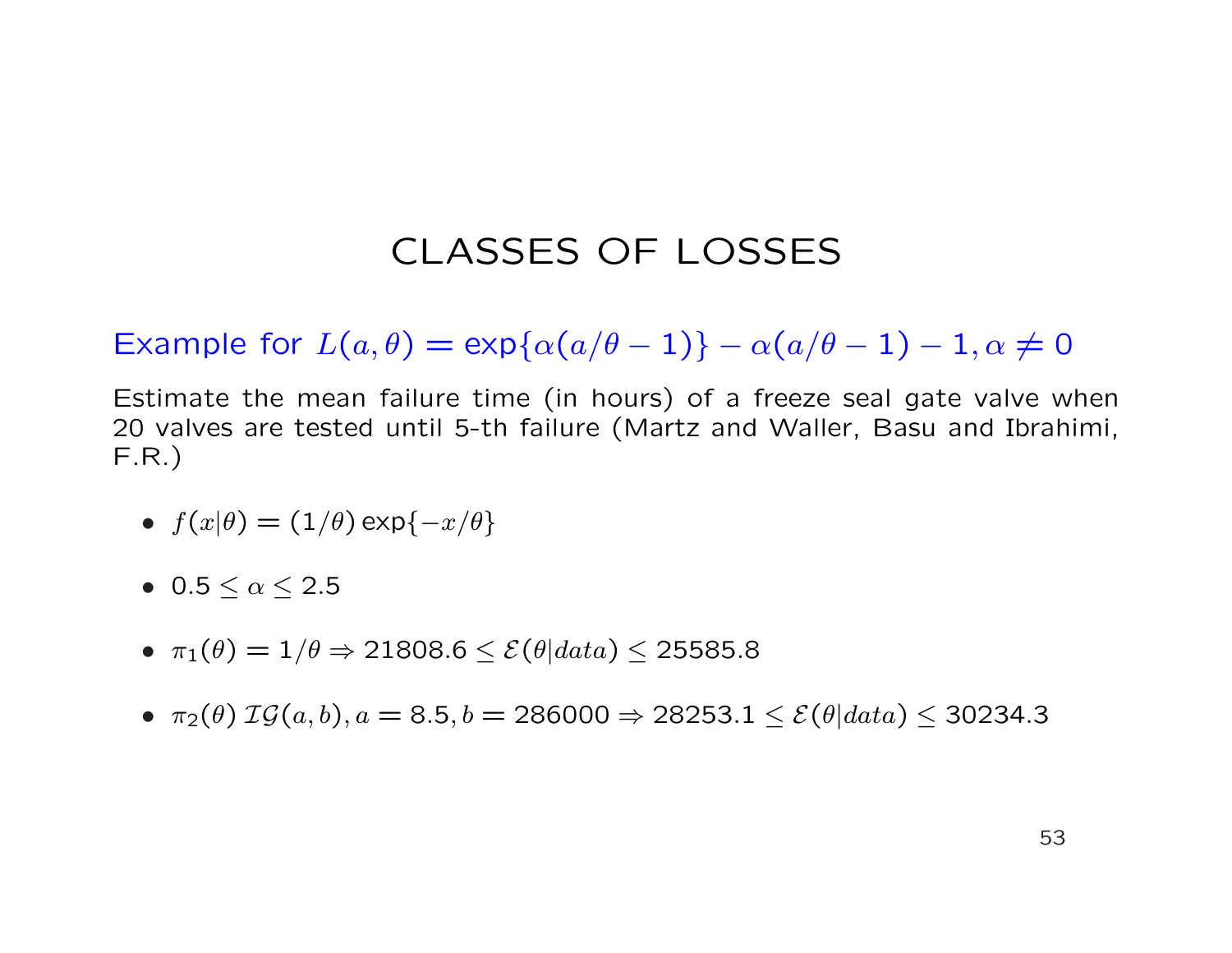- $\mathcal{L}_U = \{L : L(\theta, a) = L(|\theta a|), L(\cdot) \}$  any nondecreasing function (Hwang's universal class)
- $\mathcal{L}_{\epsilon} = \{L : L(\theta, a) = (1 \epsilon)L_0(\theta, a) + \epsilon M(\theta, a) \mid M \in \mathcal{W}\}\$ ( $\epsilon$ –contamination class)
- $\mathcal{L}_K = \{L : v_{i-1} \le L(c) \le v_i, \ \forall c \in C_i, \ i = 1, \dots, n\}$ 
	- $(\theta, a) \rightarrow c \in \mathcal{C}$  (consequence)
	- $-$  { $C_1, \ldots, C_n$ } partition of C
	- (Partially known class)

 $L, L+k \in \mathcal{L}_U$  give same Bayesian estimator minimising the posterior expected loss, but very different posterior expected loss  $\Rightarrow$  robustness calibration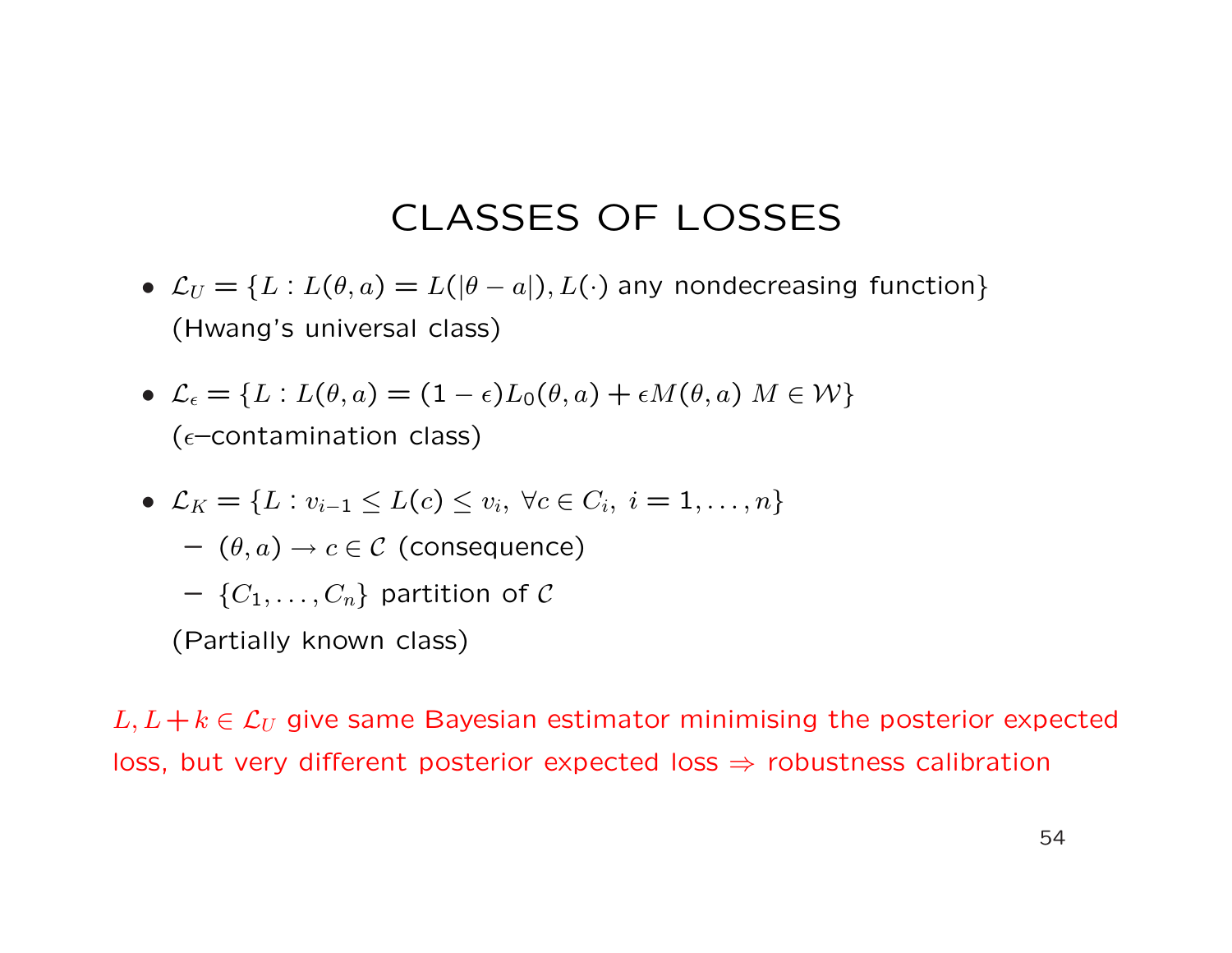Mixtures of convex loss functions

- $L_{\lambda} \in \Psi$ , family of convex loss functions,  $\lambda \in \Lambda$
- $G \in \mathcal{P}$ , class of all probability measures on  $(\Lambda, \mathcal{A})$

• 
$$
\Omega = \{ L : L(\theta, a) = \int_{\Lambda} L_{\lambda}(\theta, a) dG(\lambda) \}
$$

•  $a_L$  Bayes action for loss L, under probability measure  $\pi$ 

• 
$$
\underline{a} = \inf_{L_{\lambda} \in \Psi} a_{L_{\lambda}}, \ \overline{a} = \sup_{L_{\lambda} \in \Psi} a_{L_{\lambda}} \Rightarrow \underline{a} \le a_{L} \le \overline{a}, \ \forall L \in \Omega
$$
  
\n $- L_{\lambda}(\theta, a) = |\theta - a|^{\lambda}, \ \lambda \ge 1$   
\n $- L_{\lambda}(\theta, a) = e^{\lambda(a-\theta)} - \lambda(a-\theta) - 1, \ \lambda_1 \le \lambda \le \lambda_2$   
\n $- L_{\lambda}(\theta, a) = \chi_{[a-\lambda, a+\lambda]^C}(\theta), \ \lambda > 0$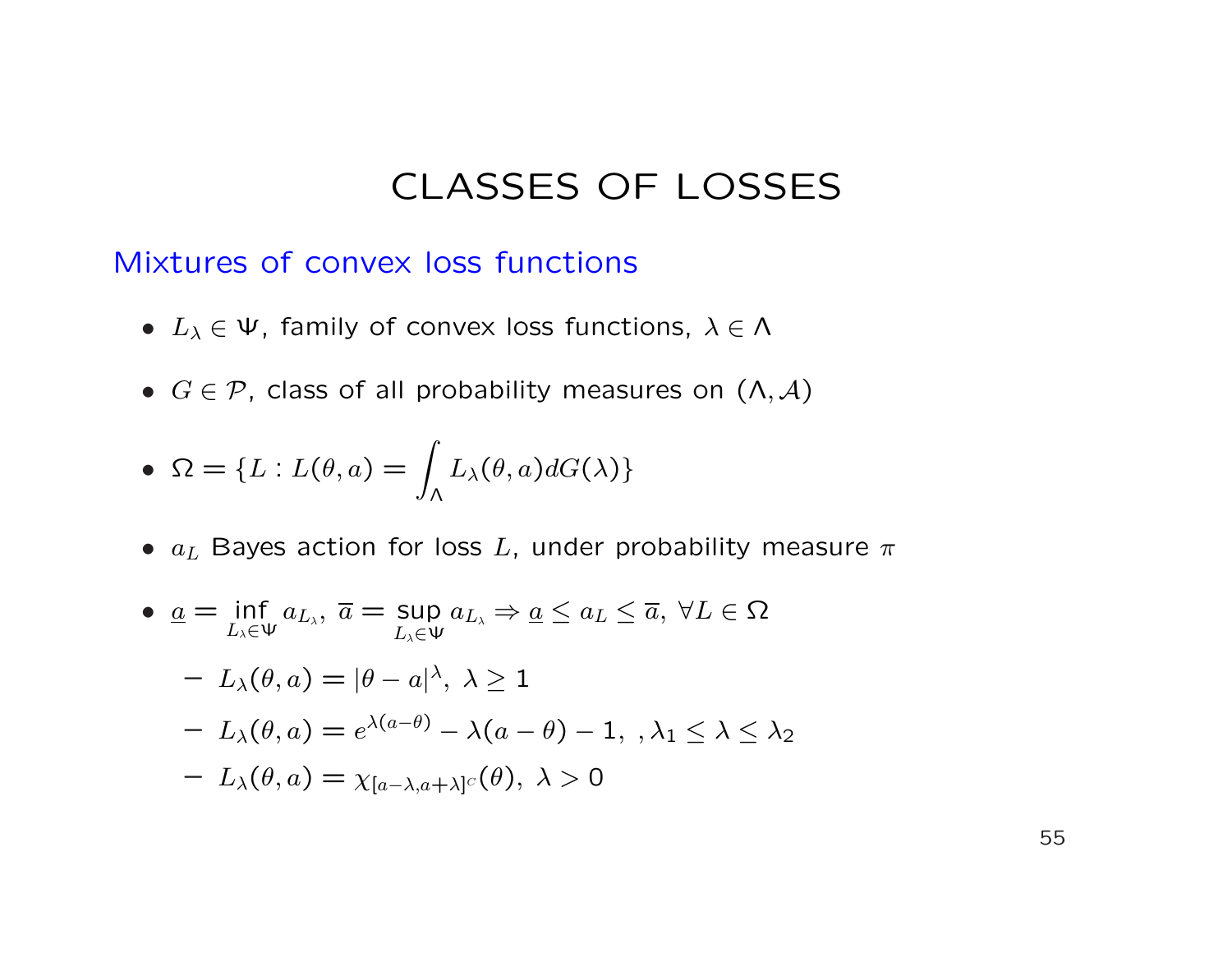#### Mixtures of convex loss functions - examples

• 
$$
L_{\lambda}(\theta, a) = |\theta - a|^{\lambda}, \lambda \ge 1
$$

 $- \Pi \in \Gamma = \{$ All symmetric probability measures w.r.t. $\mu$ }

$$
-\Rightarrow a_L=\mu, \forall L\in\Omega, \forall \Pi\in\Gamma
$$

• 
$$
L_{\lambda}(\theta, a) = \chi_{[a-\lambda, a+\lambda]^C}(\theta), \lambda > 0
$$

$$
- \Rightarrow \mathcal{E}L_{\lambda} = 1 - \Pi([a - \lambda, a + \lambda])
$$

 $-\Rightarrow a_{L_\lambda}$  midpoint of interval of size 2 $\lambda$  with the highest probability

$$
- \ \Pi \sim \mathcal{B}eta(3,2) \Rightarrow \underline{a} = 1/2, \ \overline{a} = 2/3
$$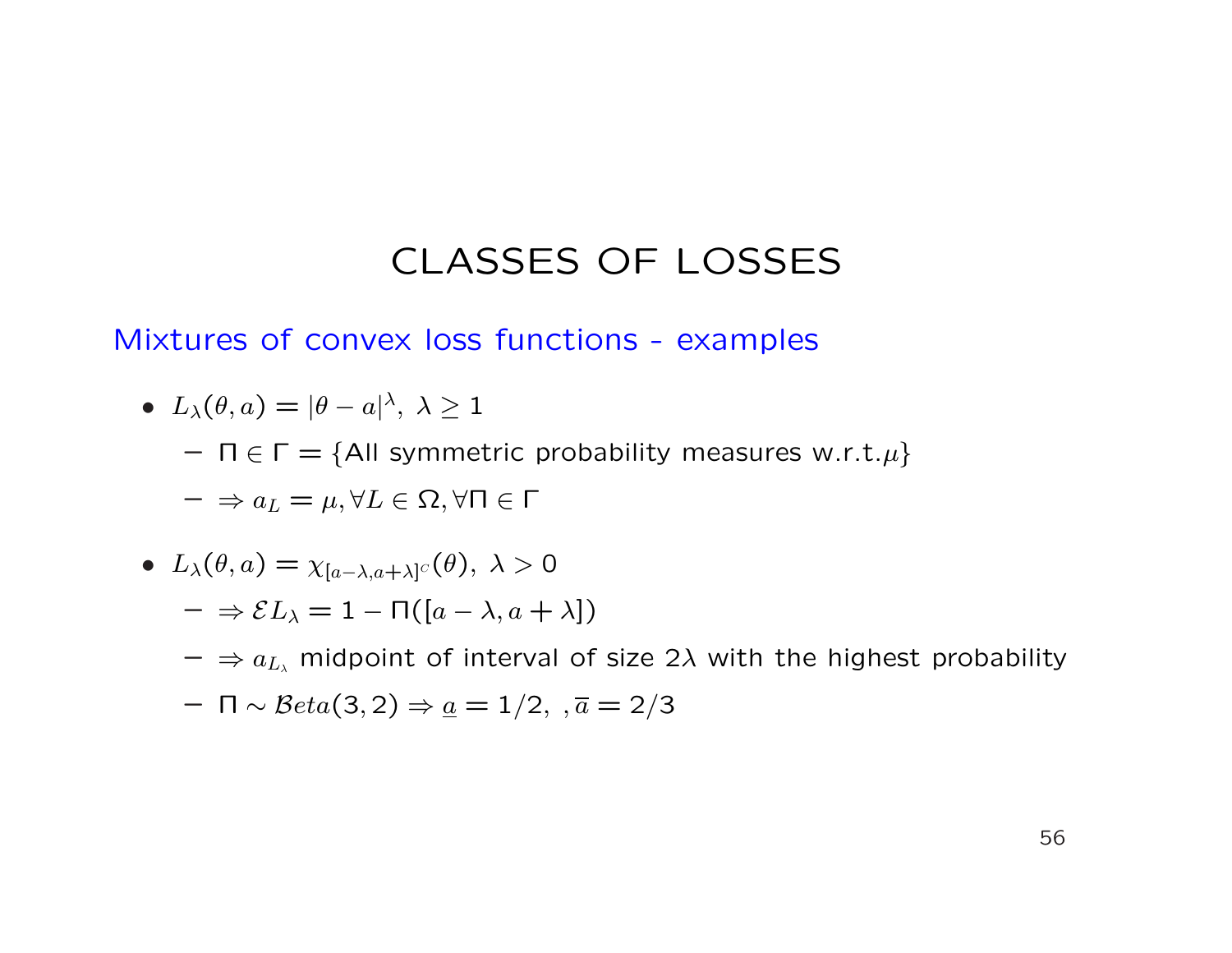Bands of convex loss functions

- $\Lambda(\theta, a) = \Lambda(\theta a)$ :  $\Lambda'(t) = \lambda(t)$
- $\lambda(t) < 0$  for  $t < 0$ ,  $\lambda(0) = 0$ ,  $\lambda(t) > 0$  for  $t > 0$
- $\lambda'(t) > 0$
- L, U losses:  $L'(t) = l(t)$  and  $U'(t) = u(t)$
- $\Omega = \{ \Lambda : l(t) \leq \lambda(t) \leq u(t), \forall t \}$
- Π probability measure:  $\Pi(A) > 0$  for any interval A
- $\bullet$   $L_1, L_2 : L_1'$  $\zeta_{1}^{'}(t)\leq L_{2}^{'}$  $\chi_{2}^{\prime}(t)\Rightarrow$  Bayes actions:  $a_{L_{1}}\leq a_{L_{2}}$
- $\bullet$   $\underline{a}$  = inf Λ∈Ω  $a_{\mathsf{\Lambda}},\ \overline{a}=\mathsf{sup}$ Λ∈Ω  $a_{\Lambda} \Rightarrow \underline{a} = a_L, \ \overline{a} = a_U$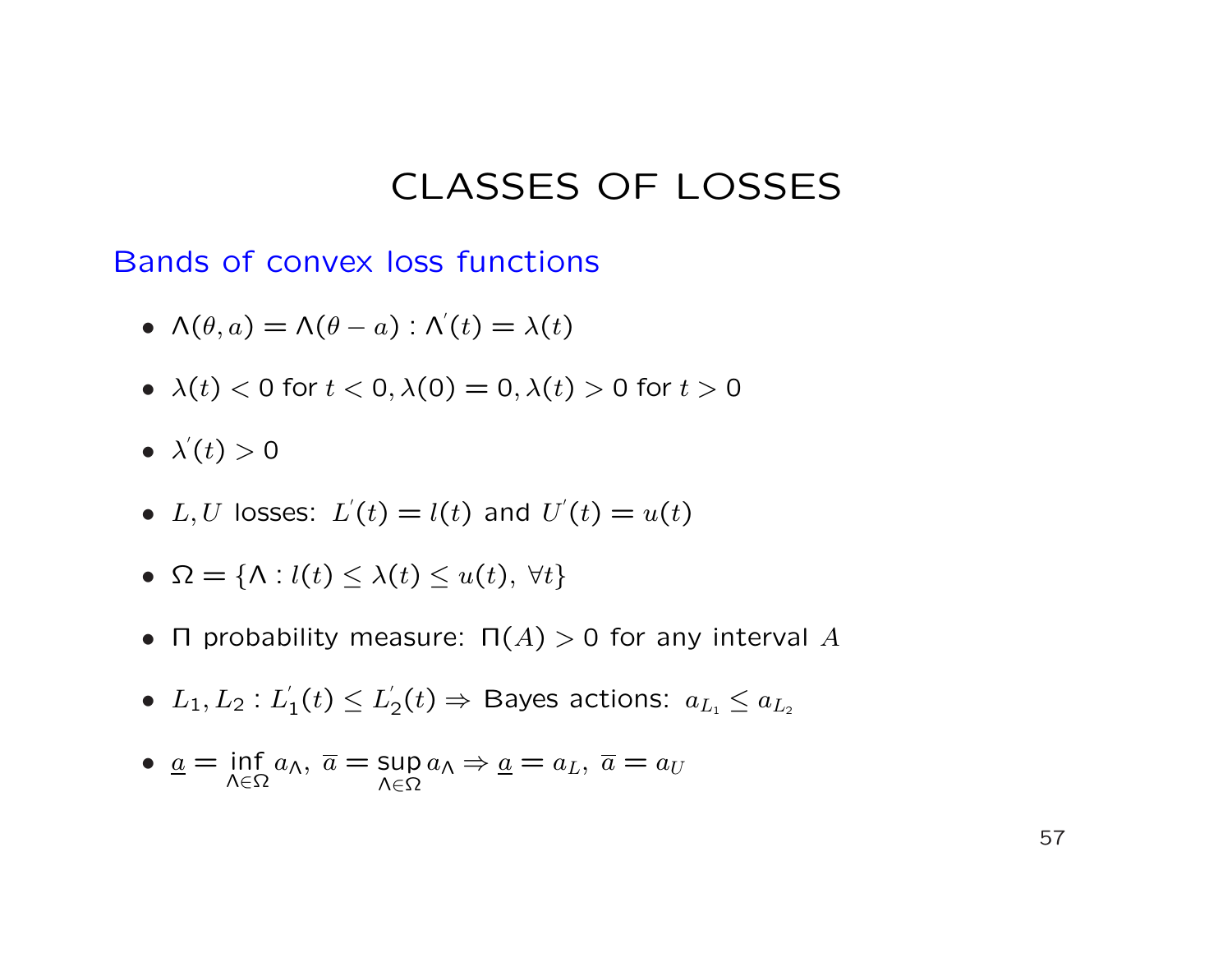#### Bands of convex loss functions

• 
$$
l(t) = \begin{cases} 3t & t < 0 \\ t & t \ge 0 \end{cases}
$$

• 
$$
u(t) = \begin{cases} t & t < 0 \\ 3t & t \ge 0 \end{cases}
$$

• 
$$
\Omega = {\Lambda : 1/2(\theta - a)^2 \le \Lambda(\theta, a) \le 3/2(\theta - a)^2}
$$

• 
$$
\Lambda(\theta, a) = (\theta - a)^2 \in \Omega
$$

•  $\Pi \sim \mathcal{N}(0, 1) \Rightarrow \underline{a} = -.3989, \ \overline{a} = .3989$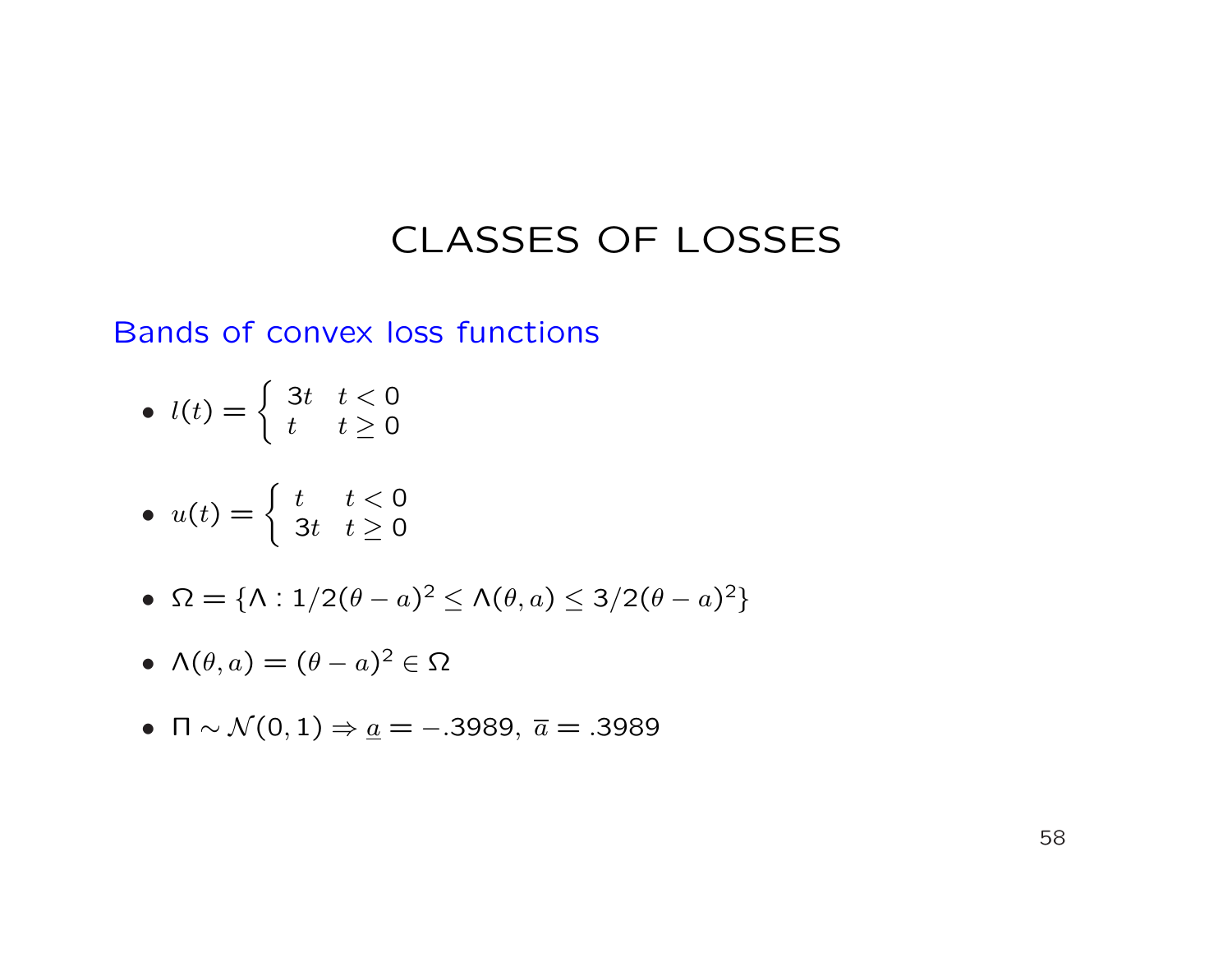# LOSS ROBUSTNESS

#### Preference among losses

 $\rho_L(\pi, x, a) = \mathcal{E}^{\pi(\cdot|x)} L(\theta, a) = \int L(\theta, a) \pi(\theta|x) d\theta$ posterior expected loss minimised by  $a_\pi^L$  $\frac{1}{\pi}$ 

#### $L_1$  preferred to  $L_2$  (Makov, 1994) if

- sup<sub>x</sub> inf<sub>a</sub>  $\rho_{L_1}(\pi, x, a) <$  sup<sub>x</sub> inf<sub>a</sub>  $\rho_{L_2}(\pi, x, a)$ (posterior minimax)
- $\bullet \ \ \mathcal{E}_X \rho_{L_1}(\pi, x, a^L_{\pi}) < \mathcal{E}_X \rho_{L_2}(\pi, x, a^L_{\pi})$ (preposterior)
- $\bullet$  sup $_x$  $\overline{1}$  $\big| \frac{\partial}{\partial x} \rho_{L_1}(\pi, x, a^L_\pi)$  $\overline{a}$  $|$  < sup $_x$  $\overline{1}$  $\big| \frac{\partial}{\partial x} \rho_{L_2}(\pi, x, a^L_\pi)$  $\overline{1}$  $\overline{\phantom{a}}$ (influence approach)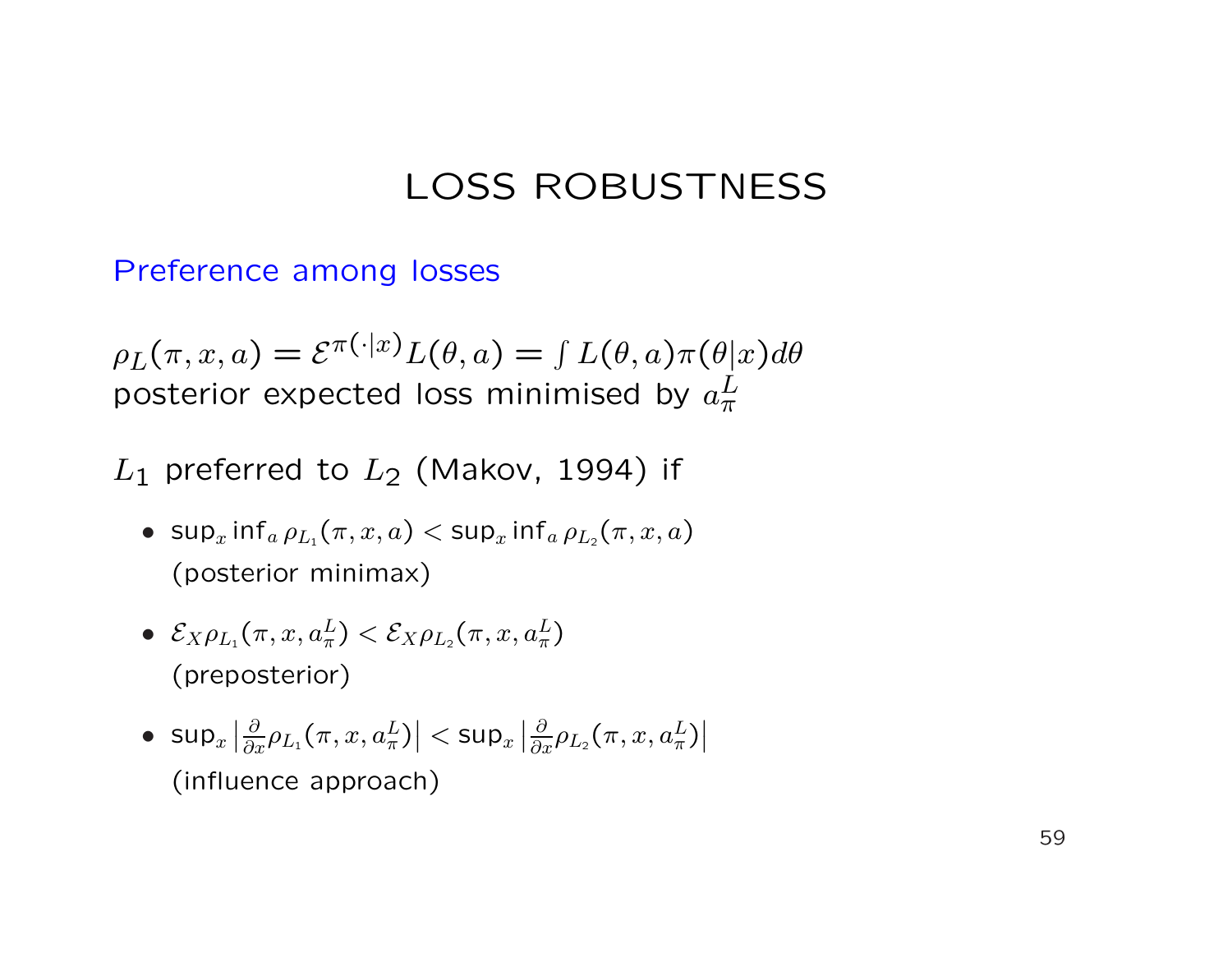Foundations (Giron and Rios, 1980)

- Associate  $a \to L(\theta, a)$ ,  $\theta \in \Theta$
- $\mathcal{D} = \{h \mid \exists a \in \mathcal{A}, h(\theta) = L(a, \theta), \forall \theta \in \theta\}$
- Preferences  $\preceq$  are established over these functions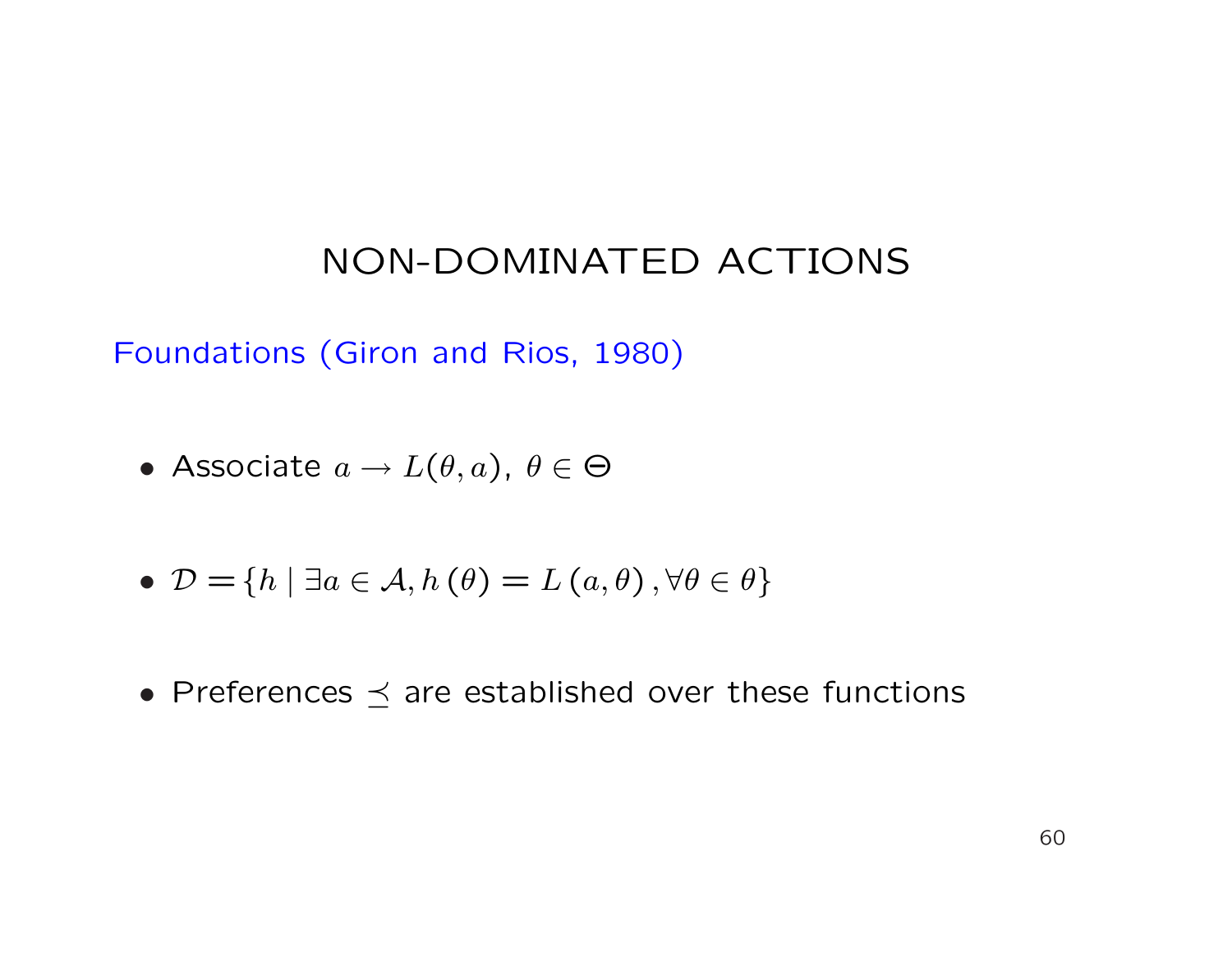Foundations (Giron and Rios, 1980)

 $(\mathcal{D}, \prec)$  satisfies the following conditions

- $(\mathcal{D}, \preceq)$  is a quasi order (reflexive and transitive)
- If  $L(a, \theta) < L(b, \theta), \forall \theta \in \Theta$ , then  $b \prec a$
- For  $a, b, c \in A$ ,  $\lambda \in (0, 1)$ , then  $L(a, \theta) \leq L(b, \theta)$  if and only if  $\lambda L(a, \theta) + (1 - \lambda) L(c, \theta) \preceq \lambda L(b, \theta) + (1 - \lambda) L(c, \theta)$
- For  $f_n, g, h \in \mathcal{D}$ , if  $f_n \to f$  and  $f_n \preceq g$ ,  $h \preceq f_n$ ,  $\forall n$ , then  $f \preceq g$ ,  $h \preceq f$

 $\Rightarrow \exists \Gamma = {\pi : \pi(\theta), \theta \in \Theta}$  s.t.

 $a \preceq b \iff \int L(a, \theta) \pi(\theta) d\theta \ge$ R  $L(b,\theta)\pi(\theta)d\theta,\forall\pi\left(\cdot\right)\in\mathsf{\Gamma}$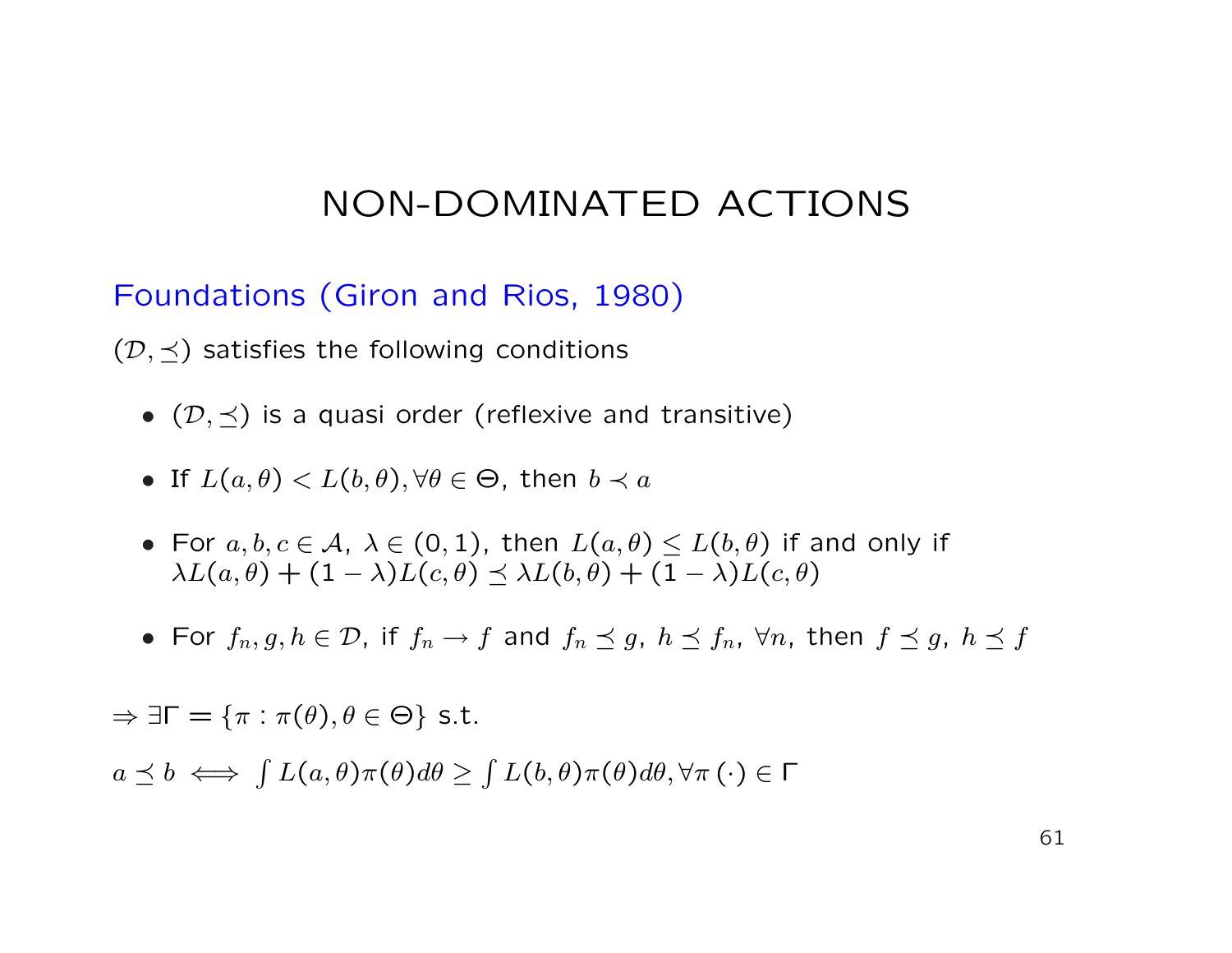#### Foundations (Giron and Rios, 1980)

- Provide a qualitative framework for sensitivity analysis in Statistical Decision Theory
- non-dominated actions as basic computational objective in sensitivity analysis, when interested in decision theoretic problems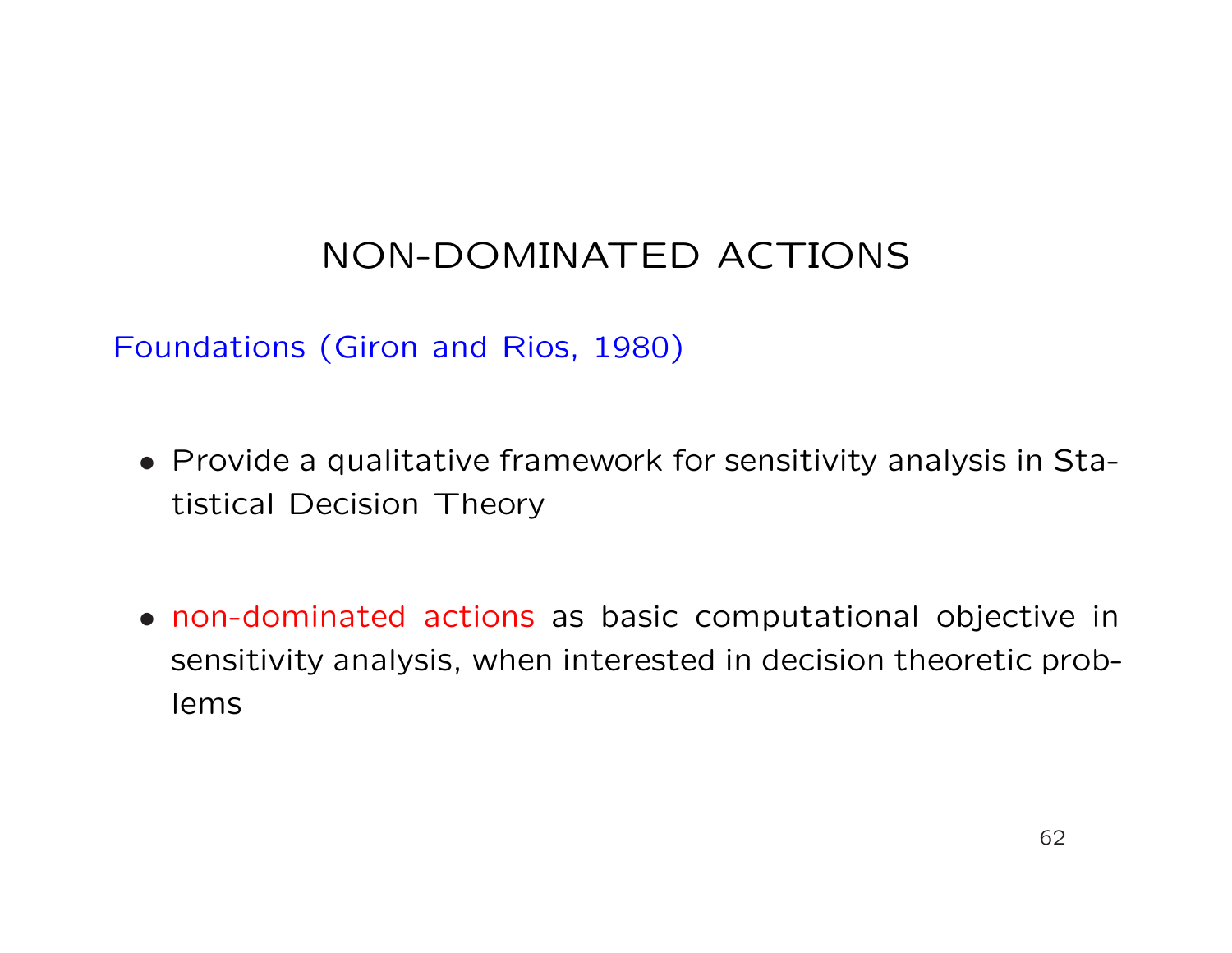$\rho_L(\pi, x, a) = \mathcal{E}^{\pi(\cdot|x)} L(\theta, a)$ 

- $a, b \in \mathcal{A}$  actions
- $b \preceq a \iff \rho_L(\pi, x, a) \leq \rho_L(\pi, x, b), \forall L \in \mathcal{L}, \forall \pi \in \Gamma$ (Action  $b$  at most as preferred as  $a$ )
- Strict inequality for some L and/or  $\pi \Rightarrow b \prec a$  $(a$  dominates  $b)$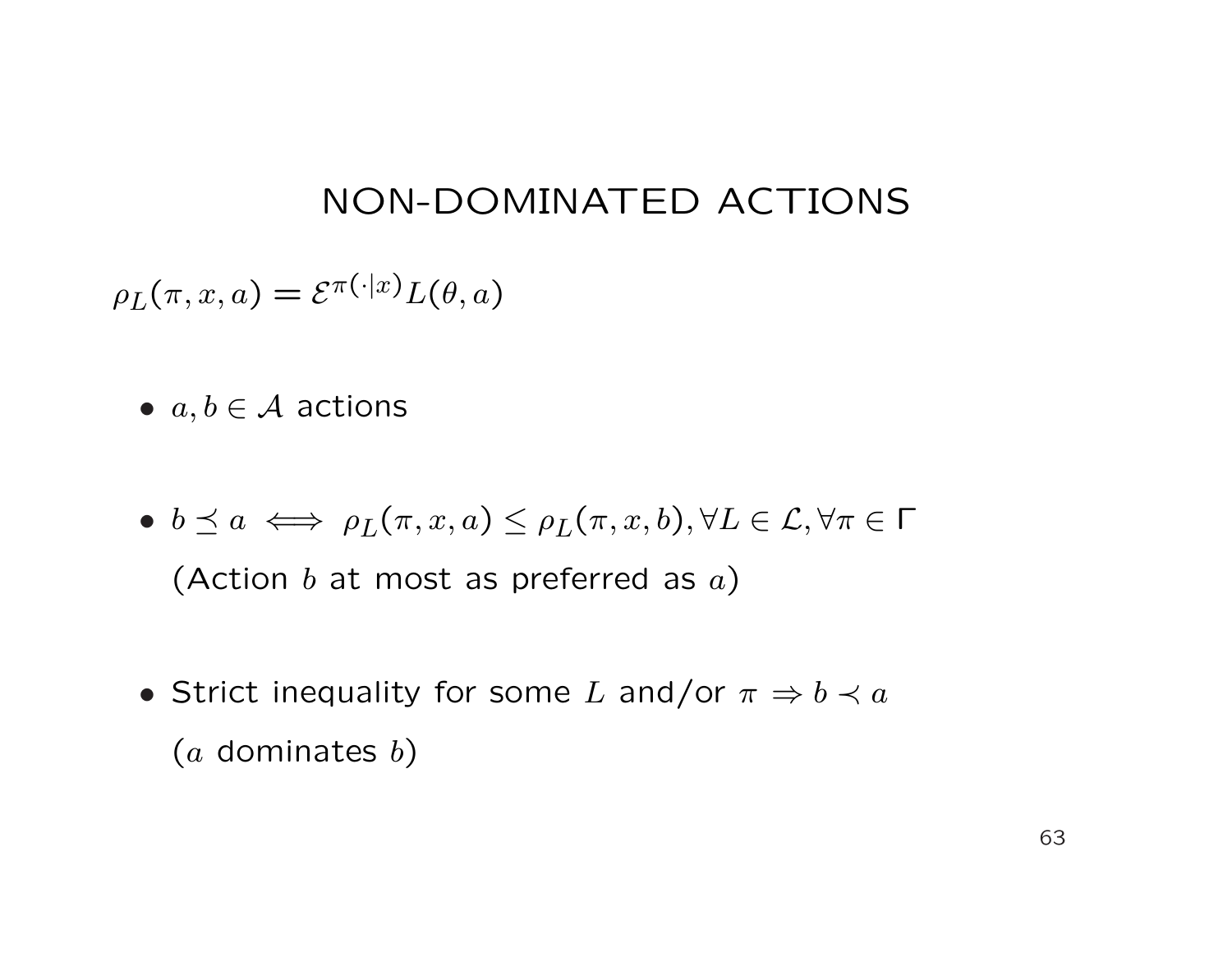Properties of the non-dominated set  $N\mathcal{D}$ 

- Non-empty action set  $A \Rightarrow$  non-empty  $\mathcal{ND}$
- Compact  $A$  and  $C$  generated by a finite number of loss functions, continuous in a, uniformly w.r.t.  $\theta \Rightarrow$  non-empty  $\mathcal{ND}$
- Unique Bayes action  $a_\pi^L$  for any  $L\in \mathcal{L}$  and  $\pi\in \Gamma \Rightarrow \mathcal{B}\subseteq \mathcal{ND},$  $B$  set of Bayes actions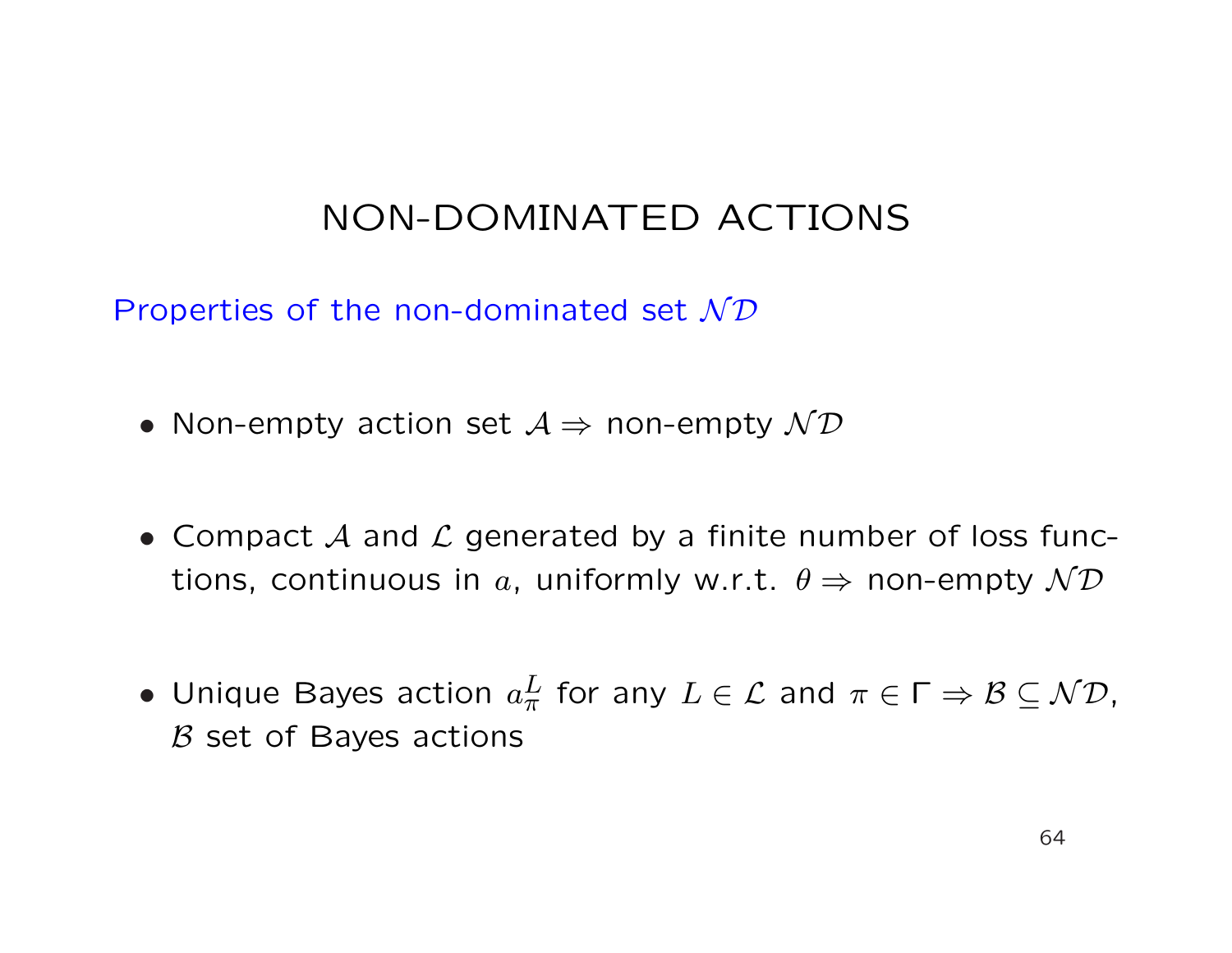Global sensitivity

- Class of priors sharing some features (e.g. quantiles, moments)
- No prior plays a relevant role w.r.t. others

#### Measures

- Range:  $\delta = \overline{\rho} \rho$ , with  $\overline{\rho} =$  sup  $P ∈ Γ$  $E_{P^*}[h(\theta)]$  and  $\rho = \inf$  $P ∈ Γ$  $E_{P^*}[h(\theta)]$ Simple interpretation
- Relative sensitivity sup $_{\pi} R_{\pi}$ , with  $R_{\pi} =$  $(\rho_{\pi} - \rho_0)^2$  $V^{\pi}$ ,  $\rho_0 = E_{\Pi_0^*}[h(\theta)], \rho_{\pi} =$  $E_{\Pi^*}[h(\theta)]$  and  $V^{\pi} = Var_{\Pi^*}[h(\theta)]$ Scale invariant, decision theoretic interpretation, asymptotic behaviour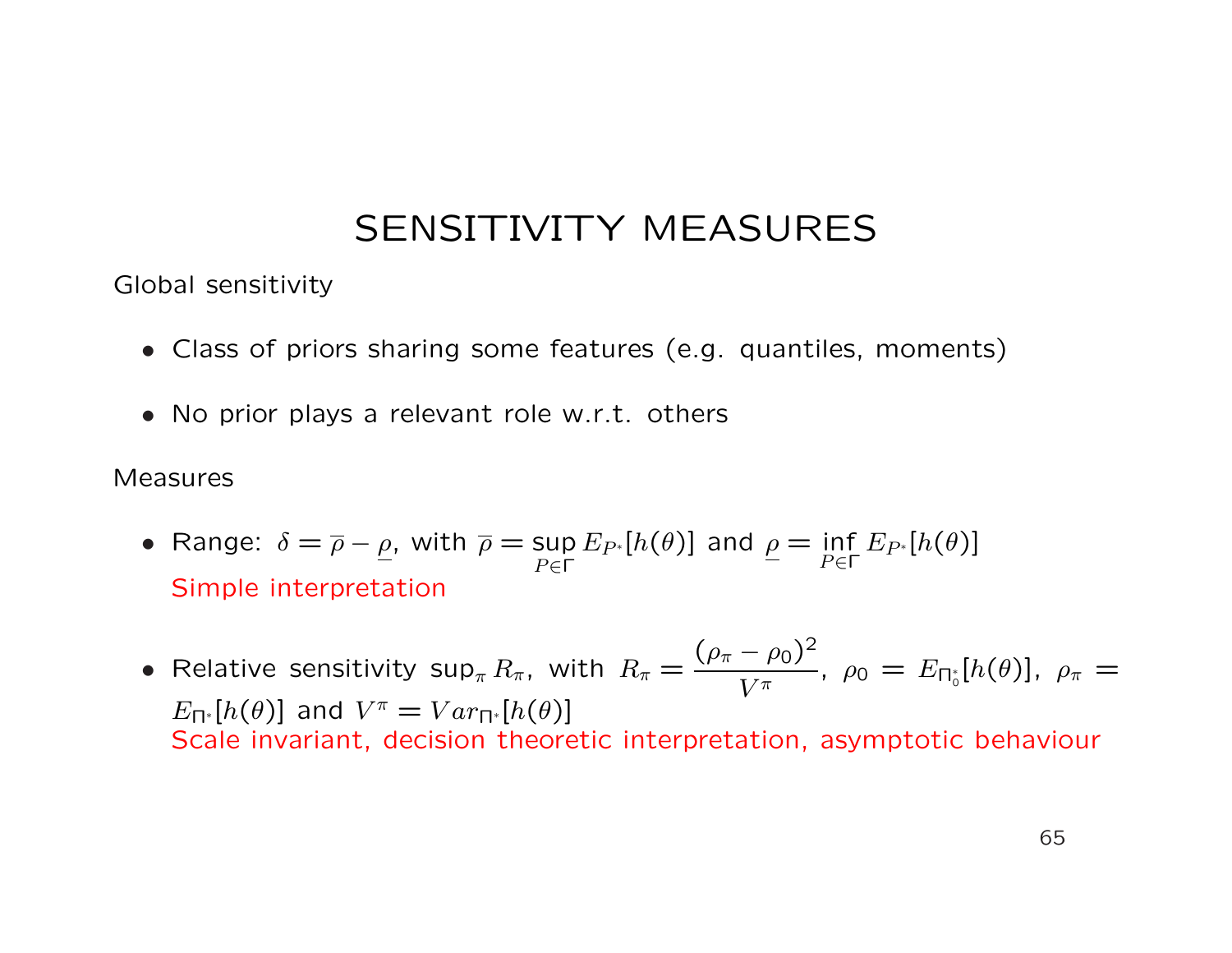Local sensitivity

- Small changes in one elicited prior
- Most influential  $x$
- Approximating bounds for global sensitivity

#### Measures

- Derivatives of extrema in  $\{K_{\varepsilon}\}, \varepsilon \geq 0$ , neighbourhood of  $K_0 = \{P_0\}$  $\overline{E}_\varepsilon(h|x) =$  $h(\theta)l(\theta)P(d\theta)$ Z  $l(\theta)P(d\theta)$ and  $D^*(h) = \begin{cases}$  $\partial \overline{E}_\varepsilon(h|x)$  $\left. \frac{\partial \varepsilon (h|x)}{\partial \varepsilon }\right\} _{\varepsilon =0}$
- Gatêaux differential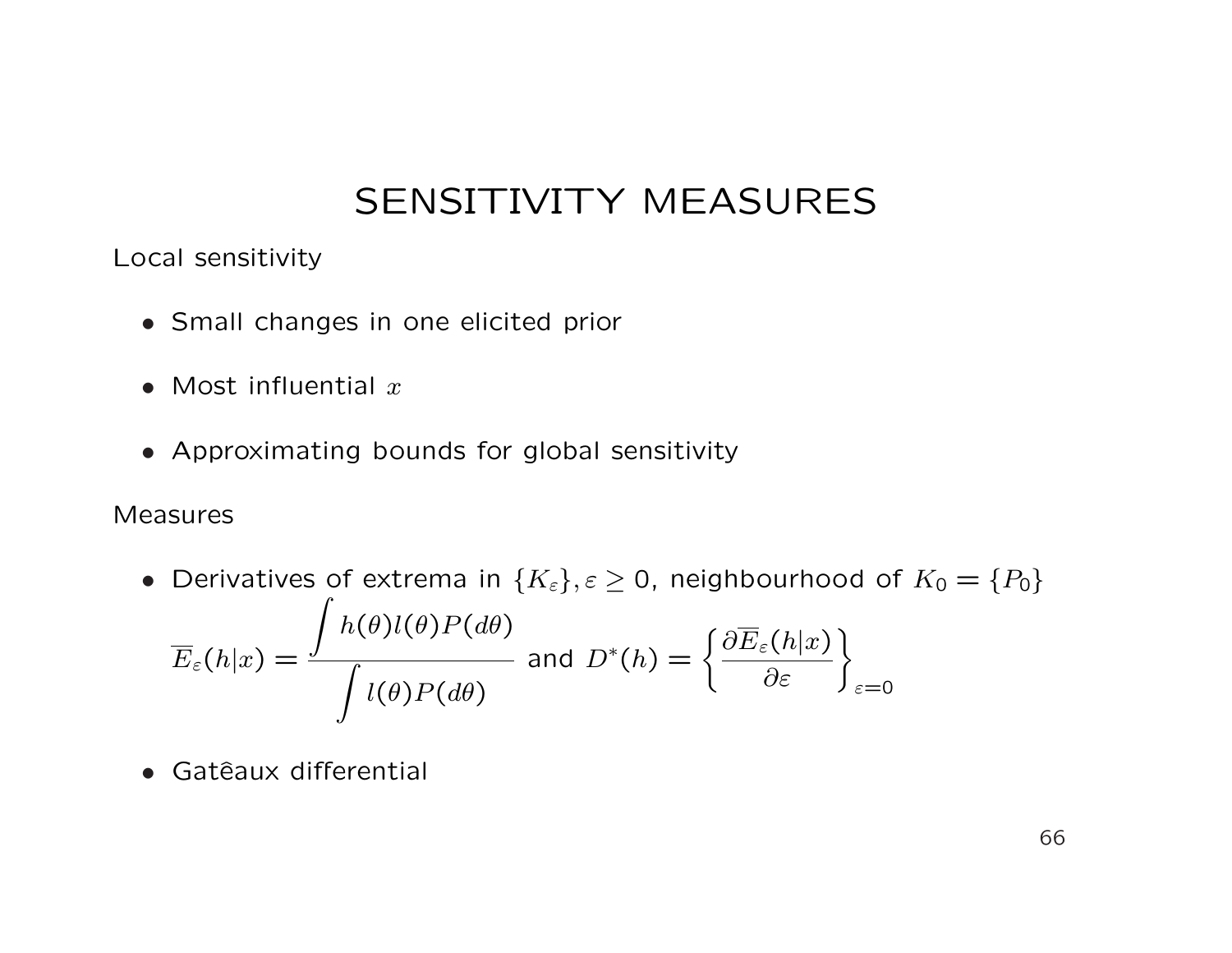#### Measures

• Fréchet derivative

$$
-\Delta = \{\delta : \delta(\Theta) = 0\}
$$
  
\n
$$
-\Gamma_{\delta} = \{\pi : \pi = P + \delta, \delta \in \Delta\} \text{ and } \Gamma_{\varepsilon} = \{\pi : \pi = (1 - \varepsilon)P + \varepsilon Q\}
$$
  
\n
$$
-\mathcal{P} = \{\delta \in \Delta : \delta = \varepsilon(Q - P)\} \Rightarrow \Gamma_{\varepsilon} \subset \Gamma_{\delta}
$$
  
\n
$$
-||\delta|| = d(\delta, 0)
$$
  
\n
$$
-d(P, Q) = \sup_{A \in \mathcal{B}(\Theta)} |P(A) - Q(A)|
$$
  
\n
$$
-T_h(P + 0) \equiv T_h(P) \equiv \frac{\int h(\theta)l(\theta)P(d\theta)}{\int l(\theta)P(d\theta)} = \frac{N_P}{D_P}
$$
  
\n
$$
-\Lambda_h^P(\delta) = T_h(P + \delta) - T_h(P) + o(||\delta||) = \frac{D_{\delta}}{D_P}(T_h(\delta) - T_h(P))
$$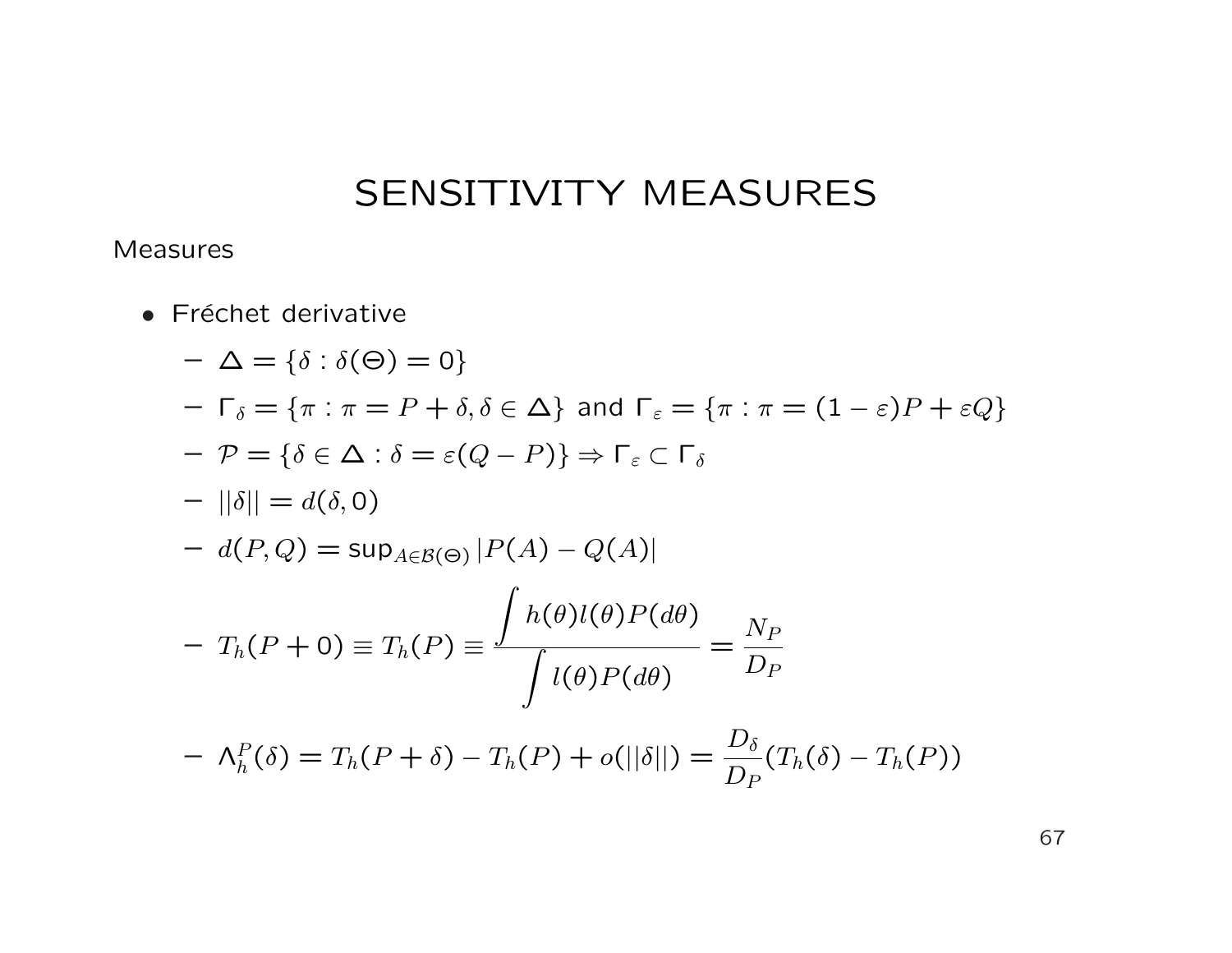Loss robustness

 $\rho_L(\pi, x, a) = \mathcal{E}^{\pi(\cdot|x)} L(\theta, a) = \int L(\theta, a) \pi(\theta|x) d\theta$ posterior expected loss minimised by  $a_\pi^L$  $\frac{1}{\pi}$ 

•  $\sup_{L\in\mathcal{L}}\rho_L(\pi, x, a) - \inf_{L\in\mathcal{L}}\rho_L(\pi, x, a)$ 

$$
\bullet\ \sup\nolimits_{L\in\mathcal{L}} a^L_\pi - \inf\nolimits_{L\in\mathcal{L}} a^L_\pi
$$

$$
\bullet\ \text{sup}_x\left|\tfrac{\partial}{\partial x}\rho_L(\pi,x,a^L_\pi)\right| - \text{inf}_x\left|\tfrac{\partial}{\partial x}\rho_L(\pi,x,a^L_\pi)\right|
$$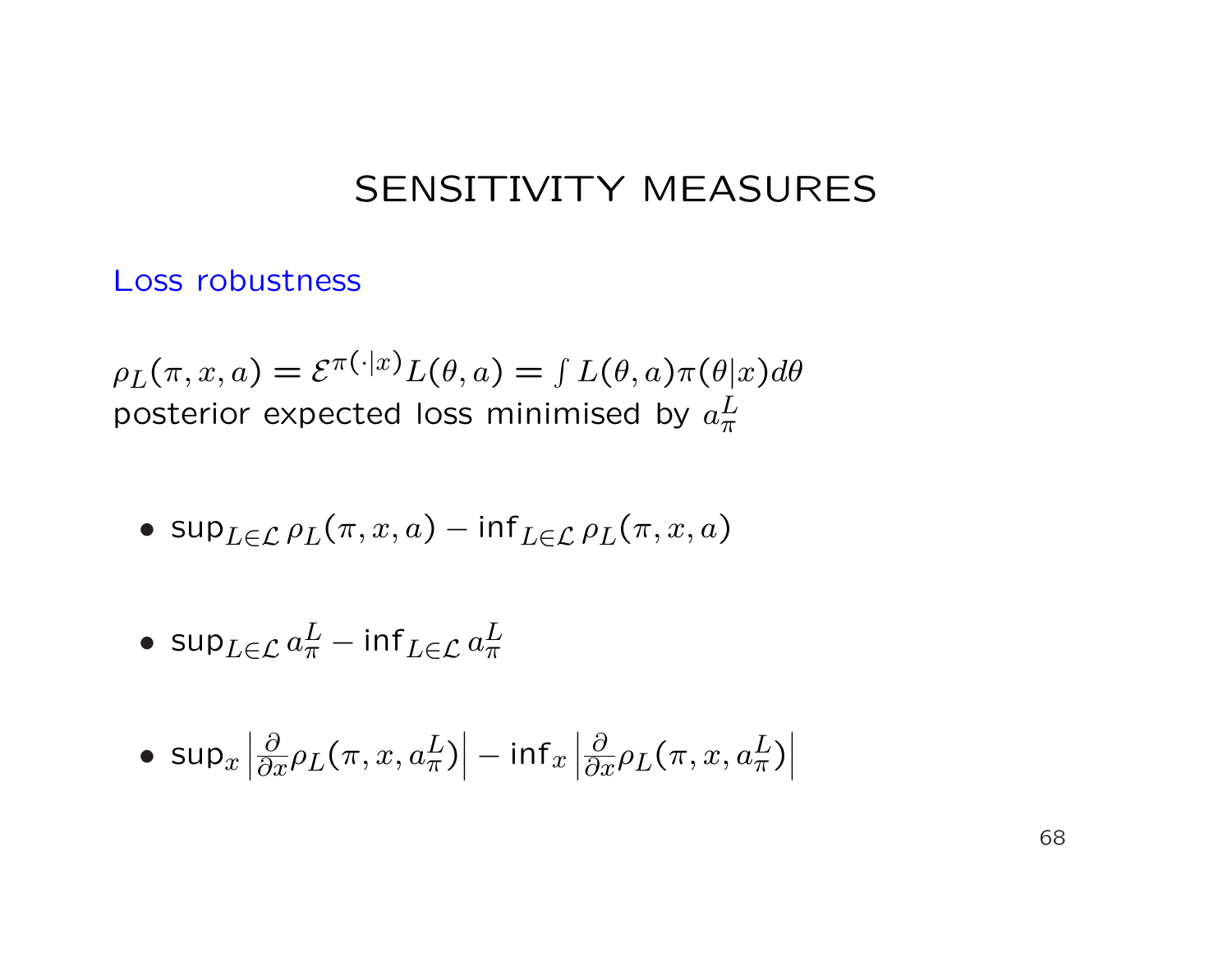# COMPUTATIONAL TECHNIQUES

Bayesian inference  $\Rightarrow$  complex computations Robust Bayesian inference  $\Rightarrow$  more complex computations

$$
\sup_{P} \frac{\int_{\Theta} f(\theta)P(d\theta)}{\int_{\Theta} g(\theta)P(d\theta)} = \sup_{\theta \in \Theta} \frac{f(\theta)}{g(\theta)}
$$

$$
\Rightarrow \overline{\rho} = \sup_{P \in \Gamma} E_{P^*}[h(\theta)] \text{ in}
$$

• 
$$
\Gamma_{\varepsilon} = \{ P : P = (1 - \varepsilon)P_0 + \varepsilon Q, Q \in \mathcal{Q}_A \}
$$

• 
$$
\Gamma_Q = \{P : P(I_i) = p_i, i = 1, ..., m\}
$$

Probability measures as mixture of extremal ones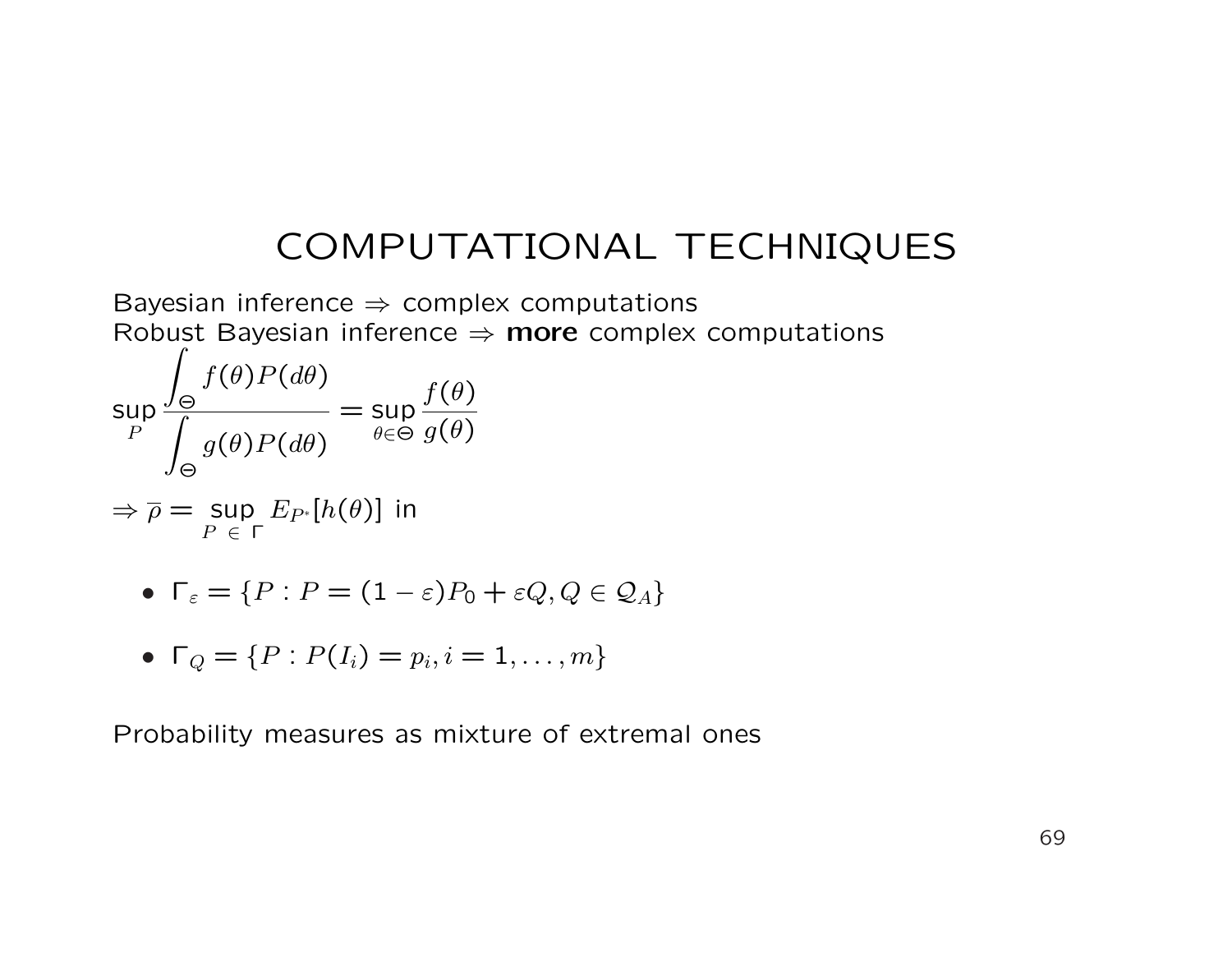# COMPUTATIONAL TECHNIQUES

• Linearisation technique

$$
- \overline{\rho} = \inf\{q|c(q) = 0\} \text{ where}
$$

$$
- c(q) = \sup_{P \in \Gamma} \int_{\Theta} c(\theta, q) P(d\theta) = 0
$$

$$
- c(\theta, q) = l(\theta) (h(\theta) - q)
$$

- Compute  $c(q_i)$ ,  $i = 1, ..., m \Rightarrow$  solve  $c(q) = 0$
- Discretisation of  $\Theta \Rightarrow$  Linear programming
- Linear Semi-infinite Programming (for Generalised moments constrained classes)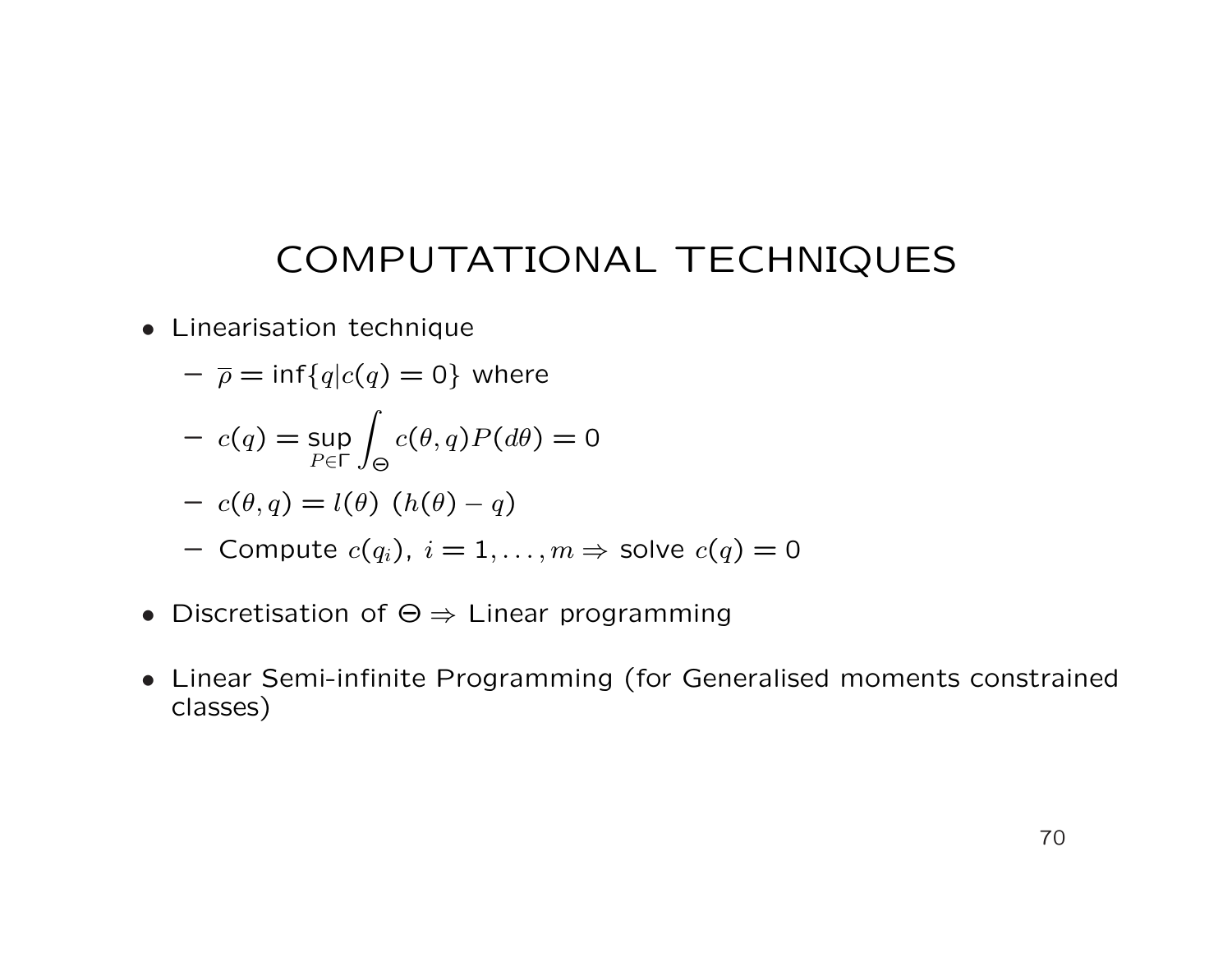# QUEST FOR ROBUSTNESS

Range  $\delta$  "large" and possible refinement of  $\Gamma$ 

- Further elicitation by experts
	- Software (currently unavailable) for interactive sensitivity analysis
	- Ad-hoc tools, e.g. Fréchet derivatives to determine intervals to split in quantile classes
- Acquisition of new data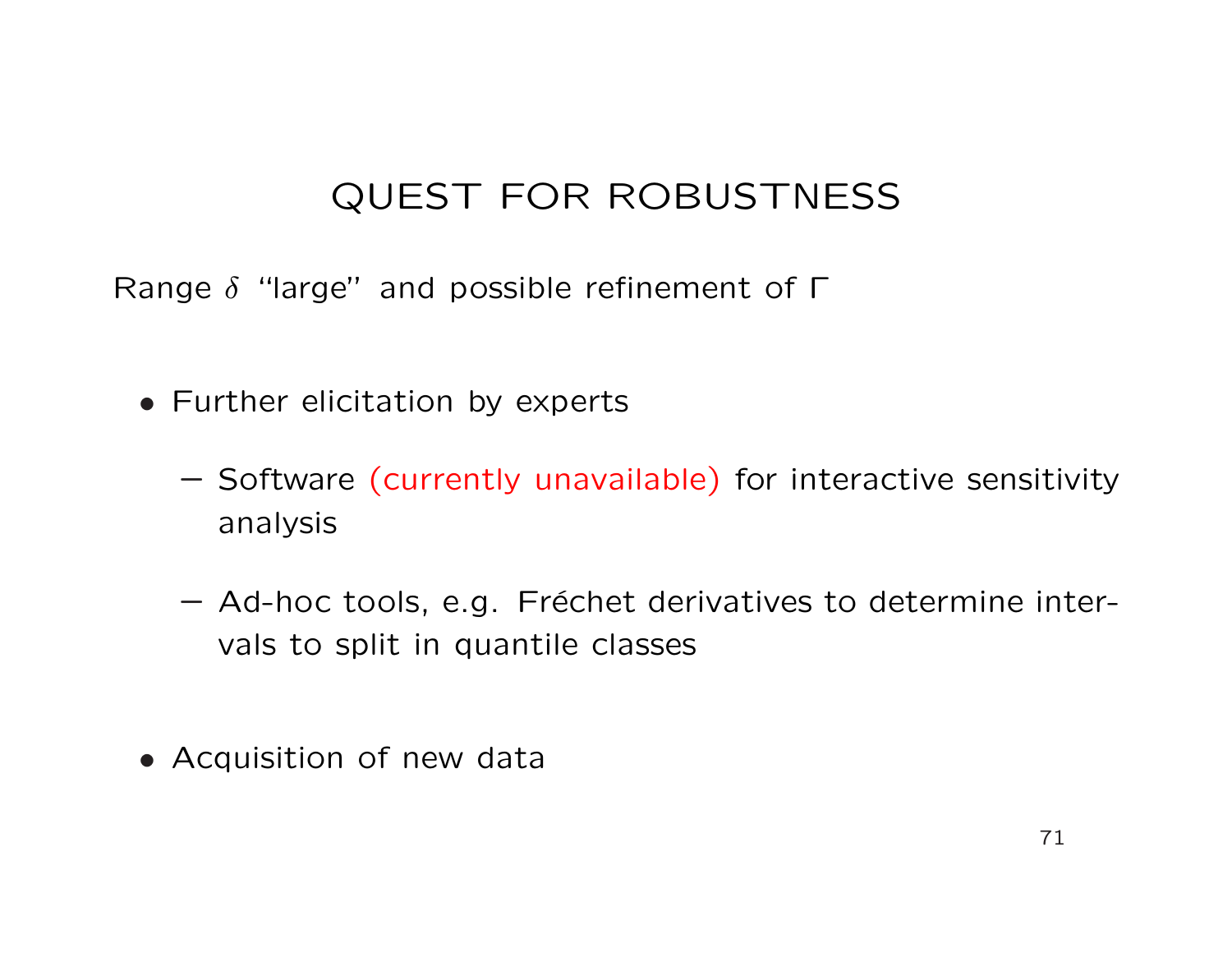# QUEST FOR ROBUSTNESS

Inherently robust procedures

- Robust priors (e.g. flat-tailed)
- Robust models (e.g. Box-Tiao class)
- Robust estimators
- Hierarchical models
- Bayesian nonparametrics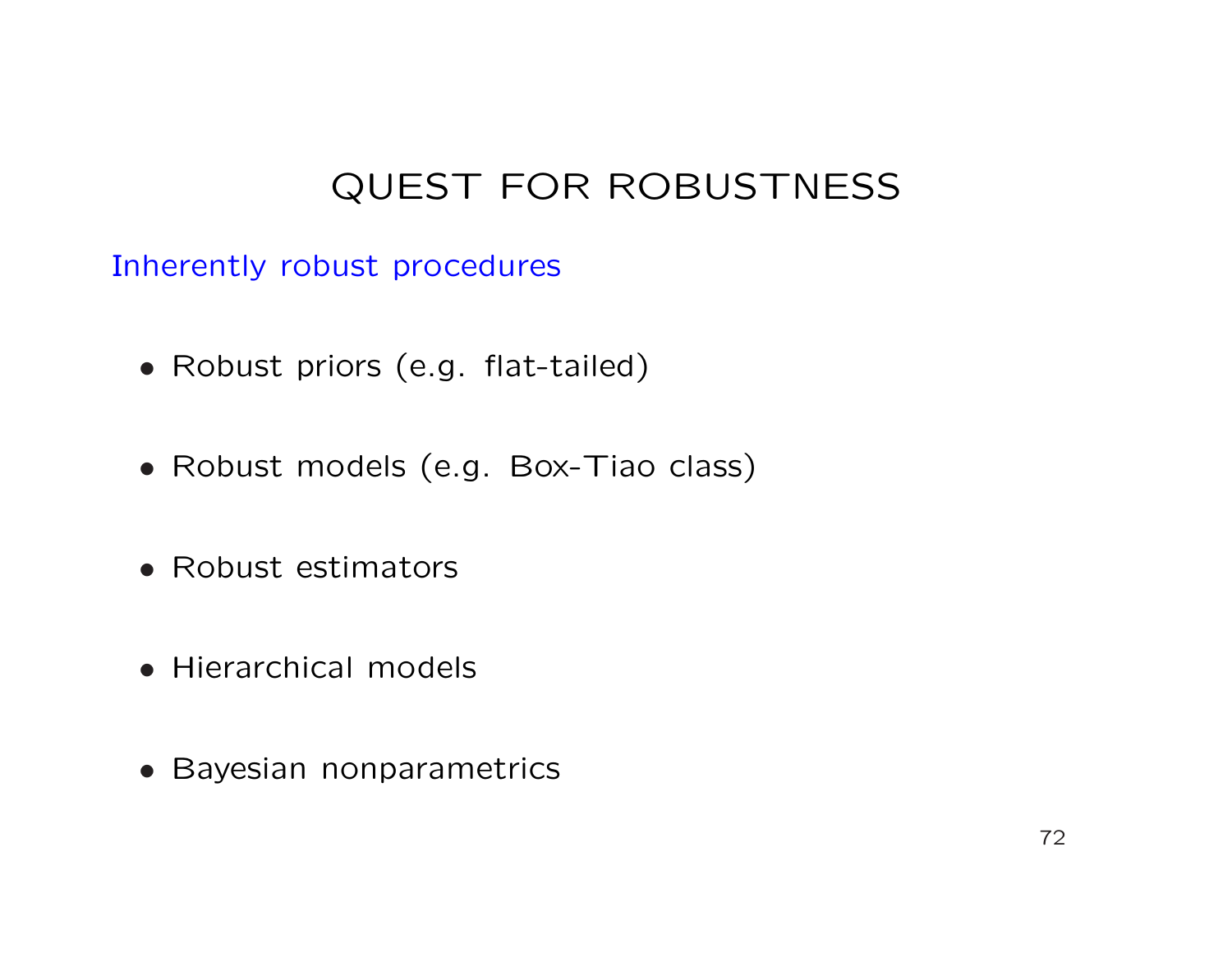# LACK OF ROBUSTNESS

Range  $\delta$  "large" and no further possible refinement of  $\Gamma$ 

- Choice of a convenient prior in Γ, e.g. a Gaussian in the symmetric, unimodal quantile class, or
- Choice of an estimate of  $E_{P^*}[h(\theta)]$  according to an optimality criterion, e.g.
	- Γ–minimax posterior expected loss
	- Γ–minimax posterior regret
- Report the range of  $E_{P*}[h(\theta)]$  besides the entertained value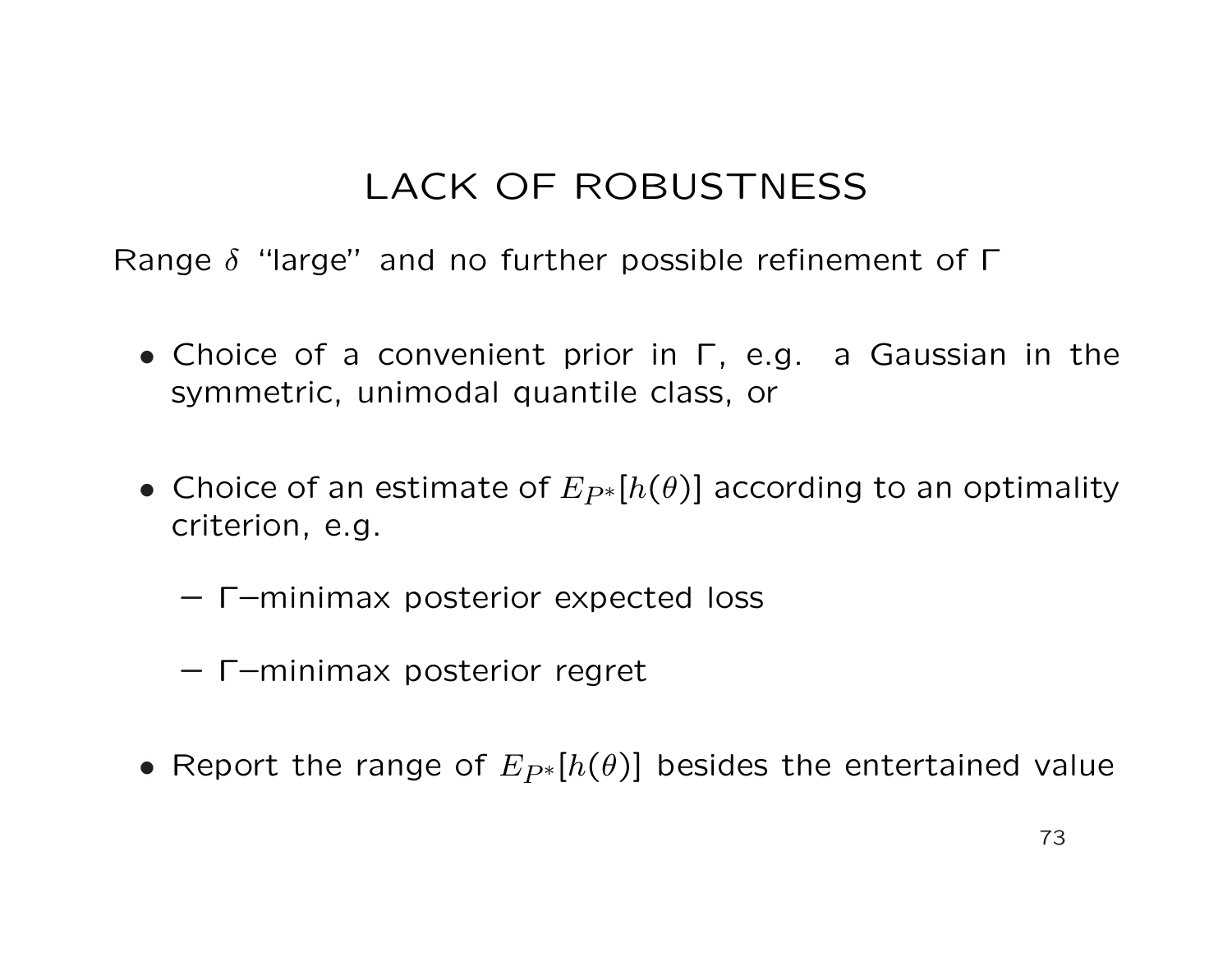#### GAMMA-MINIMAX

 $\rho(\pi,a) = E^{\pi^*} L(\theta,a)$  posterior expected loss, minimised by  $a_\pi$ 

•  $\rho_C = \inf_{a \in A} \sup_{\pi \in \Gamma} \rho(\pi, a)$ (Posterior Γ-minimax expected loss)

Optimal action by interchanging inf and sup for convex losses

•  $\rho_R = \inf_{a \in A} \sup_{\pi \in \Gamma} [\rho(\pi, a) - \rho(\pi, a_\pi)]$ (Posterior Γ-minimax regret)

Optimal action:  $a_M = \frac{1}{2}(\underline{a} + \overline{a})$ , for finite  $\underline{a} = \inf_{\pi \in \Gamma} a_{\pi_x}$  and  $\bar{a} = \sup_{\pi \in \Gamma} a_{\pi_x}$ , A interval and  $L(\theta, a) = (\theta - a)^2$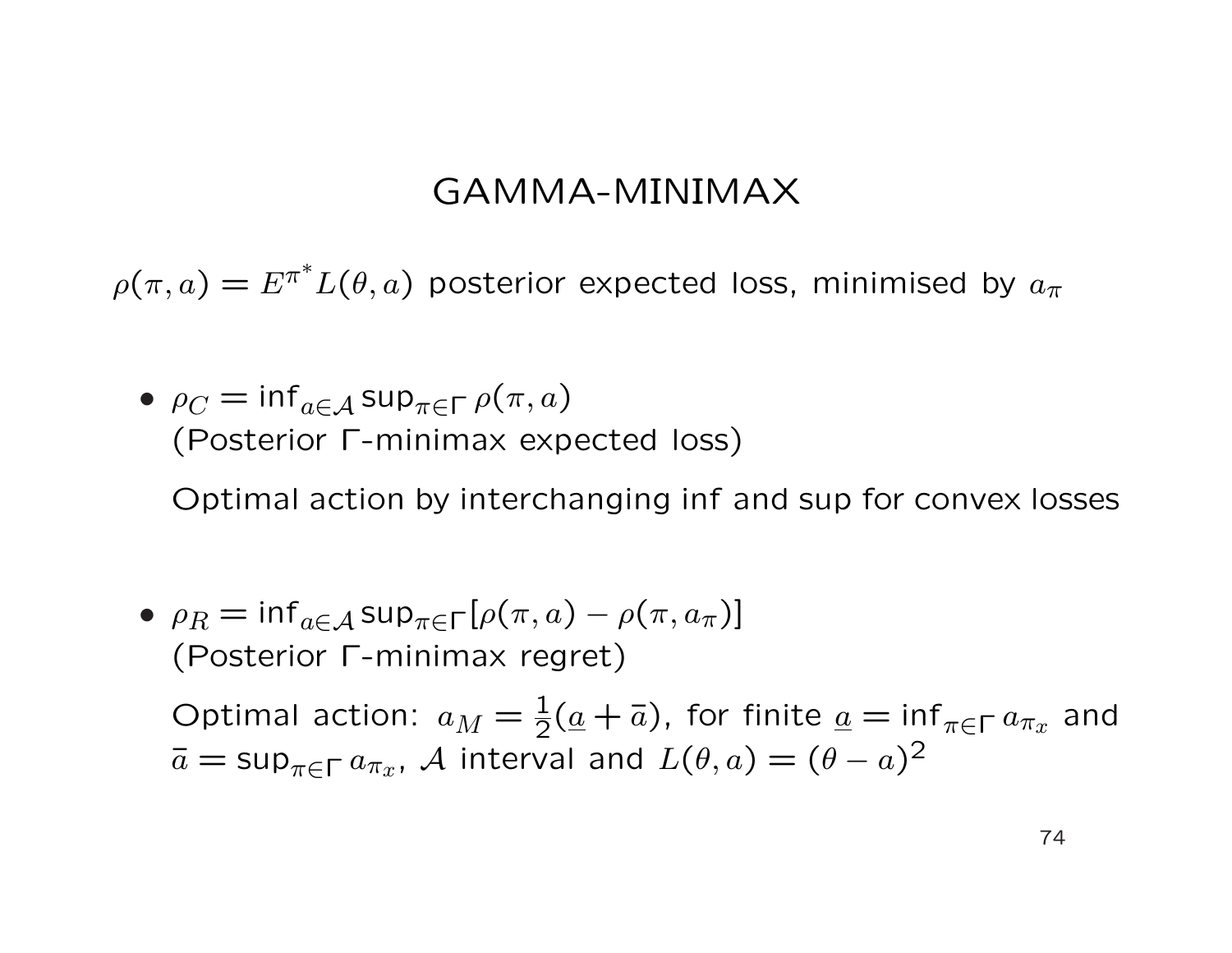- Very few applications of these robust Bayesian procedures
- Typically, either
	- informal analysis (a finite family of priors) or
	- choice of robust procedures (e.g. hierarchical models), robust distributions (e.g. Student) and robust estimators (e.g. median)
- Need for sensitivity checks is nowadays widely accepted within the Bayesian community
- Classes and tools often driven more by maths rather than by practice
- Lack of adequate software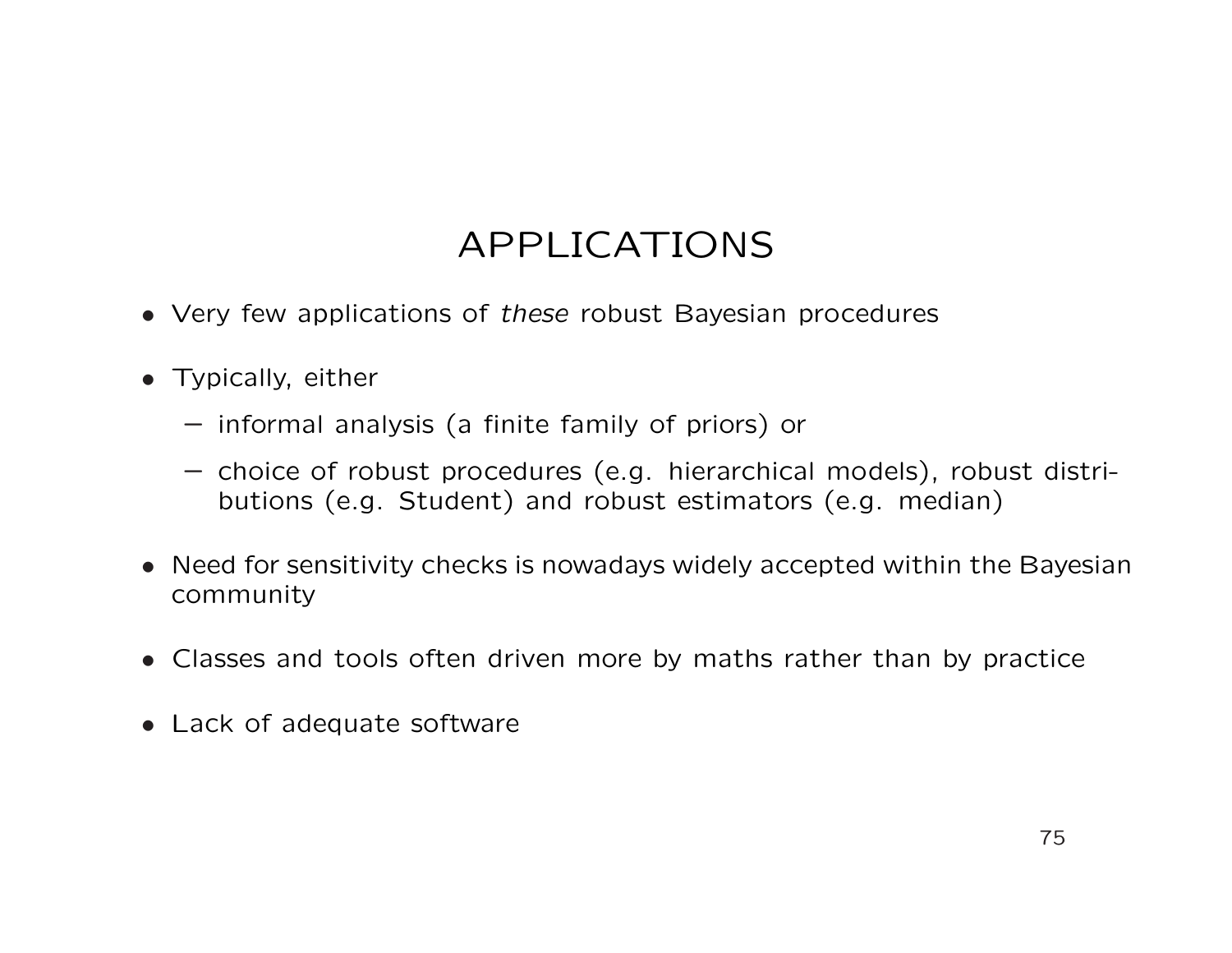- 8 different configurations of pipelines (diameter, depth, location)
- Gas escapes modelled by  $\mathcal{P}(\lambda_i)$ ,  $i = 1, 8$
- Gamma priors on  $\lambda_i$
- Pipelines ranked according to posterior mean of  $\lambda_i$ 's
- Classes of gamma priors with parameters in intervals
- $\Rightarrow$  Sensitivity of ranking w.r.t. priors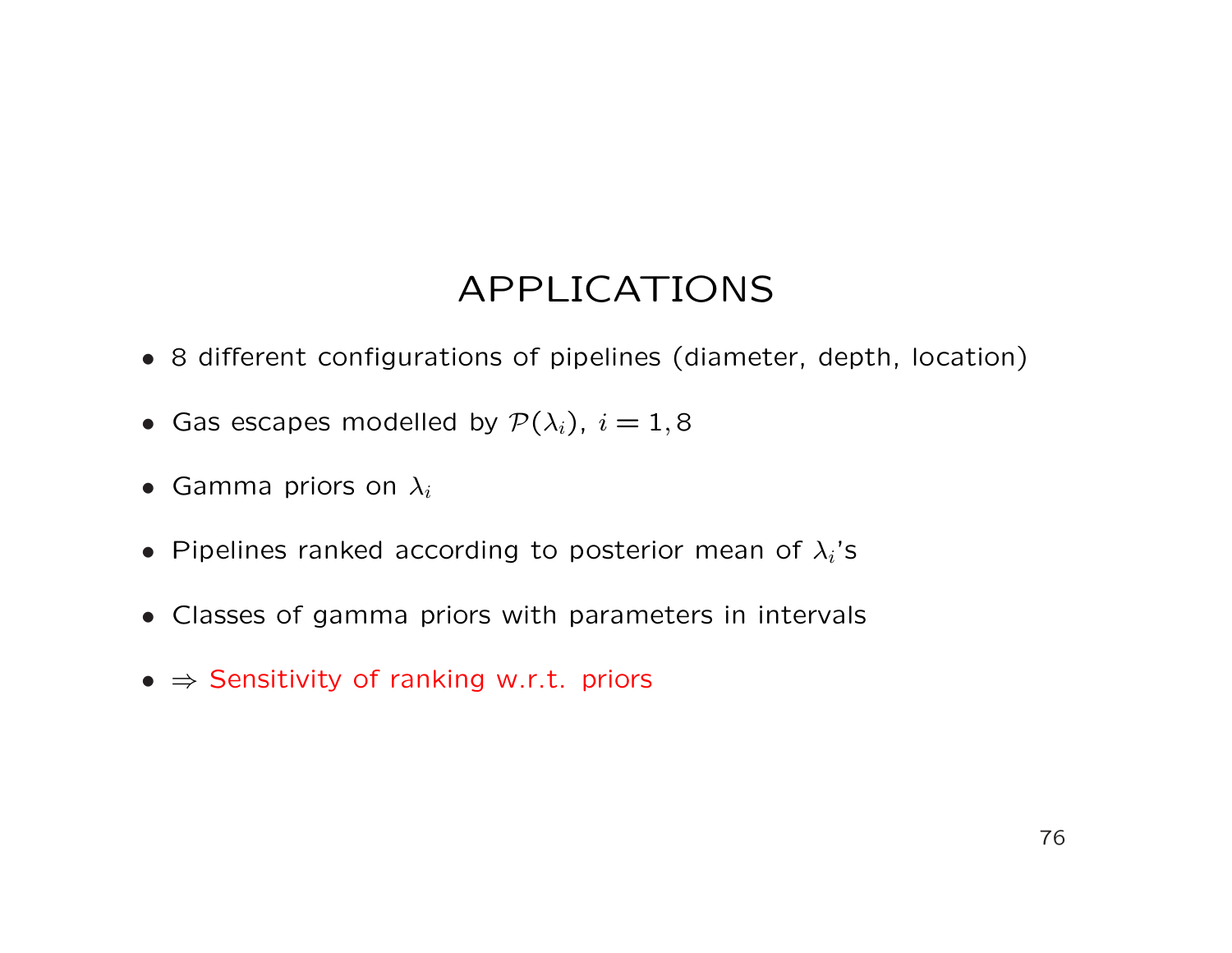- Number of accidents  $X_k$  for a company with  $n_k$  workers at time period k
- $X_k | \theta, n_k \sim \mathcal{P}(n_k \theta)$
- $\Gamma = {\pi : \pi(0, .38] = .25, \pi(.38, .58]} = .25, \pi(.58, .98]} = .25, \pi(.98, \infty) =$ .25}
- Year 1988:  $\underline{E}[X_k|D_k]/n_k = 0.05$  and  $\overline{E}[X_k|D_k]/n_k = 0.58$
- Fréchet derivative of  $E[X_k|D_k]/n_k \Rightarrow$  sum of contributions from each interval
- Split interval with largest contribution (here first)
- Year 1988:  $\underline{E}[X_k|D_k]/n_k = 0.15$  and  $\overline{E}[X_k|D_k]/n_k = 0.24$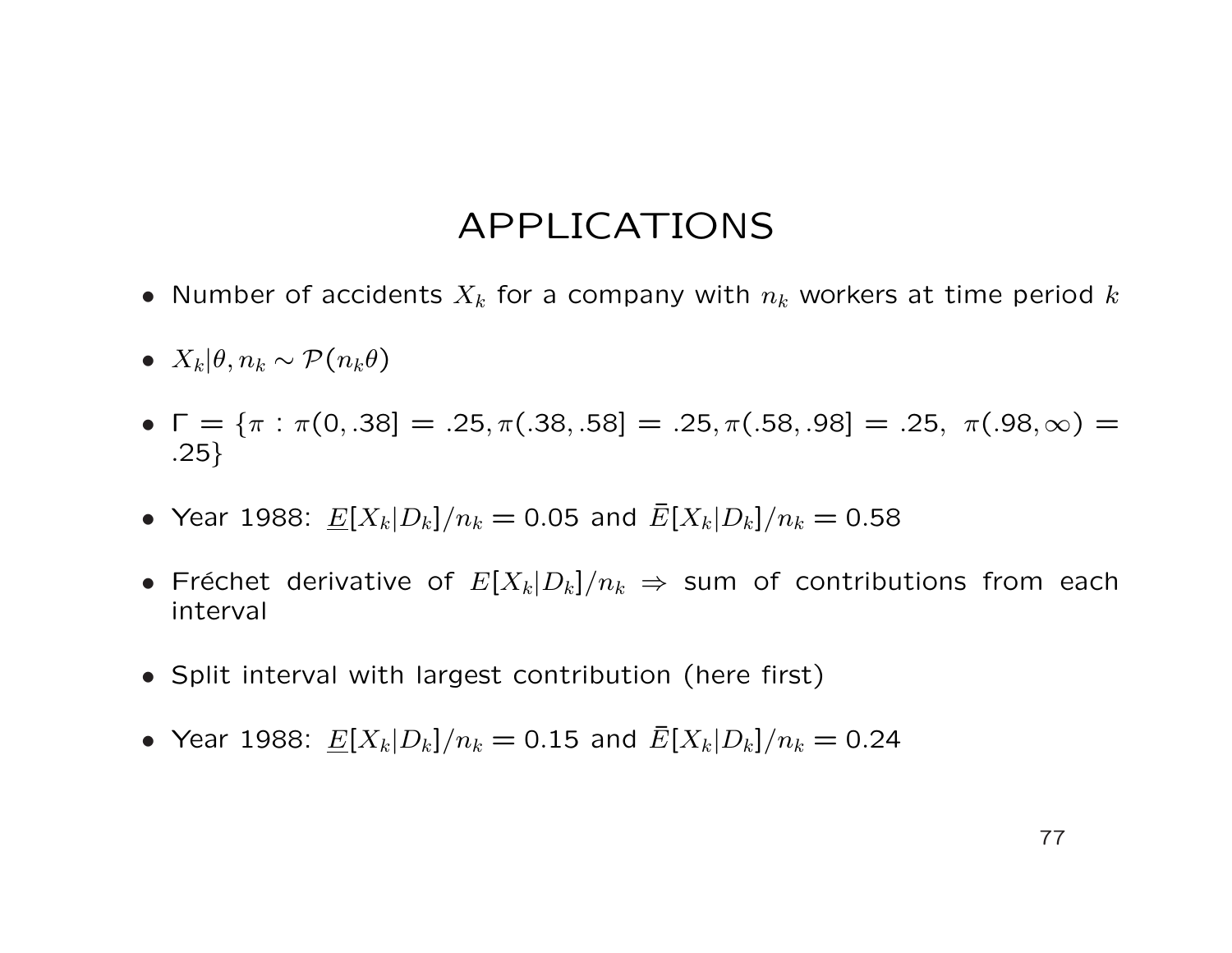Wavelets in nonlinear regression

- $y_i = f(x_i) + \varepsilon_i$ ,  $\varepsilon_i$  i.i.d.  $\mathcal{N}(0, \sigma^2)$ ,  $i = 1, N (= 2^n)$
- $\bullet$   $y_i$ : noisy measurements
- $x_i = i/N$
- $f$ : unknown signal
- $\bullet$   $\varepsilon_i$ : noise
- wavelet transform  $W \Rightarrow d_i = \theta_i + \eta_i, i = 1, N$  $[y \rightarrow \underline{d} = Wy, f \rightarrow \underline{\theta} = Wf, \underline{\varepsilon} \rightarrow \eta = W\underline{\varepsilon}]$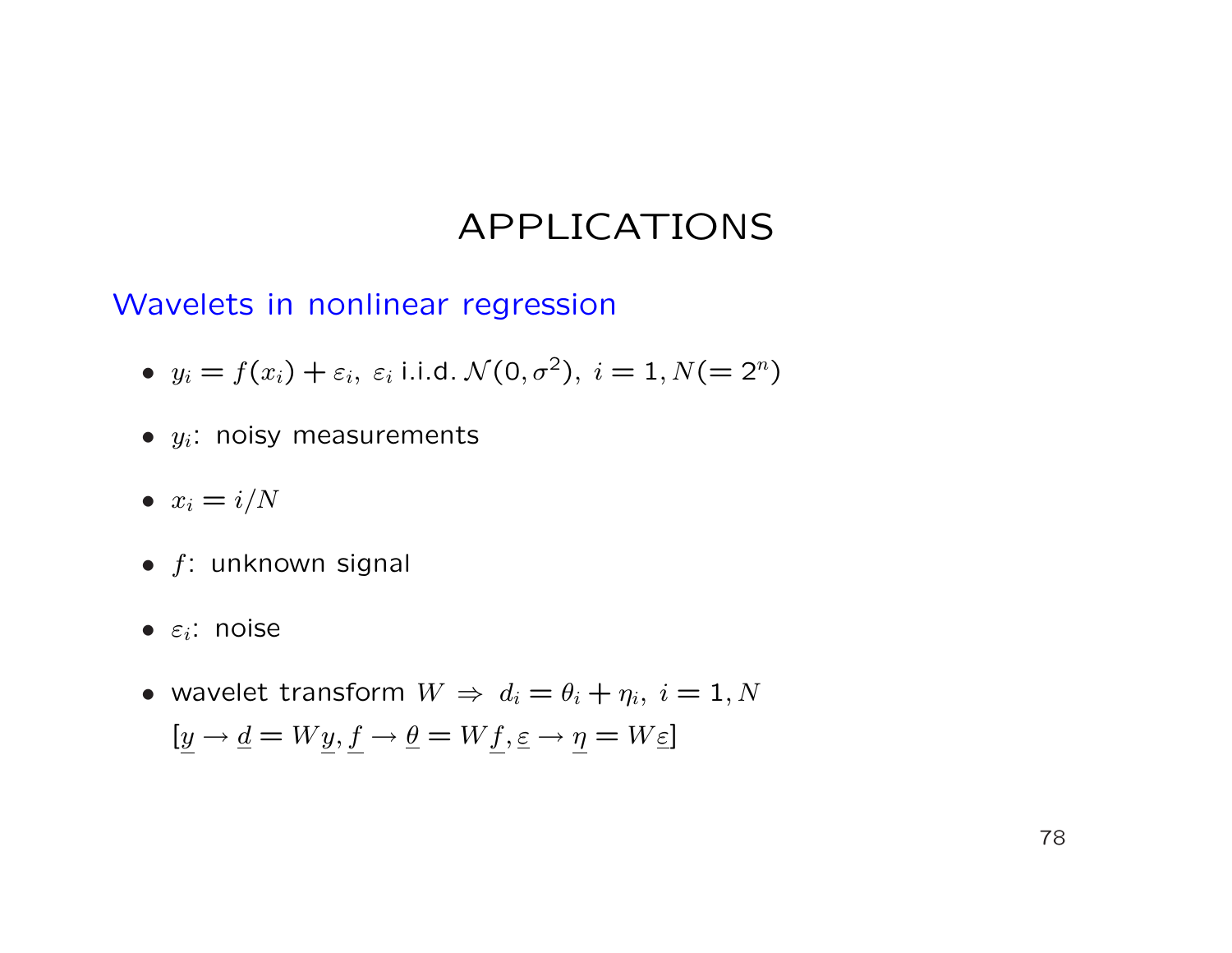#### Wavelets in nonlinear regression

- Model for  $d_i = \theta_i + \eta_i$
- $d_i|\theta \sim f(d_i|\theta) = f(d_i \theta)$ , symmetric and unimodal e.g.  $d_i | \theta, \sigma^2 \sim \mathcal{N}(\theta, \sigma^2)$
- Loss  $L(\theta, a) = (\theta a)^2 \Rightarrow E^{\theta | d_i} \theta$  optimal
- Signal smoothed by thresholding or shrinkage

Are Bayesian estimators shrinkers?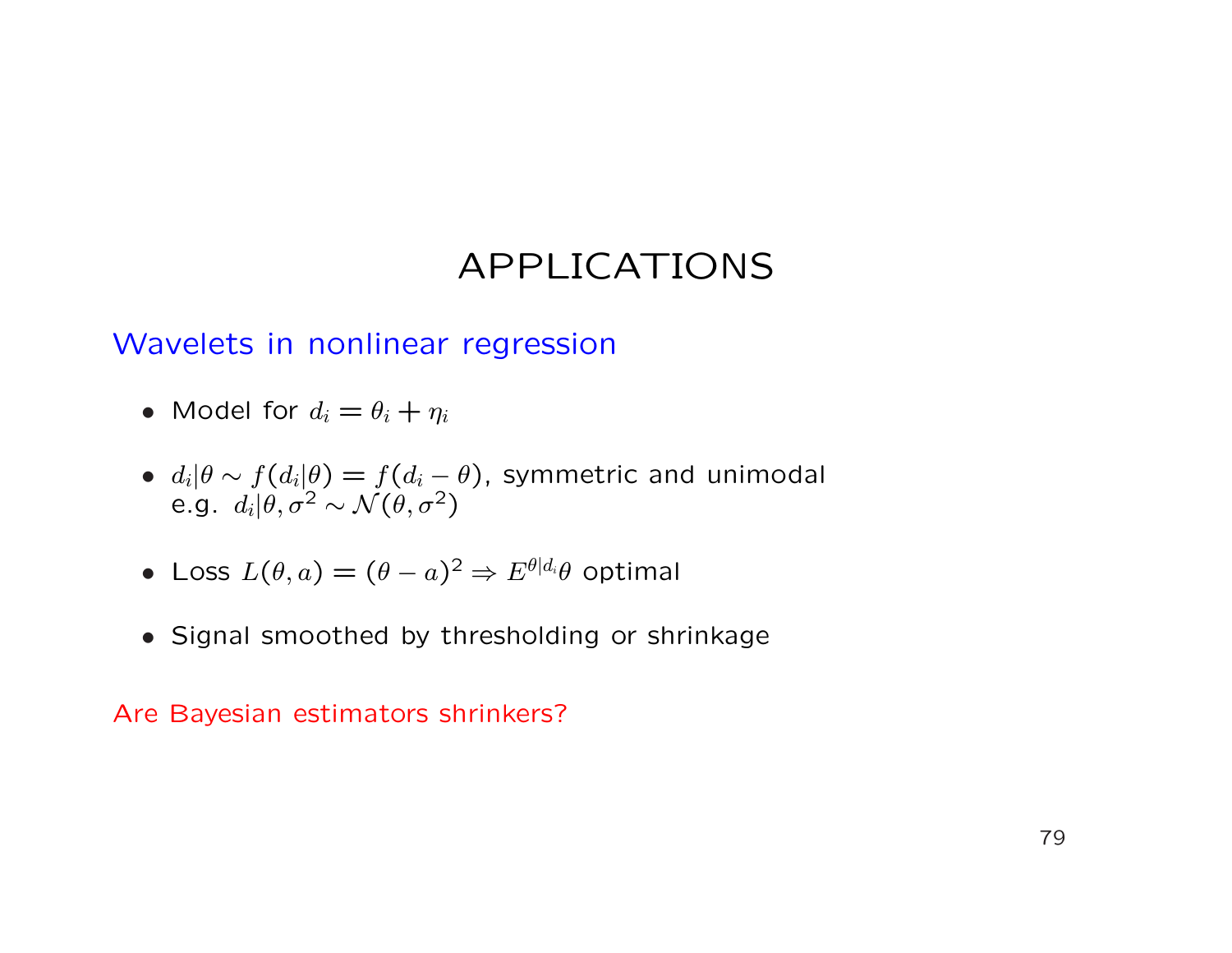#### Wavelets in nonlinear regression

How to choose prior to have shrinkage, i.e.  $\Delta = |E^{\theta|d}\theta/d| < 1$ ?

- $\Gamma_S = \{ \text{all symmetric} \}$  $\Rightarrow$  sup<sub>π∈Γs</sub>  $\Delta > 1$  (=  $\infty$  for normal model)
- $\Gamma_{Sp} = \{$ all symmetric  $+$  mass p at 0}  $\Rightarrow$  sup<sub> $\pi \in \Gamma$ s  $\Delta < \infty$  but  $> 1$  for "small" p</sub>
- $\Gamma_{SU} = \{$ all symmetric, unimodal}  $\Rightarrow$  sup<sub>π∈Γs</sub>  $\Delta \leq 1$
- $\Gamma_S = \{$ all symmetric, unimodal+ mass p at 0}  $\Rightarrow$  sup $_{\pi \in \mathsf{\Gamma}_S} \Delta < 1$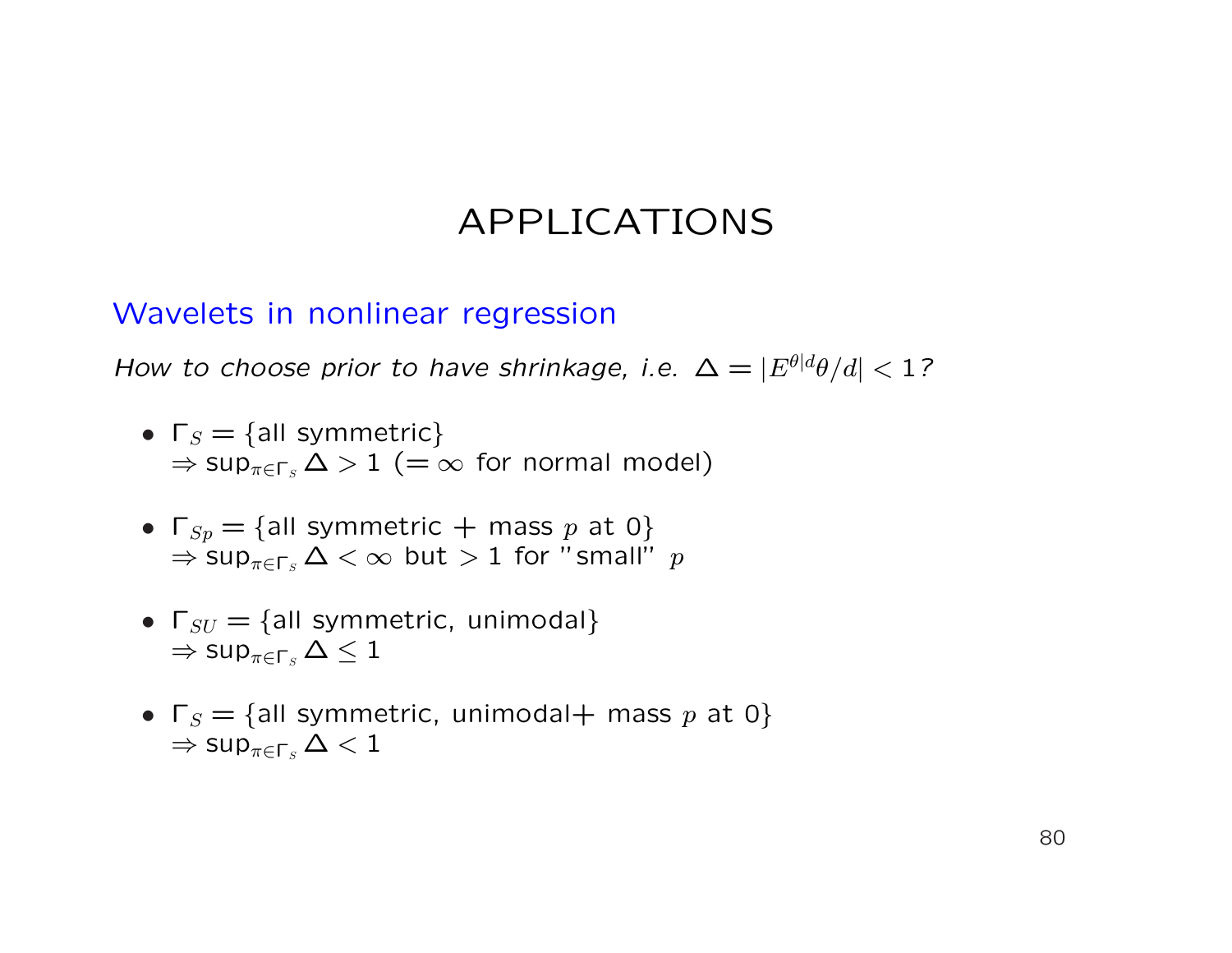# PREFERENCES AMONG PRIORS

- Expert able not only to specify a class Γ of priors but also preferences among them or its subsets (e.g. elicitation of a quantile class, allowing even for discrete distributions, but absolutely continuous unimodal priors preferred to step functions and even more to discrete distributions)
- Sensitivity analysis over Γ could lead to lack of robustness but robustness might be achieved in the subset of Γ more likely according to the expert
- Instead of reporting lack of robustness in the larger class and choosing a convenient prior in it (providing both Bayes estimator under it and range over Γ), analyst could report a robust Bayesian estimator along with the subset not considered in the computation of the range
- How to make this formal in a probabilistic framework?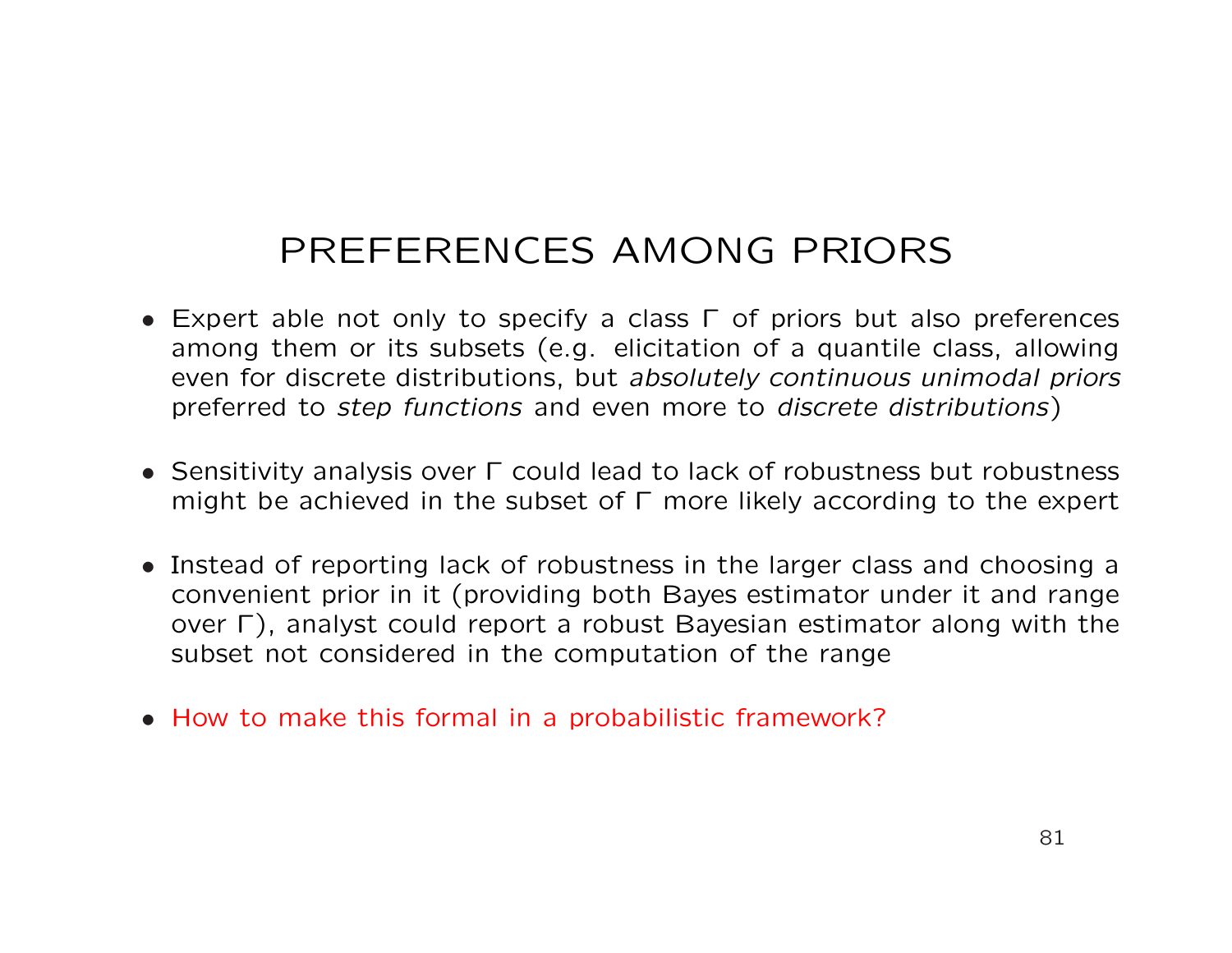## PREFERENCES AMONG PRIORS

- Given  $X \sim f(x|\theta) \Rightarrow$  interest in posterior mean of  $\theta$
- In  $\Gamma_P = \{P : p(\theta; \omega), \omega \in \Omega\}$  preferences can be described by a function  $\pi(\omega)$
- $\pi(\omega)$  can be treated as a prior  $\Rightarrow$  formally a hierarchical model  $X \sim f(x|\theta), \theta \sim p(\theta; \omega)$  and  $\pi(\omega)$
- Posterior mean of  $\theta$  unique under hierarchical model but the original problem,  $\omega \in \Omega$ , leads to a set of values for the posterior mean
- Compute the range on a subset of  $\Omega$  such that its *probability* under  $\pi$  is high but the range is as small as possible
- How to make the procedure formally acceptable in a probabilistic framework and how to extend it to a nonparametric class?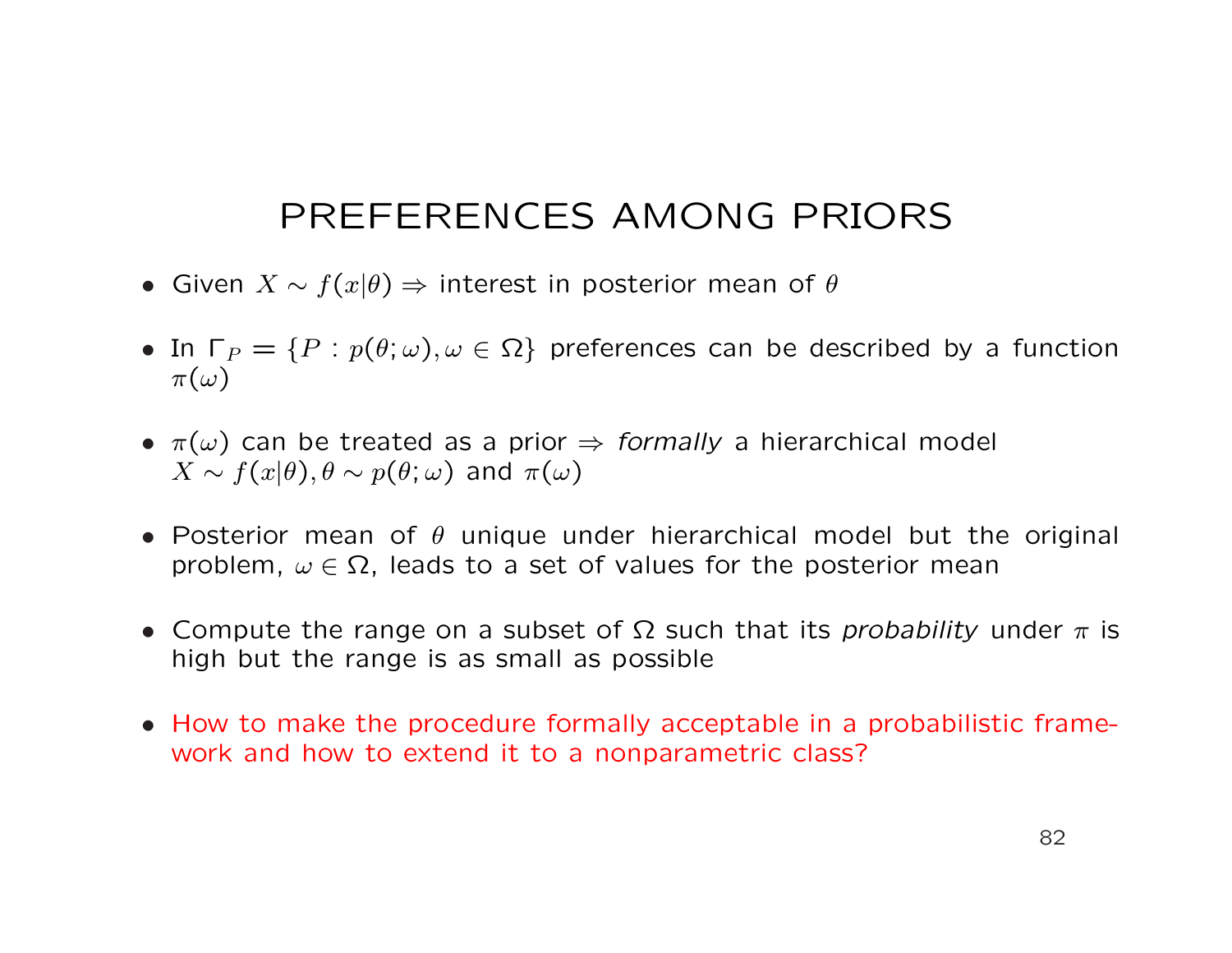Combination of opinions of conflicting experts in different fields (e.g. e-democracy)  $\Rightarrow$  partial and incompatible information

Three experts provide information on different pairs

| Marginal $ (0,0) (0,1) (1,0) (1,1)$         |  |  |
|---------------------------------------------|--|--|
| $f_1(x_1,x_2)$   0.47   0.13   0.13   0.27  |  |  |
| $f_2(x_2, x_3)$   0.47   0.13   0.13   0.27 |  |  |
| $f_3(x_1,x_3)$   0.30   0.30   0.30   0.10  |  |  |

 $X_1$ ,  $X_2$  and  $X_3$ : Bernoulli  $Be(0.4)$ 

No joint density  $f(x_1, x_2, x_3)$  with those marginals

How to combine partial and incompatible priors, possibly in an automatic way?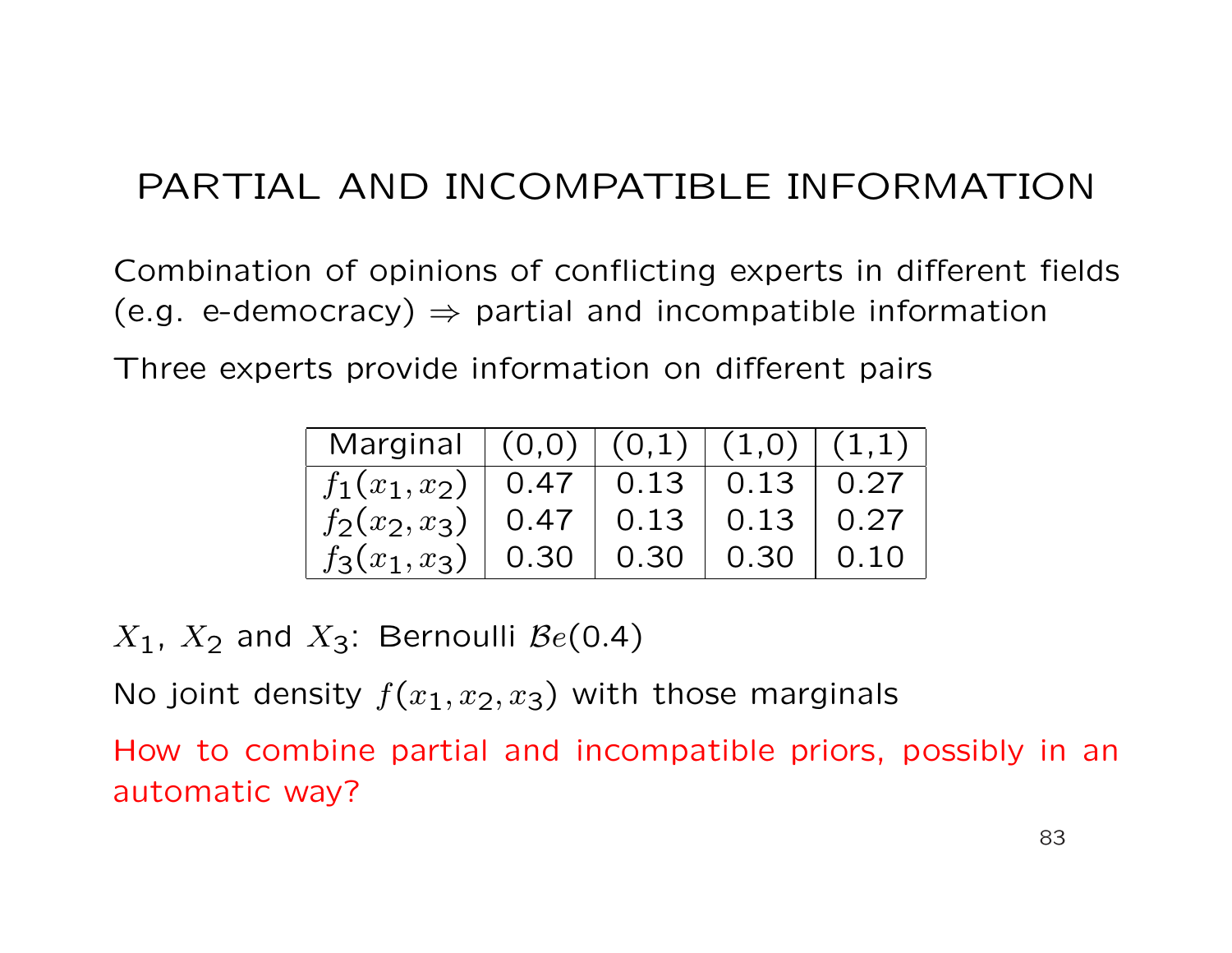Given the random quantities  $X_1, \ldots, X_n$ , how to combine them?

- 1. Choose a rule: chain's rule!
- 2. Agree on an order for the chain's rule, e.g.  $f(X_1, \ldots, X_n) = f(X_n | X_{n-1}, \ldots, X_1) \cdot f(X_{n-1} | X_{n-2} \ldots X_1) \cdot \ldots \cdot f(X_1)$
- 3. For each component  $f(X_k|X_{k-1},\ldots,X_1)$  look for all the contributions of the stakeholders on it
- 4. Combine the contributions into  $\widetilde{f}(X_k|X_{k-1},\ldots,X_1)$
- 5. Get the joint density  $\widetilde{f}(X_1,\ldots,X_n)$  via chain's rule, combining all  $\widetilde{f}(X_k|X_{k-1},\ldots,X_1)$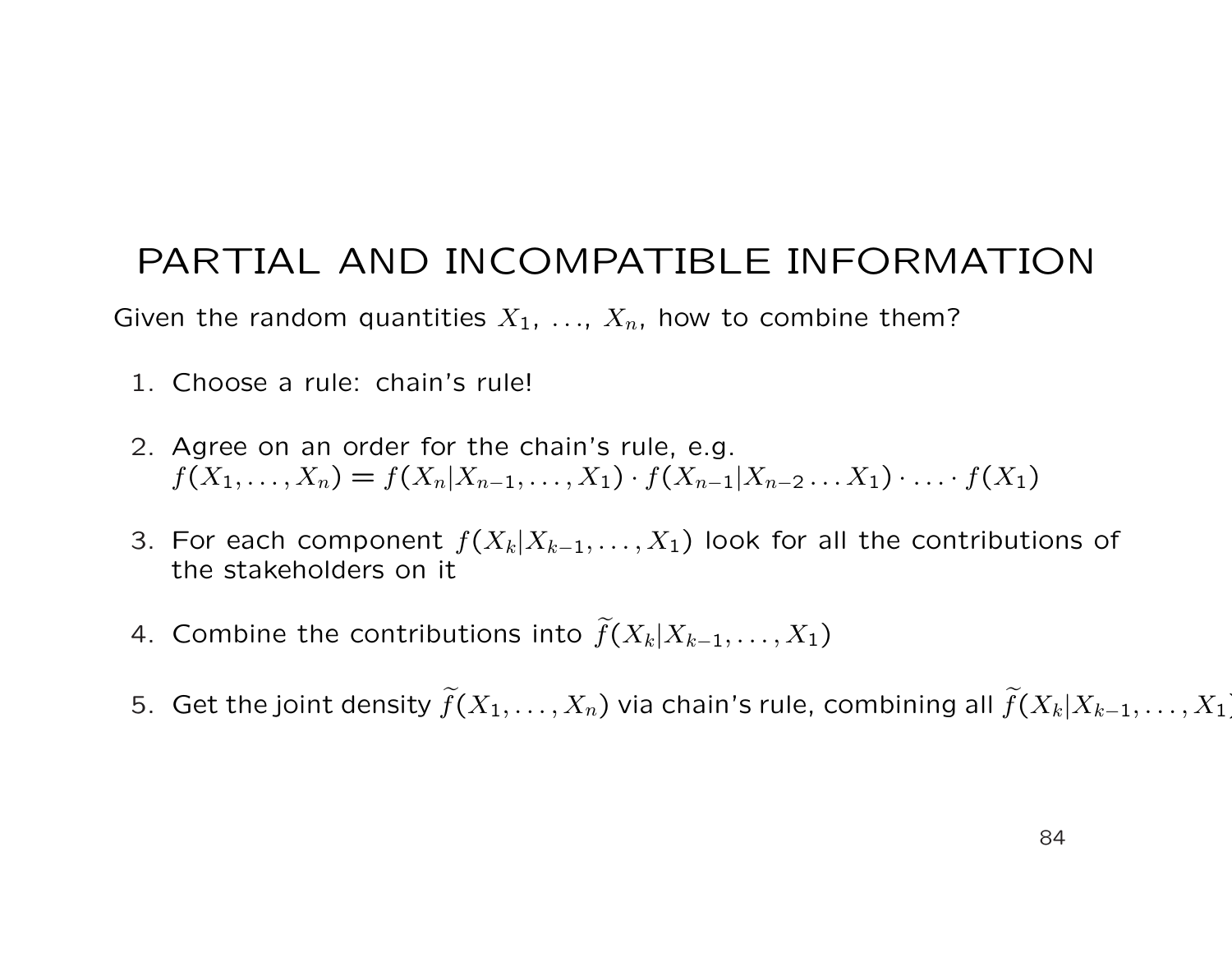| Marginal $(0,0)$ $(0,1)$ $(1,0)$ |      |      |      |      |
|----------------------------------|------|------|------|------|
| $f_1(x_1,x_2)$                   | 0.47 | 0.13 | 0.13 | 0.27 |
| $f_2(x_2, x_3)$                  | 0.47 | 0.13 | 0.13 | 0.27 |
| $f_3(x_1, x_3)$                  | 0.30 | 0.30 | 0.30 | 0.10 |

Chain's rule  $f(x_1, x_2, x_3) = f(x_3|x_2, x_1)f(x_2|x_1)f(x_1)$ Assumptions like  $f_2(x_3, x_2) = f_2(x_3|x_2)f_2(x_2) = f_2(x_3|x_2, x_1)f_2(x_2)$ Contributions to each components

$$
f(x_1) = \alpha f_1(x_1) + (1 - \alpha) f_3(x_1)
$$
  
\n
$$
f(x_2|x_1) = \beta f_1(x_2|x_1) + (1 - \beta) f_2(x_2)
$$
  
\n
$$
f(x_3|x_2, x_1) = \gamma f_2(x_3|x_2) + (1 - \gamma) f_3(x_3|x_1)
$$

 $\Rightarrow X_1$  still Bernoulli  $\mathcal{B}e(0.4)$  (and  $\alpha$  disappears)

| Conditional    | (0,0) | (0,1) | (1,0) | (1,1)           |
|----------------|-------|-------|-------|-----------------|
| $f_1(x_2 x_1)$ | 47/60 | 13/60 |       | $13/40$   27/40 |
| $f_2(x_3 x_2)$ | 47/60 | 13/60 |       | $13/40$   27/40 |
| $f_3(x_3 x_1)$ | 0.50  | 0.50  | 0.75  | 0.25            |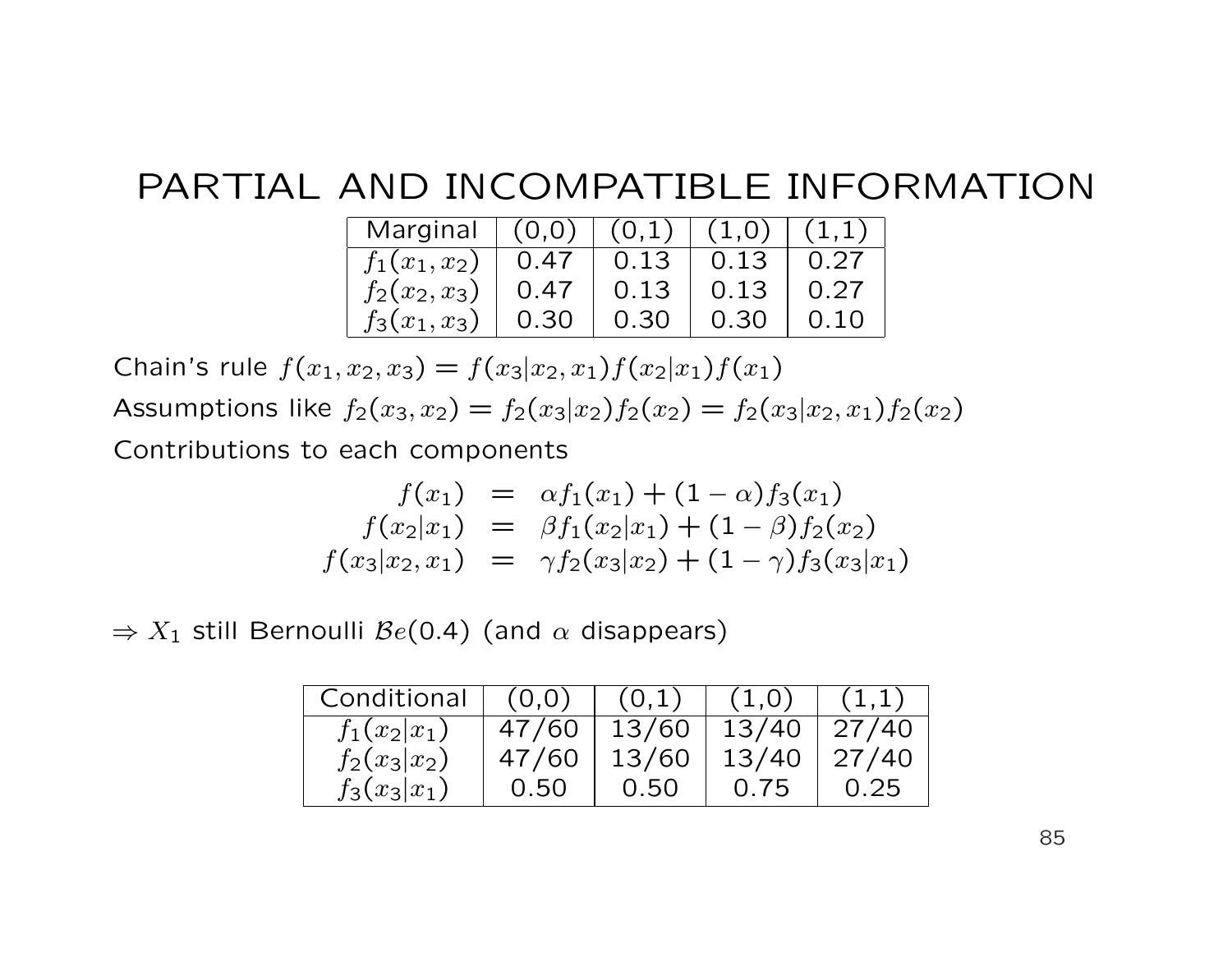Conditional densities of  $f$  on their support

| (0,0)                                                    | (0,1)             |
|----------------------------------------------------------|-------------------|
| $f(x_2 x_1)$   $(36 + 11\beta)/60$   $(24 - 11\beta)/60$ |                   |
| (1,0)                                                    | (1,1)             |
| $f(x_2 x_1)$ $(24-11\beta)\sqrt{40}$                     | $(16+11\beta)/40$ |

|                  | (0,0,0)              | (0,0,1)              |
|------------------|----------------------|----------------------|
| $f(x_3 x_2,x_1)$ | $(30 + 17\gamma)/60$ | $(30 - 17\gamma)/60$ |
|                  | (0,1,0)              | (0,1,1)              |
| $f(x_3 x_2,x_1)$ | $(20 - 7\gamma)/40$  | $(20 + 7\gamma)/40$  |
|                  | (1,0,0)              | (1,0,1)              |
| $f(x_3 x_2,x_1)$ | $(45 + 2\gamma)/60$  | $(15 - 2\gamma)/60$  |
|                  | (1,1,0)              | (1,1,1)              |
| $f(x_3 x_2,x_1)$ | $(30 - 17\gamma)/40$ | $(10+17\gamma)/40$   |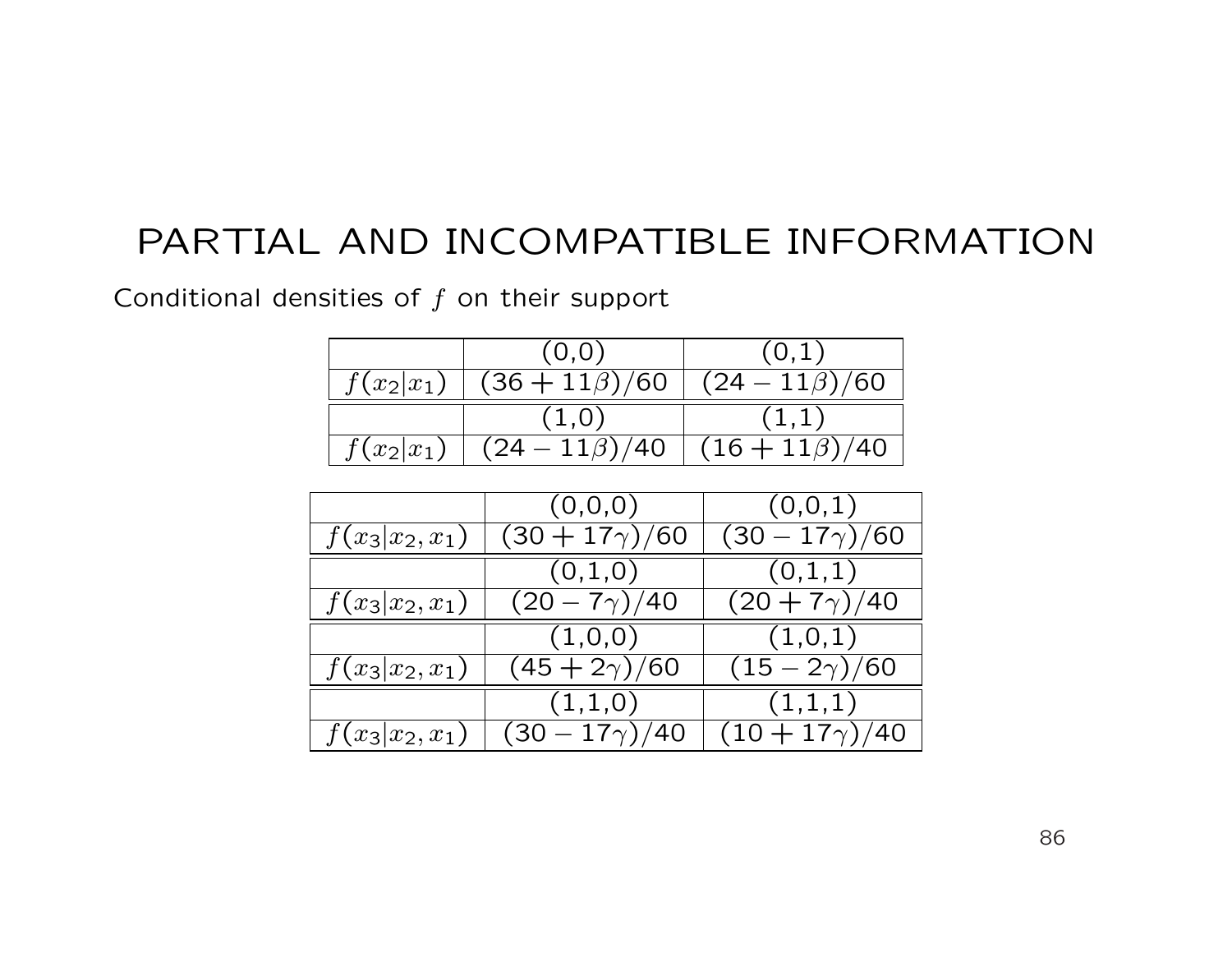Joint density  $f(x_1, x_2, x_3)$ 

| $(x_1, x_2, x_3)$ | $f(x_1, x_2, x_3)$                   |
|-------------------|--------------------------------------|
| (0,0,0)           | $(30 + 17\gamma)(36 + 11\beta)/6000$ |
| (0,0,1)           | $(30 - 17\gamma)(36 + 11\beta)/6000$ |
| (0,1,0)           | $(20 - 7\gamma)(24 - 11\beta)/4000$  |
| (0,1,1)           | $(20+7\gamma)(24-11\beta)/4000$      |
| (1,0,0)           | $(45 + 2\gamma)(24 - 11\beta)/6000$  |
| (1,0,1)           | $(15-2\gamma)(24-11\beta)/6000$      |
| (1,1,0)           | $(30 - 17\gamma)(16 + 11\beta)/4000$ |
| (1,1,1)           | $(10+17\gamma)(16+11\beta)/4000$     |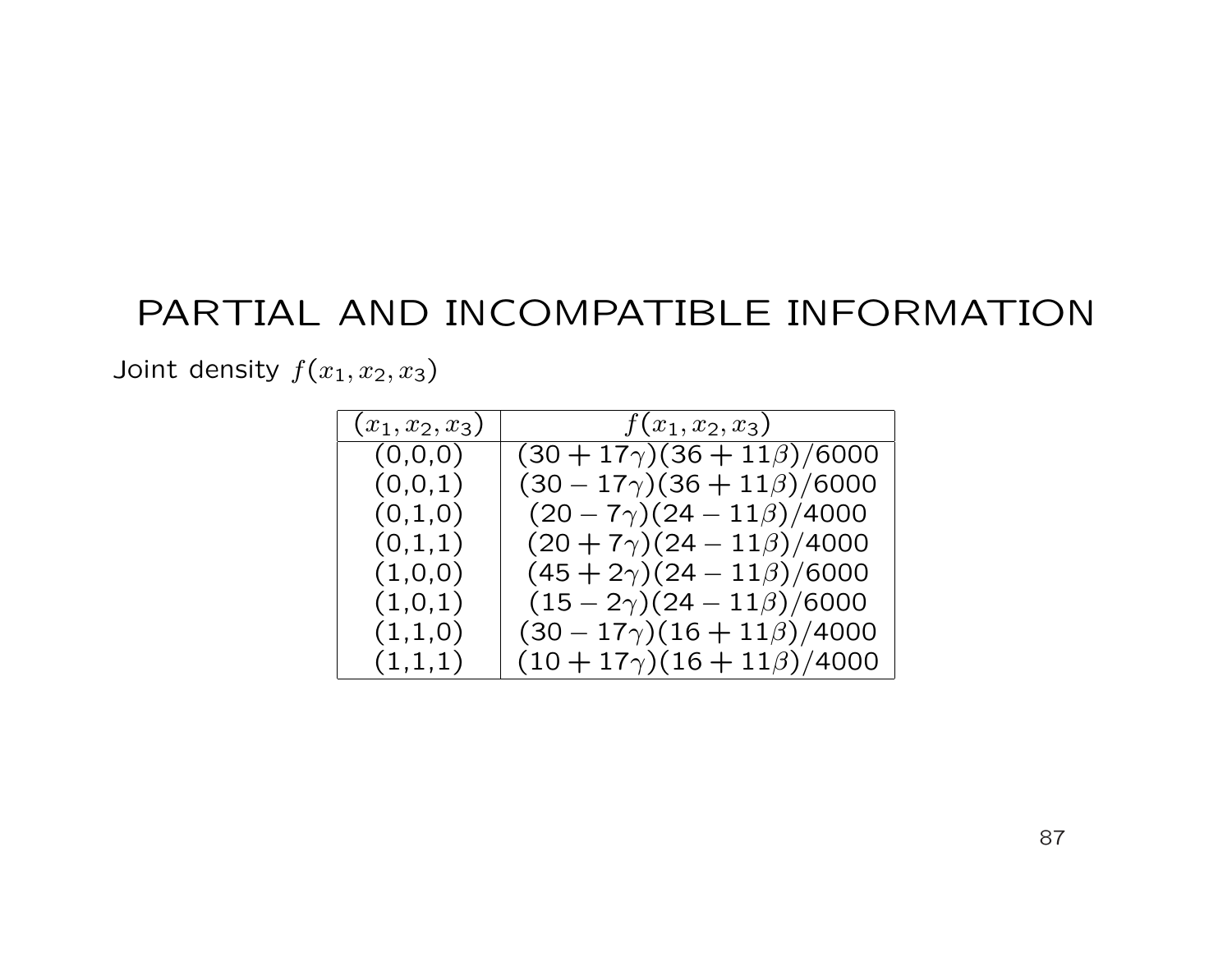#### Bivariate marginals

|               | (0,0)                                              |
|---------------|----------------------------------------------------|
| $f(x_1, x_2)$ | $0.36 + 0.11\beta$                                 |
| $f(x_1, x_3)$ | $0.3 + (0.06 + 0.05\beta)\gamma$                   |
| $f(x_2, x_3)$ | $0.36 - (0.0275 - 0.0275\gamma)\beta + 0.11\gamma$ |
|               | (0,1)                                              |
| $f(x_1, x_2)$ | $0.24 - 0.11\beta$                                 |
| $f(x_1, x_3)$ | $0.3 - (0.06 + 0.05\beta)\gamma$                   |
| $f(x_2, x_3)$ | $0.24 + (0.0275 - 0.0275\gamma)\beta - 0.11\gamma$ |
|               | (1,0)                                              |
| $f(x_1, x_2)$ | $0.24 - 0.11\beta$                                 |
| $f(x_1, x_3)$ | $0.3 - (0.06 + 0.05\beta)\gamma$                   |
| $f(x_2, x_3)$ | $0.24 + (0.0275 - 0.0275\gamma)\beta - 0.11\gamma$ |
|               | (1,1)                                              |
| $f(x_1, x_2)$ | $0.16 + 0.11\beta$                                 |
| $f(x_1, x_3)$ | $0.1 + (0.06 + 0.05\beta)\gamma$                   |
| $f(x_2, x_3)$ | $0.16 - (0.0275 - 0.0275\gamma)\beta + 0.11\gamma$ |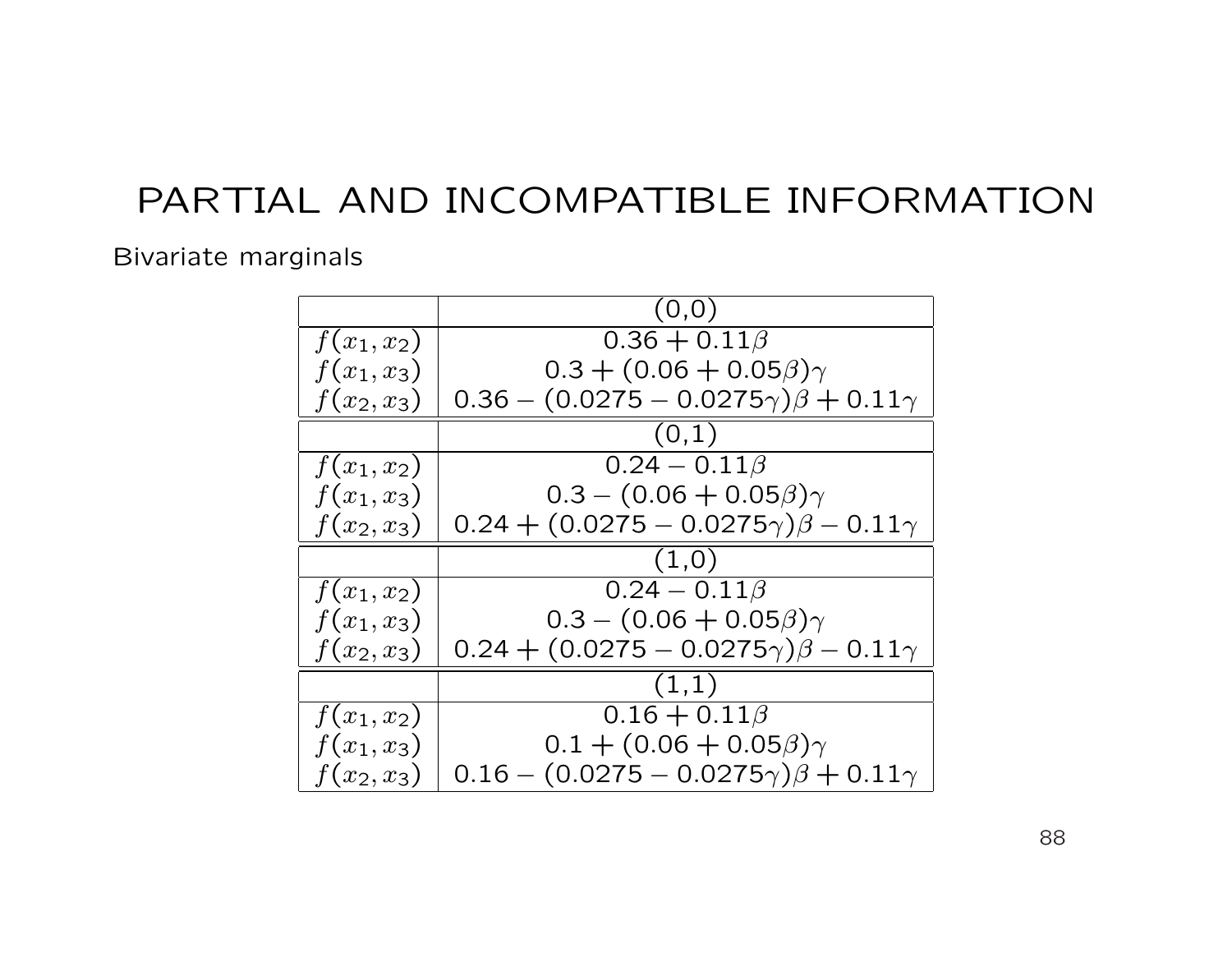Univariate Bernoulli marginals are kept

$$
\beta = 1 \Rightarrow f(x_1, x_2) = f_1(x_1, x_2)
$$
  

$$
\gamma = 0 \Rightarrow f(x_1, x_3) = f_3(x_1, x_3)
$$
  

$$
\beta = 1, \gamma = 0 \Rightarrow
$$

|                 | (0,0) | (0,1) | (1,0) |       |
|-----------------|-------|-------|-------|-------|
| $f_2(x_2, x_3)$ | .47   | .13   | .13   |       |
| $f(x_2, x_3)$   | .3325 | .2675 | .2675 | .1325 |

 $\beta = 0.5, \gamma = 0.5 \Rightarrow$ 

|                 | (0, 0)  | $(\,0,1\,)$ | (1,0)   | (1,1)   |
|-----------------|---------|-------------|---------|---------|
| $f_1(x_1,x_2)$  | .47     | .13         | .13     | .27     |
| $f(x_1, x_2)$   | .415    | .185        | .185    | .215    |
| $f_2(x_2, x_3)$ | .47     | .13         | .13     | .27     |
| $f(x_2, x_3)$   | .408125 | .191875     | .191875 | .208125 |
| $f_3(x_1, x_3)$ | .30     | .30         | .30     | .10     |
| $f(x_1, x_3)$   | .3425   | .2575       | .2575   | .1425   |

Now the marginals are compatible!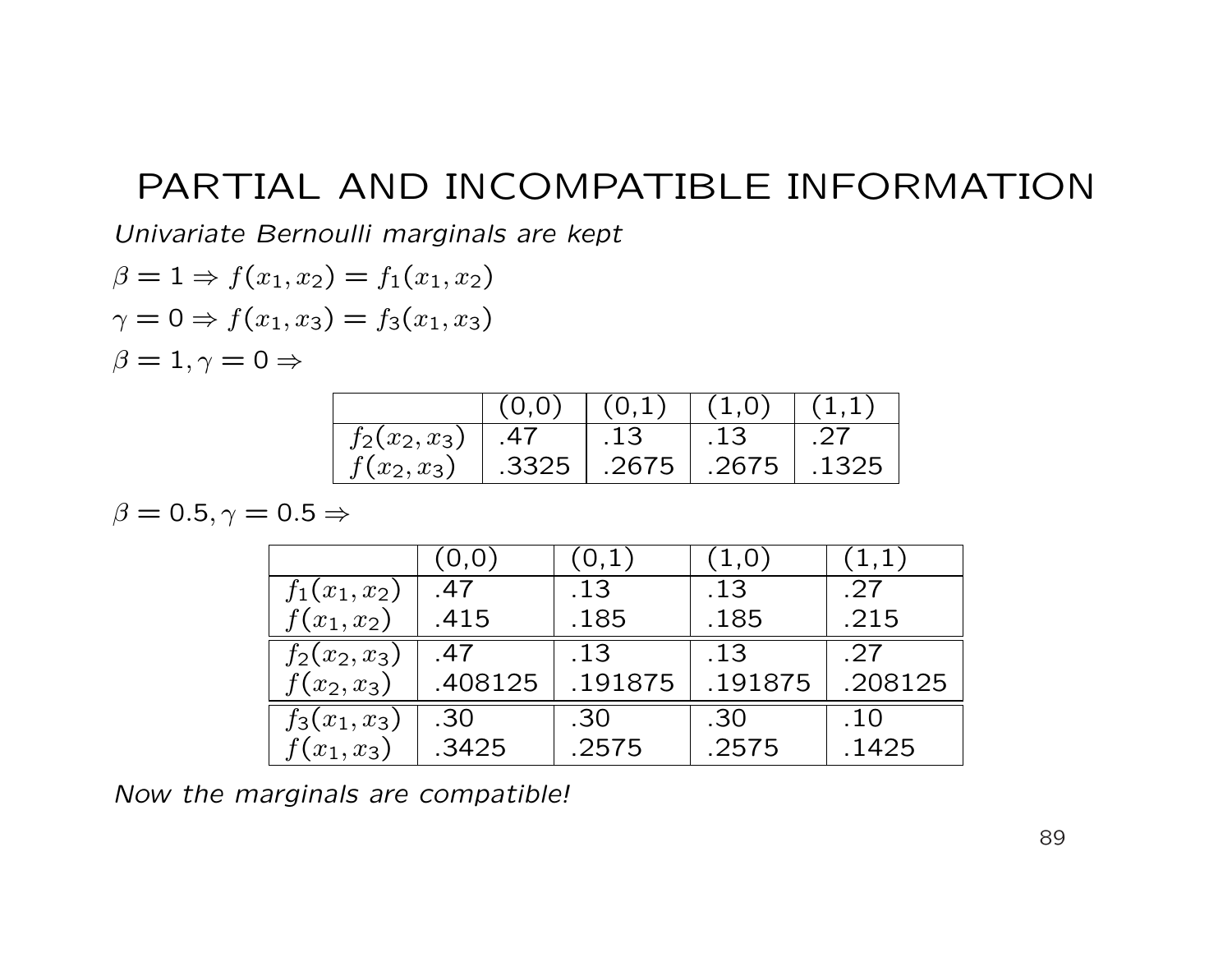- Risk analysis  $\Rightarrow$  extreme value theory  $\Rightarrow$  Generalized Extreme Value (GEV) distribution
- Cdf  $F(x) = \exp \{-\frac{1}{2}\}$ £  $1 + \lambda$  $\int x-\mu$ σ  $\lambda$ <sup>-1/λ</sup>  $+$ o
- Density  $f(x) = \frac{1}{\sigma}$  $\frac{1}{2}$  $1 + \lambda$  $\int x-\mu$ σ  $\sqrt{1-1/\lambda-1}$  $\left. + \right. \left. \begin{array}{c} -1/\lambda - 1 \\ + \end{array} \right.$ exp $\left\{ - \right.$ £  $1 + \lambda$  $\int x-\mu$ σ  $\lambda$ <sup>-1/λ</sup>  $+$ o
- q-th quantile:  $q = \exp \{-\frac{1}{2}\}$ h  $1 + \lambda$  $\overline{a}$  $G_q-\mu$ σ  $\lambda$   $\frac{-1}{\lambda}$  $+$  $\mathbf{A}^{\dagger}$
- Expert gives 3 quantiles in the tails (e.g. .80, .95, .99) on the observable quantity  $X \Rightarrow$  parameters  $\mu, \sigma$  and  $\lambda$  determined
- Expert presented with plots of density functions until satisfied with the shape
- Quantile specification in the tail  $\Rightarrow$  good approximation in the tail but bad elsewhere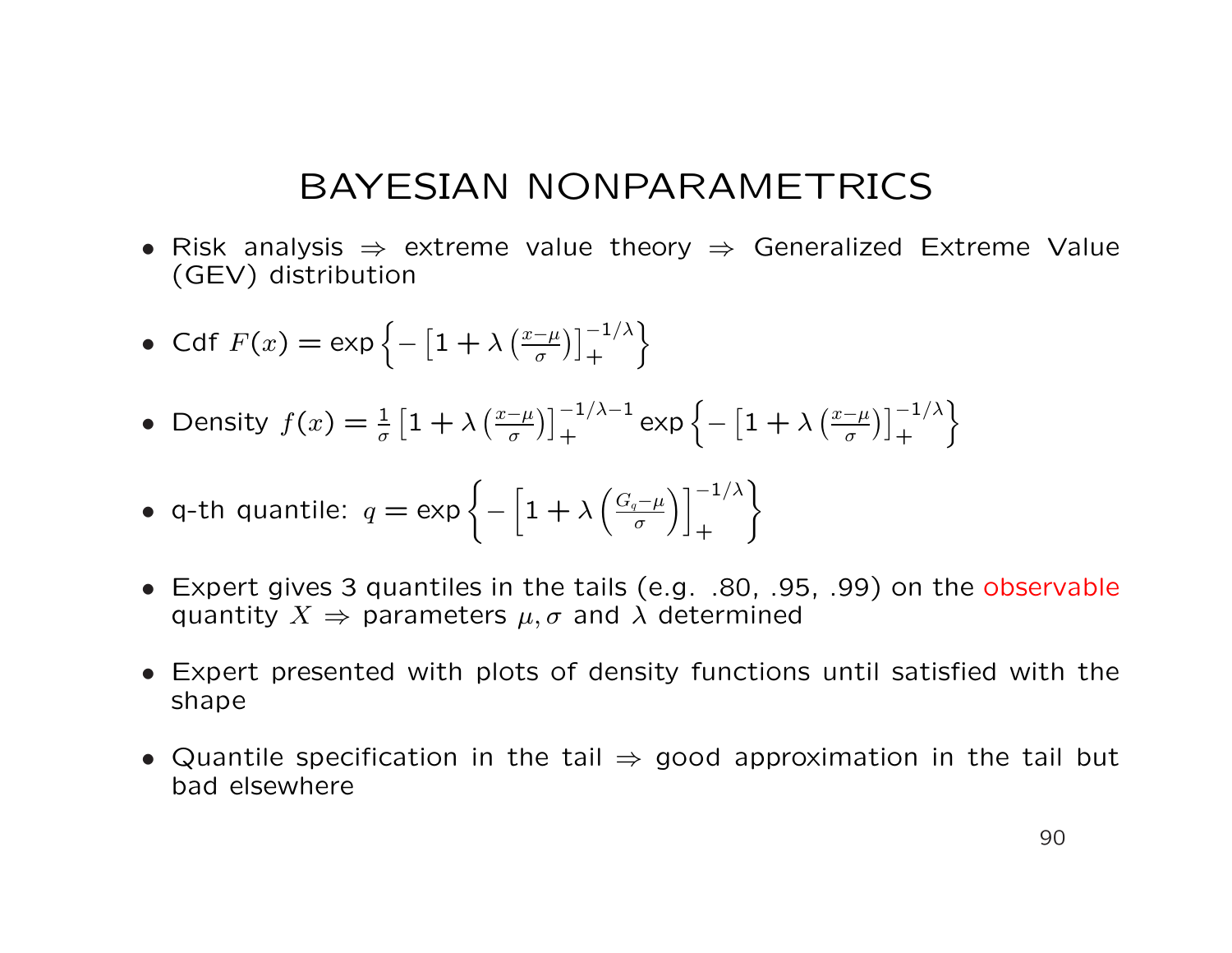- Generalised moments constrained class, given by  $q_i =$  $\frac{2}{\Gamma}$ di  $\int_0^{\infty} \{ \int f(x|\mu,\sigma,\lambda) \pi(\mu,\sigma,\lambda) d\mu d\sigma d\lambda \} dx, i = 1,2,3$
- As an alternative  $\Rightarrow$  Dirichlet process
	- $-P \sim \mathcal{DP}(n)$  if  $\forall (A_1, \ldots, A_m)$  $\Rightarrow (P(A_1), \ldots, P(A_m)) \sim \mathcal{D}(\eta(A_1), \ldots, \eta(A_m))$
	- $Z_1, \ldots, Z_n$  sample of size *n* from *P*  $\Rightarrow P|Z_1,\ldots,Z_n \sim \mathcal{DP}(\eta +$  $\frac{n}{\nabla^n}$  $\frac{n}{1} \, \delta_{Z_i}$  )
- Embed the parametric model in a Dirichlet process with parameter  $\eta(x)$  =  $\alpha F(x; \hat{\mu}, \tilde{\sigma}, \hat{\lambda})$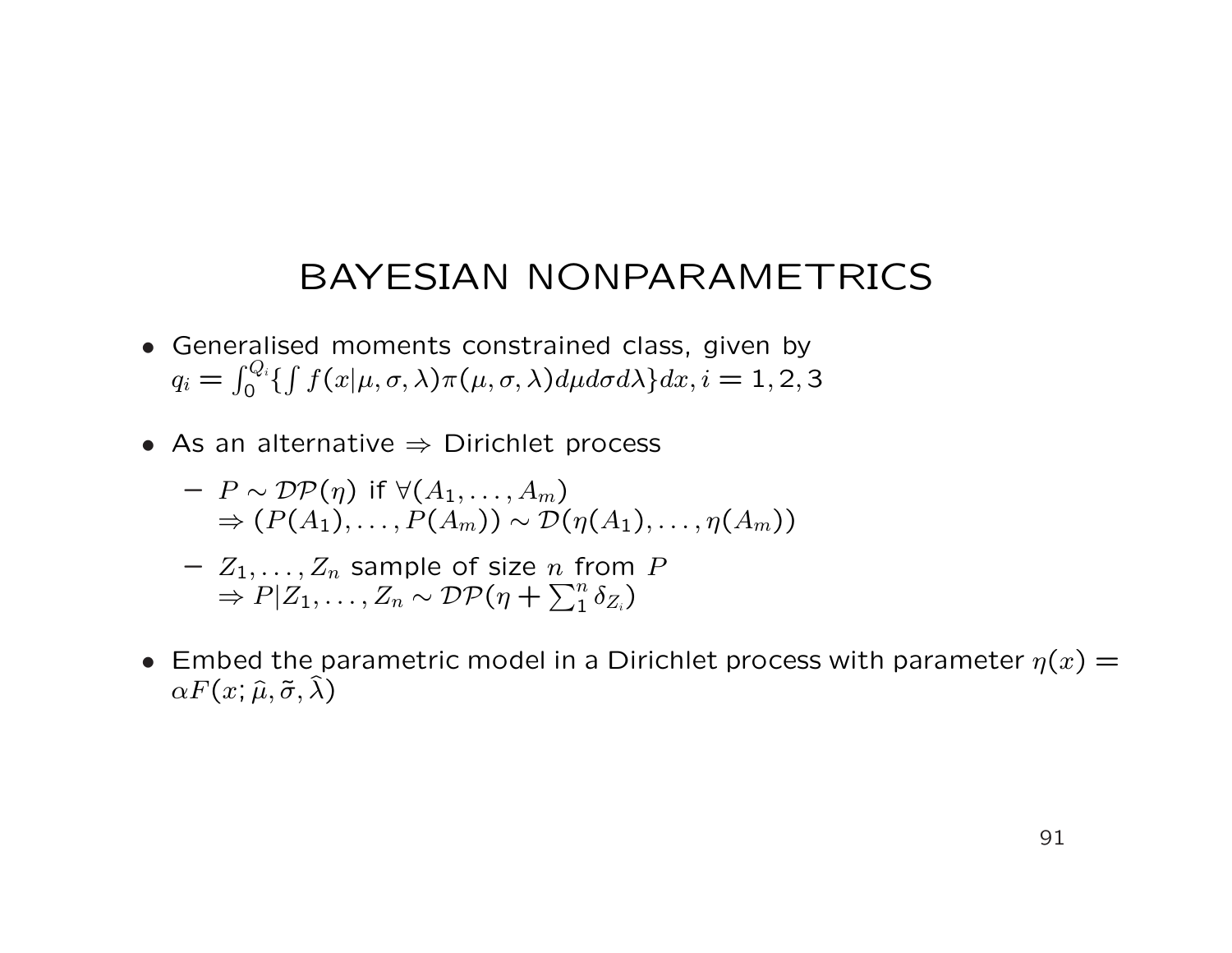Uncertainty in the parameter  $\eta \Rightarrow \eta \in \Gamma \Rightarrow$  changes in

- Dirichlet process
	- P and Q chosen by two Dirichlet processes with different  $\eta$

$$
- d_{DP}(P,Q) = \sup_{A \in \mathcal{A}} d(P(A), Q(A))
$$

$$
- d(X,Y) = \left\{ \int (\sqrt{p} - \sqrt{q})^2 d\mu \right\}^{1/2}
$$
 Hellinger distance

• Probability of subsets of p.m.'s on  $(\mathcal{X}, \mathcal{A})$ 

 $-\Theta = \{P \in \mathcal{M} : P(A) \in B\}, A \in \mathcal{A}, B \in \mathcal{B}([0,1])$  (e.g.  $\Theta = \{F : F(1/2) \le 1/2\}$ )  $-G \sim \mathcal{DP}(\eta) \Rightarrow G(A) \sim \mathcal{B}(\eta(A), \eta(A^C)) \Rightarrow$  compute  $\mathcal{P}(\Theta) = \mathcal{P}(G(A) \in B)$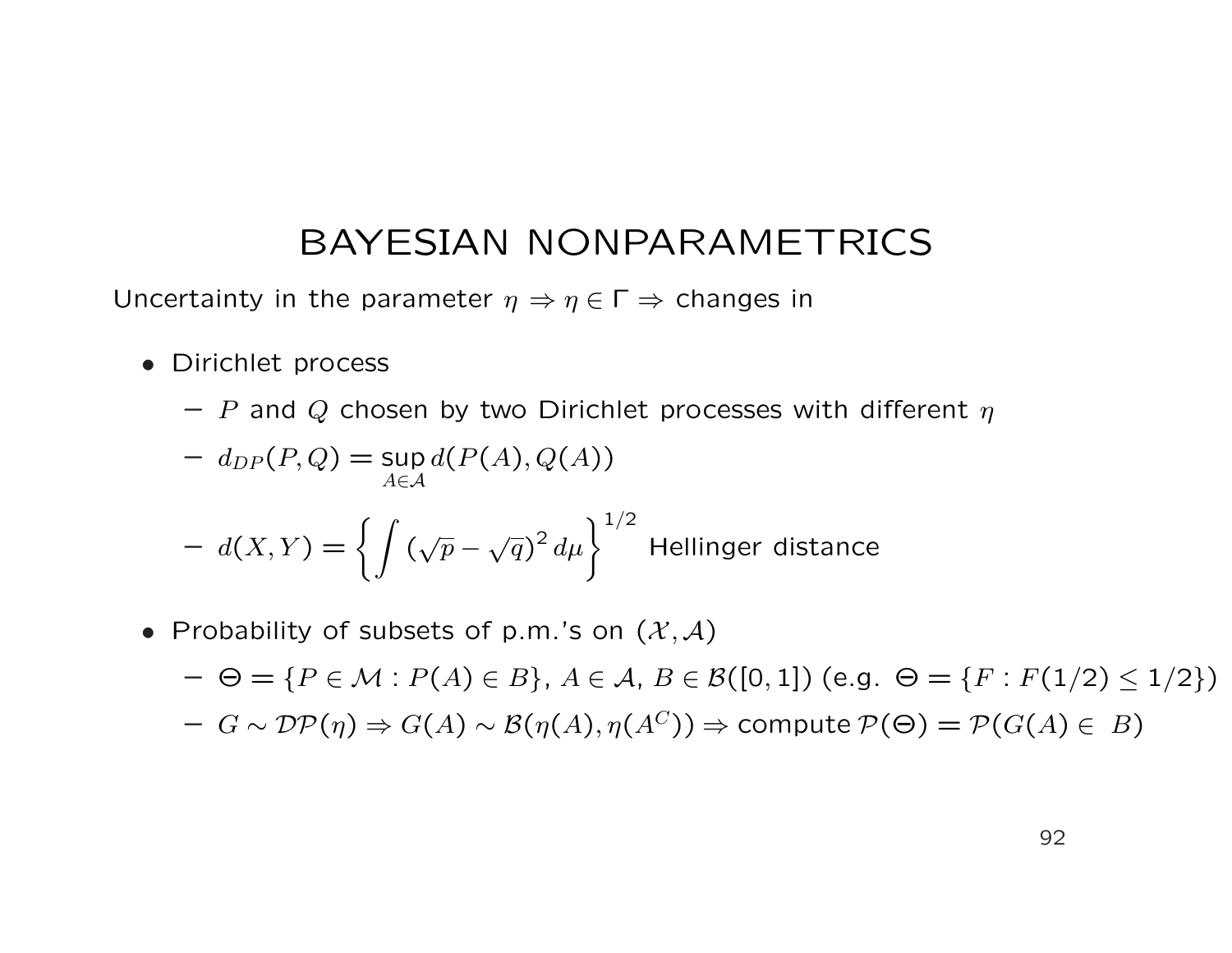Uncertainty in the parameter  $\eta \Rightarrow \eta \in \Gamma \Rightarrow$  changes in

• Probabilities of set probabilities and random functionals

$$
- P(A) \sim B(\eta(A), \eta(A^{C}))
$$
  
-  $(P(A_1), ..., P(A_n)) \sim D(\eta(A_1), ..., \eta(A_n))$   
-  $\int_{\Re} ZdP$ 

• Bayes estimators of random distributions and functionals

\n- – Bayes estimator of the mean: 
$$
\frac{\int_{\Re} x \eta(x) dx}{\int_{\Re} \eta(x) dx}
$$
\n- – Distribution function 
$$
F^*(x) = \frac{\alpha \eta(x) + \sum_1^n \delta_{Z_i}(x)}{\alpha + n}
$$
\n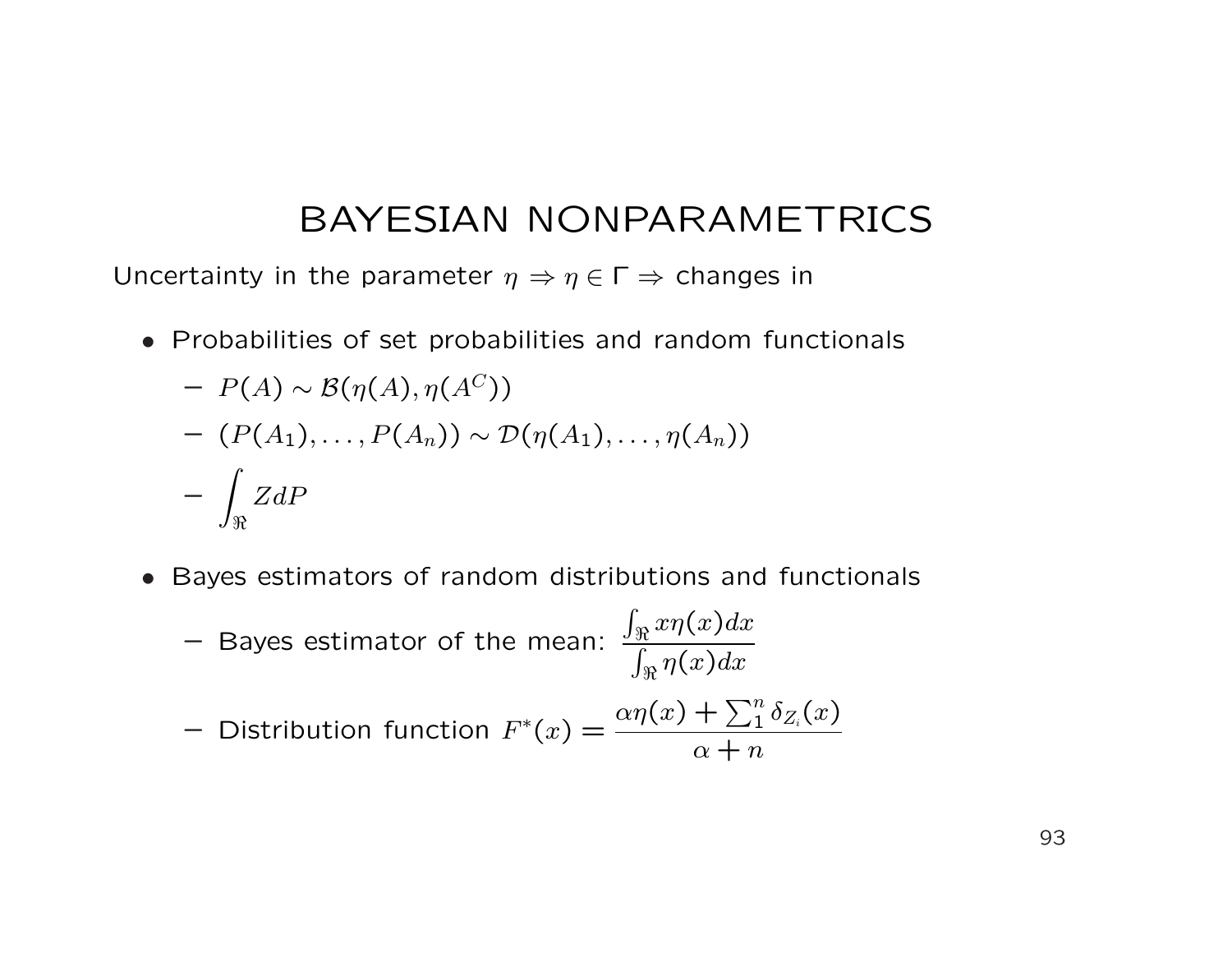# IMPRECISE PROBABILITIES

- Similar tools but ...
- ... different philosophy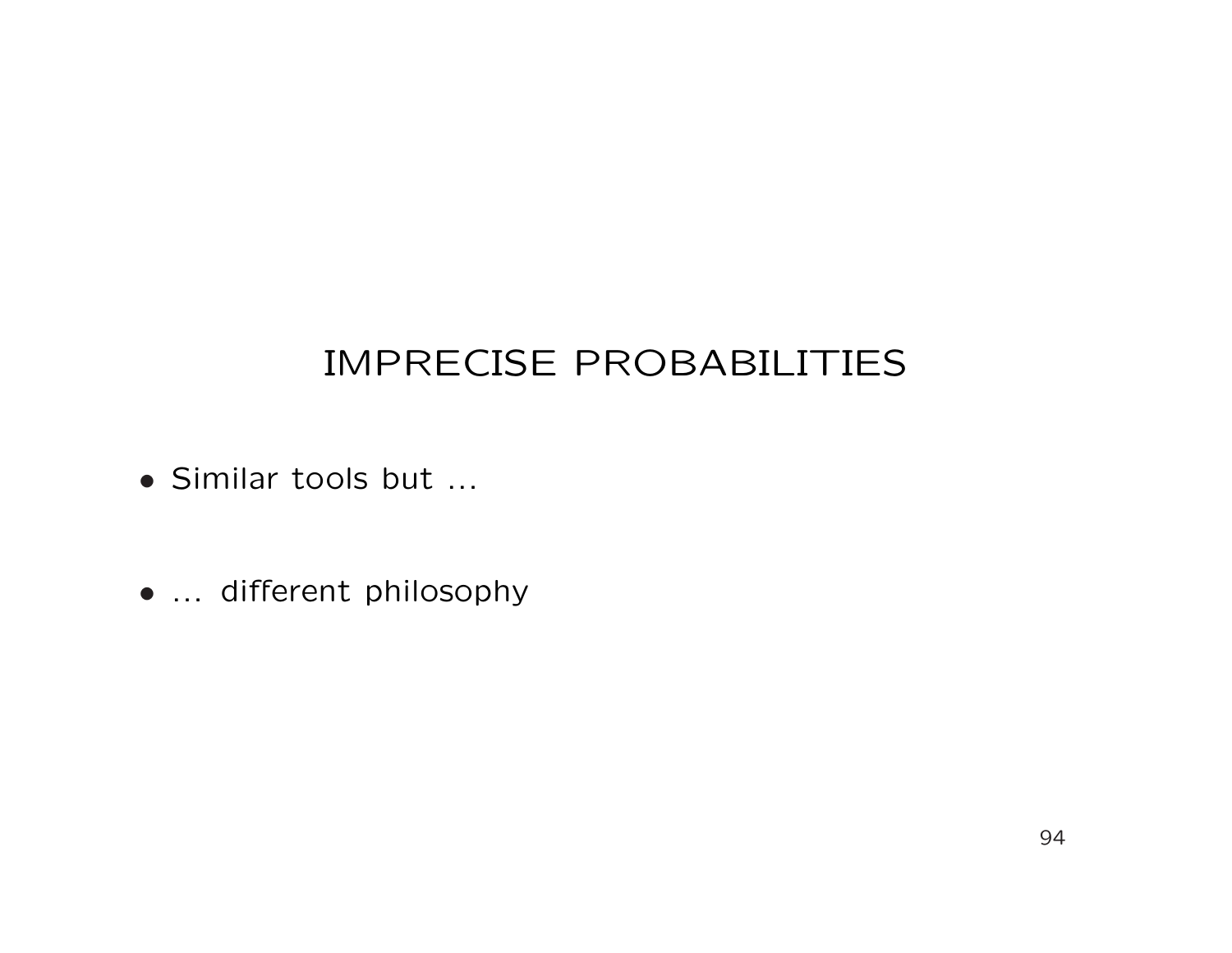# IMPORTANT PROBLEMS

- Software
- Efficient and parsimonious MCMC simulations for Bayesian robustness (current methods are for a unique prior)
- Classes more problem driven
- Applications